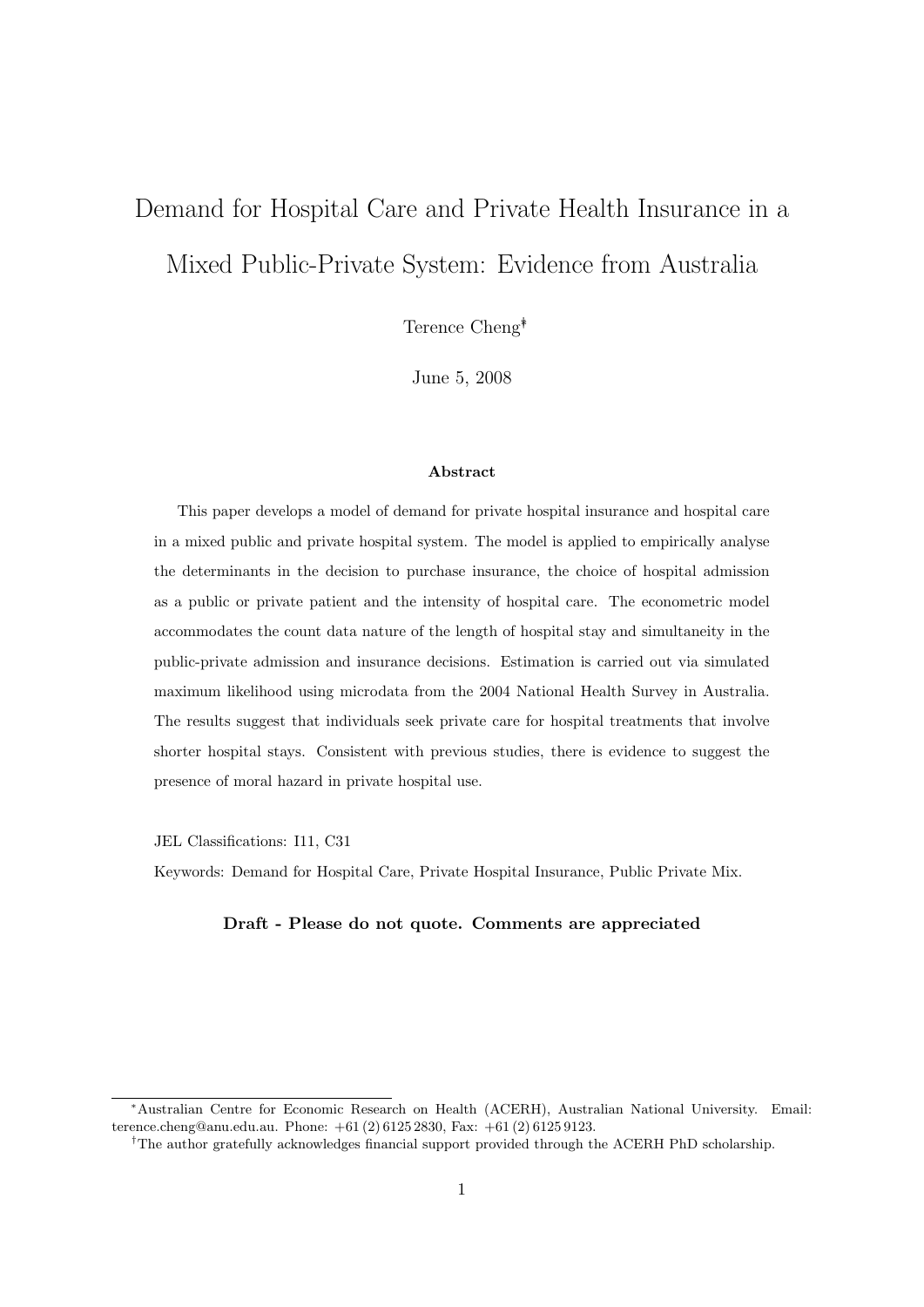# 1 Introduction

Health care is one of the key policy concerns among governments in many developed countries. The rapid growth in public expenditure on health and long-term care experienced by most OECD countries from late 1990s has placed tremendous fiscal pressures on government budgets. A recent report published by the OECD projected that average public spending on health and long-term care across OECD countries will roughly double from 6.7% of Gross Domestic Product (GDP) in 2005 to 10-13% by 2050 (OECD 2006).<sup>1</sup> Population aging and longevity, technological advancement and increasing relative prices of health services are some key drivers of the growth in health care expenditures.

As fiscal pressures mount, governments have sought to identify and implement alternative mechanisms to finance the health care demands of their populace. Policy makers in countries where the public sector plays a significant role in paying for health care have looked to private health insurance markets as an additional source of funding to complement public financing. Private health insurance also perform the role as a policy instrument to help governments achieve their health policy goals such as reducing pressures on the public health care system, promoting individual choice and improving efficiency (Colombo and Tapay 2004). Australia is a classic example in this regard.

Australia adopts a mixed public and private approach in the financing and provision of hospital care. The country's tax financed national health insurance program, Medicare, ensures free and universal access for public patients in public hospitals. Patients may elect to seek private care in both public and private hospitals where they are given the freedom to choose their treating doctor, access to private rooms and avoid significant waiting times for elective treatment in public hospitals. The charges associated with private treatment are either borne by individuals as out-of-pocket expenditures or by insurers if individuals have private health insurance. In Australia, private health insurance provides duplicate insurance coverage for hospital services that are included under the public insurance scheme Medicare. Individuals are allowed to utilise the public system and obtain free hospital care regardless of their private health insurance status.

<sup>1</sup>Variations in projections accrued from different underlying assumptions surrounding the rate of expenditure growth arising from non-demographic drivers of health expenditures such as technological change and price movements in the supply of health services.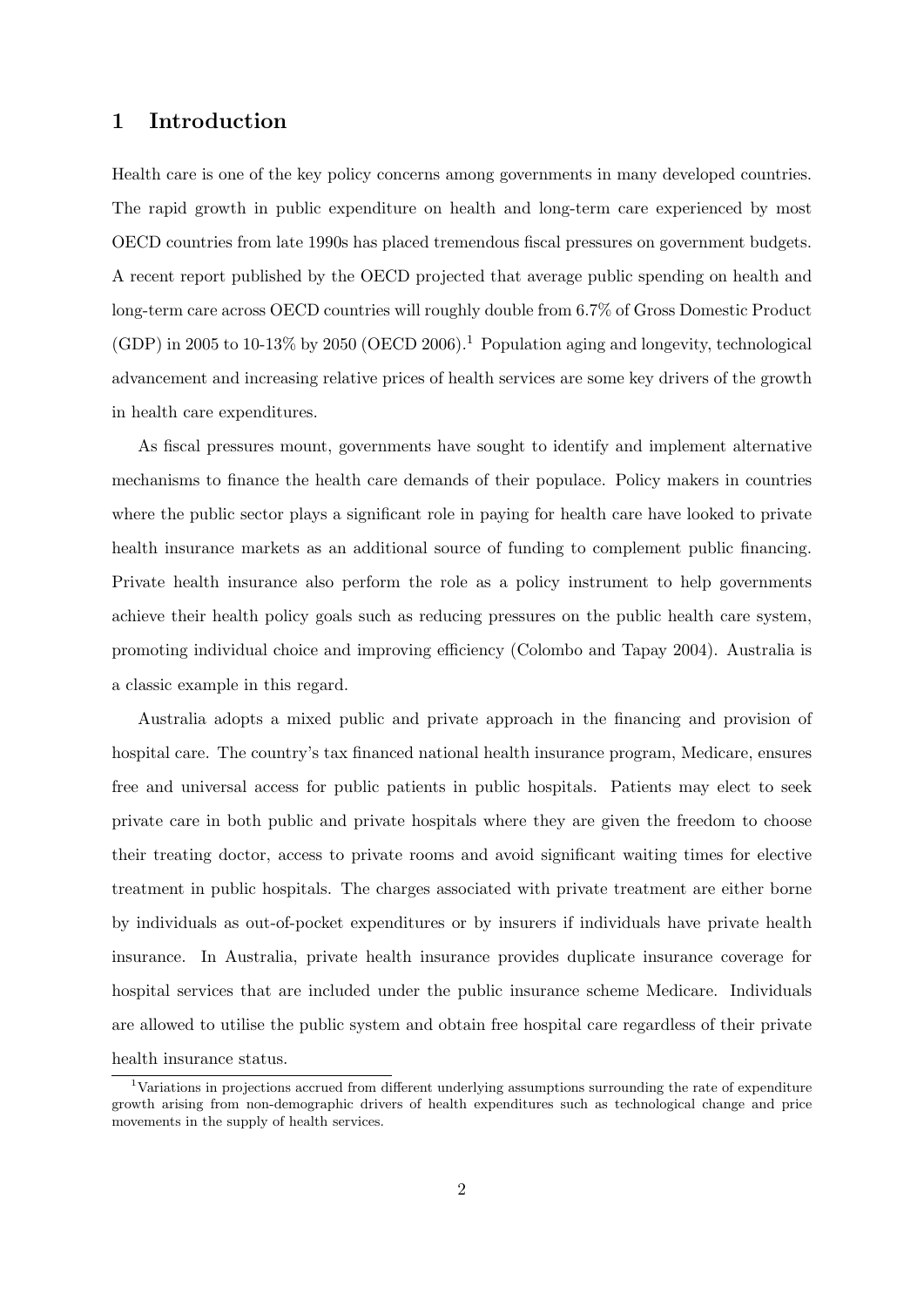Against the background of steadily declining private health insurance membership within the Australian population after Medicare was introduced in 1984, the Australian government implemented a series of policy changes between 1997 to 2000 with the aim of encouraging private health insurance purchase. These policies included a combination of tax subsidies, tax penalties and a modification of the community rating regulations which allowed private health insurance funds to vary premiums according to individuals' age at the time of purchase.<sup>2</sup> The prevailing policy stance within the government at the time these policies were implemented clearly supported a balanced public and private involvement in the delivery of health care to ensure both universal access and choice. The declining private health insurance membership was regarded as threatening to the financial viability of the private hospital sector, which could eventually lead to greater burden on the public hospital system (CDHAC 1999). The implementation of the policies resulted in a dramatic increase in private health insurance coverage, from a low of 30.1% in December 1999 to 45.7% in September 2000 (Butler 2002). Coverage began to drift downwards again after September 2000 but have since stabilised. At the end of 2005, roughly 43% of the population have private hospital table insurance coverage.

Despite the prominence of private health insurance in Australia, the bulk of financing of hospital services still remained the responsibility of the government. In 2005-06, government sources of funding accounted for 81% of the recurrent expenditure on public and private hospitals with the remaining 19% accruing from non-governmental sources through out-of-pocket expenditures and private health insurers.<sup>3</sup> Whilst it is clear that the series of policy changes have been effective in reversing the declining trend in health insurance coverage, the effectiveness of these policies in relieving the burden on the public hospital system is less conclusive. Previous research that attempted to evaluate the effects of these policy interventions have largely relied on the use of aggregate level data. The evidence suggest that while utilisation of private hospital care increased after the expansion of private health insurance coverage in 2000, a significant

 $2$ The first of the series of three policies that were introduced was the Private Health Insurance Incentive Scheme (PHIIS) implemented in July 1997. The scheme involved the use of tax subsidies to encourage the purchase of private health insurance amongst lower income individuals and tax penalties for individuals who did not purchase insurance. The PHIIS was modified on 1 January 1998 by a non means-tested 30% rebate on health insurance premiums. The third policy is the Lifetime Community Rating (LCR) policy which came into effect on July 2000. LCR involved a modification of the community rating regulations and allowed private health insurance funds are allowed to vary insurance premiums according to individuals' age at the time entry into funds and the number of years individuals remained insured. See Butler (2002) for a more detailed description of the policy measures.

 $3$ The figures were derived by summing the level of government and non-government recurrent expenditures on public and private hospitals using expenditure statistics in Tables 15 and 16 in AIHW (2007).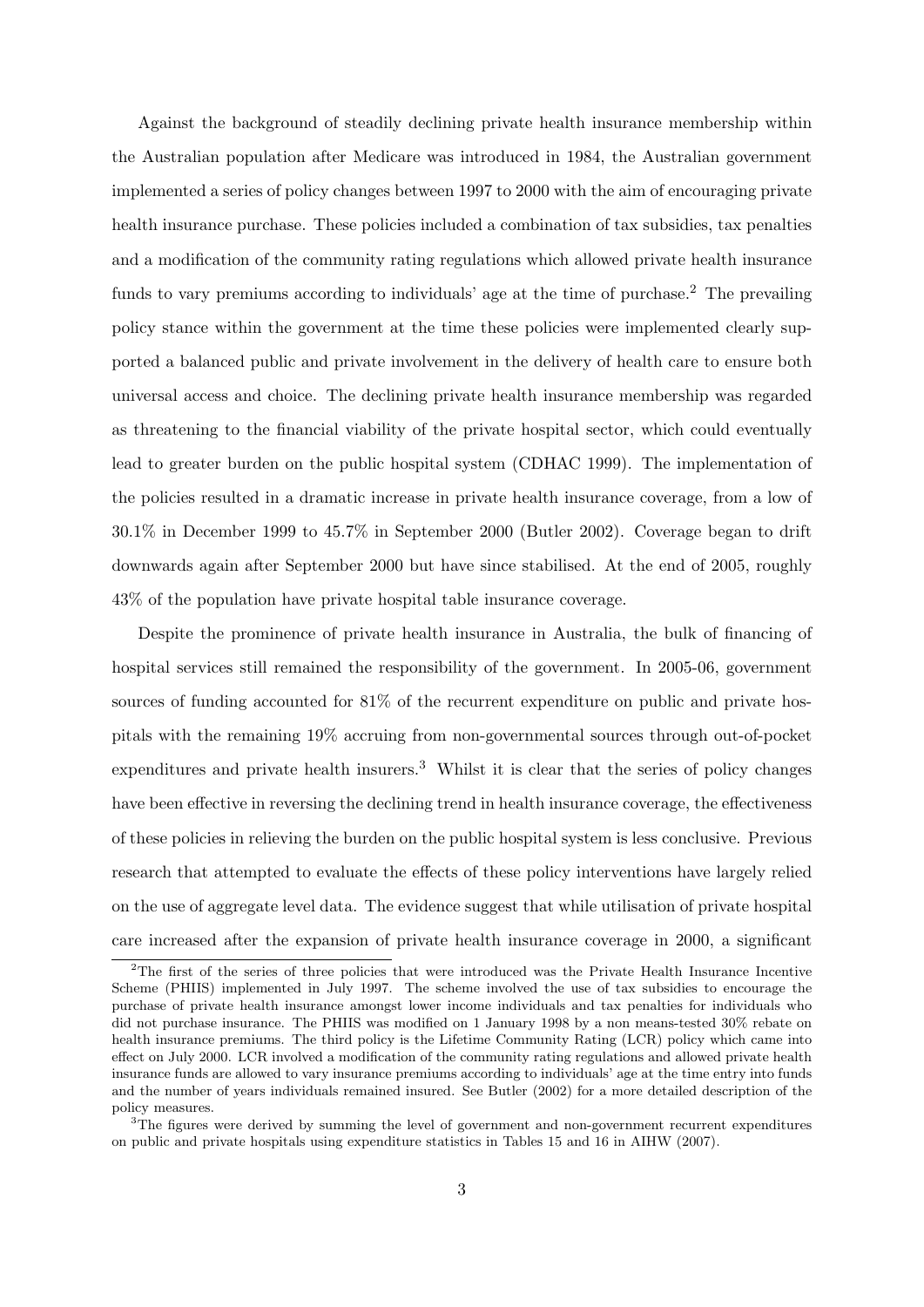fraction of the increase in private hospital activity was accounted for by admissions for elective surgical and medical procedures (Sundararajan et al. 2004). Patients suffering from severe medical conditions are less likely to seek private relative to public care, which leads to the public hospital system being increasingly burdened by patients with complicated, and potentially expensive medical needs (Hopkins and Frech 2001).

This paper seeks to contribute to the body of evidence on the effectiveness of private health insurance as health policy tool in health care systems like that of Australia where governments play a dominant role in the financing of medical care. The paper achieves this by investigating decision making processes individuals undertake in the decisions to purchase private health insurance and seek hospital care in a mixed public and private system.

The theoretical framework that underlies consumers' demand for health insurance and health care was developed by Cameron et al. (1988). The choice to purchase health insurance depends on the expected future consumption of health care. Individuals make decisions on whether to purchase health insurance when they are healthy. Upon the onset of illness, they decide on the level of medical care to consume, which is influenced inter alia by the net prices of medical care individuals face. In the context of private hospital insurance in Australia, the decision to purchase private hospital insurance will depend on the expected future consumption of private hospital care. Savage and Wright (2003) developed an model of demand for private health insurance and public-private hospital care where individuals may either choose to consume private care for a price or wait on hospital lists for a duration of time before accessing free public hospital care. In this paper, I propose an alternative formulation of the consumer's problem. In the model, individuals decide between obtaining public and private hospital care not solely on the basis that public care is delivered with a delay, but also on the account of other quality attributes associated with private hospital care as such the ability to choose one's doctor and access to better quality hospital facilities and amenities.

A thorough empirical examination of the demand for private hospital insurance and hospital care in the mixed public-private hospital setting should involve the investigation of the choice to purchase insurance and the decisions on the type and intensity of care within a simultaneous framework. This approach will enable us to isolate and identify the intertwining factors that motivate the three decisions. In the existing literature, there has not been any previous attempt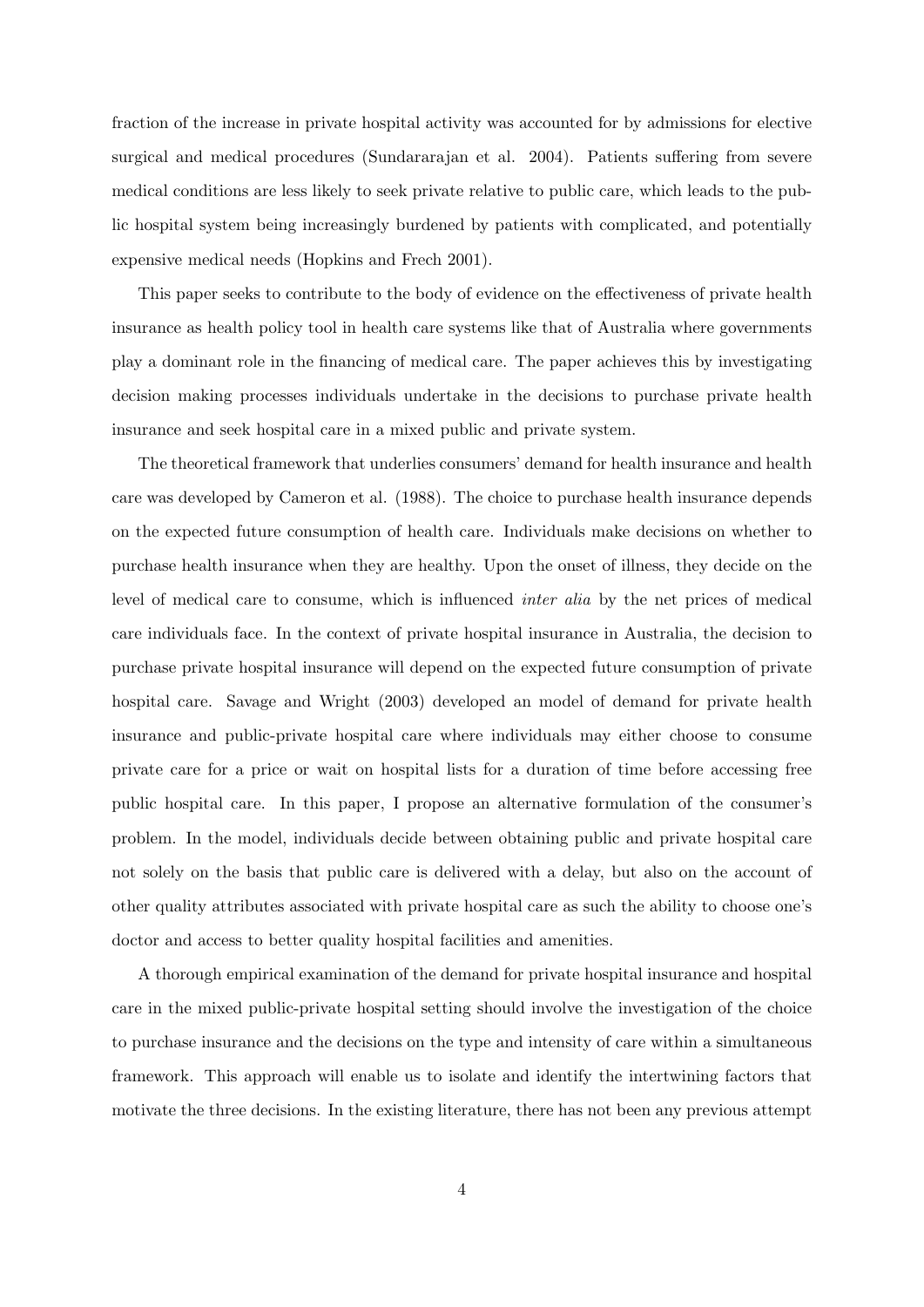to empirically examine the determinants that influence the three decisions simultaneously. For the empirical analysis, I develop a simultaneous equation regression model that accommodates the count data nature of the length of hospital stay and simultaneity in the public-private patient type and insurance decisions. Estimation is carried out via simulated maximum likelihood. The econometric model is applied to individual level data from the 2004 National Health Survey.

The paper is organised as follows. Section 2 describes the theoretical model and presents the solution to the consumer's resource allocation problem. Section 3 describes the 2004 National Health Survey data. The econometric model and estimation approach is discussed in Section 4. The results from the empirical analysis is presented in Section 5. Section 6 concludes with a discussion of the key contributions of the paper and presents some possible limitations and further extensions for future work.

# 2 Theoretical Framework

In this section, a theoretical model of demand for hospital care, care quality and private hospital insurance is developed. The model is introduced in Section 2.1, together with the solutions to the consumer's resource allocation problem where the choice sets of hospital care and quality attributes are characterised as continuous. In Section 2.2, I consider the case where the consumer chooses from one of W mutually exclusive quality 'bundles' or alternatives and present the full solutions to the consumer's optimisation problem. Section 2.3 concludes with a discussion of the theoretical results.

### 2.1 The General Model

Consider an individual with a two-period utility function

$$
U = C_0 C_1^{\alpha+1} H^{\sigma+1} \tag{1}
$$

with

$$
H = m^{\alpha_m(s,A)} \prod_{l=1}^{L} q_l^{\alpha_{ql}(s,A)}
$$
\n
$$
(2)
$$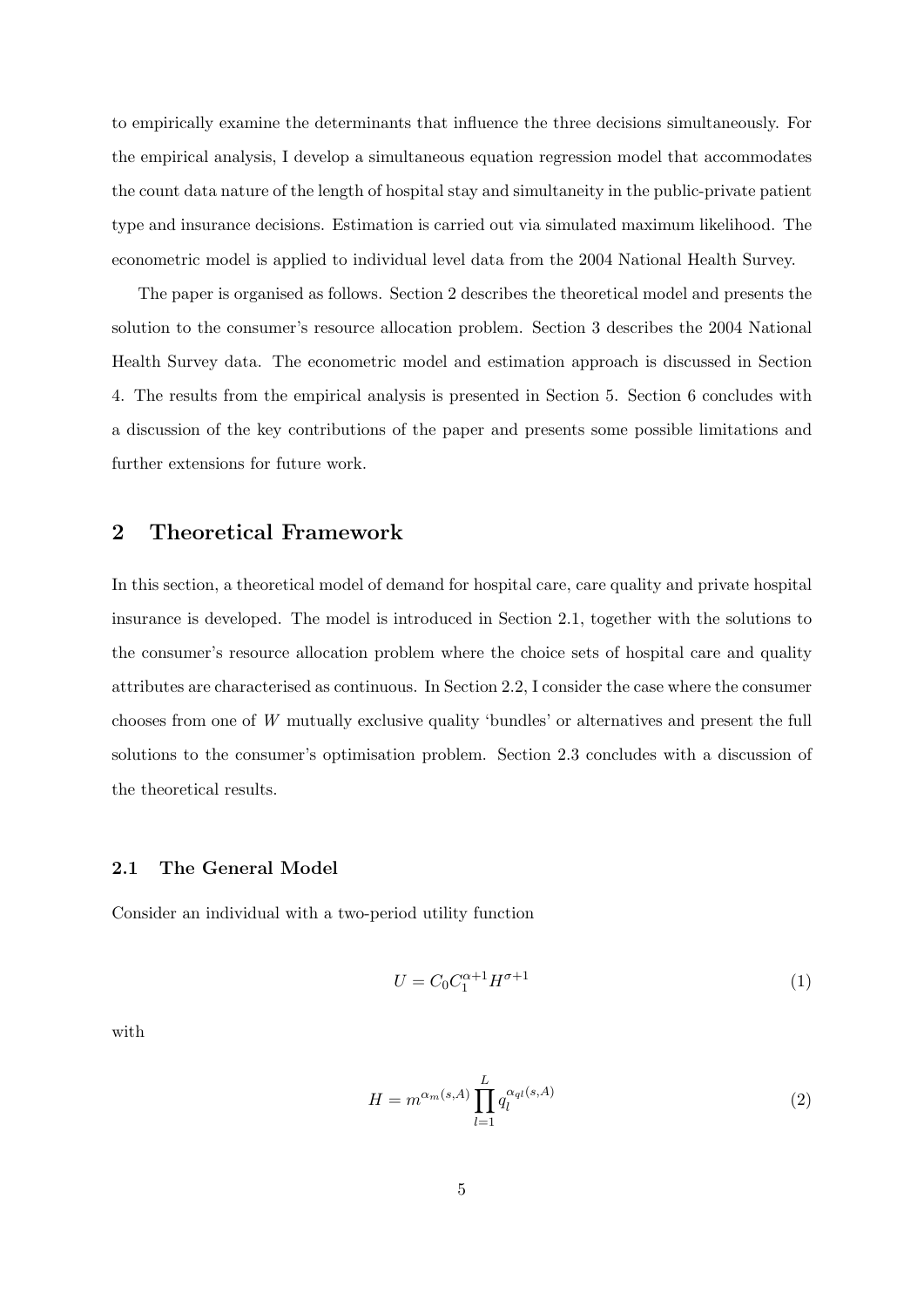where  $C_0$  and  $C_1$  denotes current (period 0) and future (period 1) consumptions respectively. H denotes the health status of the individual which is determined by  $m$ , a one-dimensional<sup>4</sup> medical care input and  $\tilde{q}$ , a L-dimensional vector representing the L attributes of medical care quality and the uncertain health state s. A is a vector of attributes that describe the individual such as age, gender and health status.

H has the interpretation of a health production function. The incidence of illness (or the realisation of health state s) produces a loss in health which can be mitigated by using medical care m with quality  $\tilde{q}$ . Within the context of the role private health insurance play in the utilisation of medical care in Australia, medical care m pertains to hospital services. The quality attributes captured in  $\tilde{q}$  include different grades or levels of hospital accommodations, the choice of treating physicians and waiting times for hospital care. We assume that the level of quality is increasing in  $q_l$  for each *l*-th attribute. We further assume for the moment that the choice set surrounding the quality attributes  $\tilde{q}$  is continuous.

Uncertainty enters the model through the health state s where the individual's health in period 1 is unknown in period 0. Instead, the individual makes subjective evaluations on the likelihood of s occurring. We denote the subjective distribution of s by  $\pi(s|A)$ . As given in (2), s affects the production of health through  $\alpha_m$  and  $\alpha_q$ , which can be interpreted as the individual's subjective assessment of the marginal productivity of medical care and quality. An alternative interpretation of  $\alpha_q$  is the individual's valuation of the benefits of medical care quality. Heterogeneity in individuals' taste for the quality attributes of care is reflected through variations in  $\alpha_q$  across individuals. Finally,  $\alpha$  is the intertemporal rate of substitution and  $\sigma$ the constant coefficient of relative risk aversion, where  $-1 < \alpha < 0$  and  $-1 < \sigma < 0$ .

In terms of the budget constraint, the individual decides in period 0 to allocate  $P_j$  of current income  $Y_0$  to purchase private health insurance, where  $P_j$  denotes the premium of insurance policy j. The decision to purchase insurance is undertaken before the true health state s is revealed in period 1. In addition to the expenditure on insurance, the individual further allocates  $Y_0$  to current consumption  $C_0$  and savings  $a_0$ . We assume that savings  $a_0$  produces a return of  $ra_0$  in period 1, where r is the rate of interest. When the true health state s is revealed in period 1, the individual allocates exogenous income  $Y_1$  and  $(1 + r)a_0$  to hospital services m at

 ${}^{4}$ Cameron et al. (1988) considers the case where a multi-dimensional medical care vector enters into the utility function. For simplicity in exposition, we assume that  $m$  is a one-dimensional medical care input.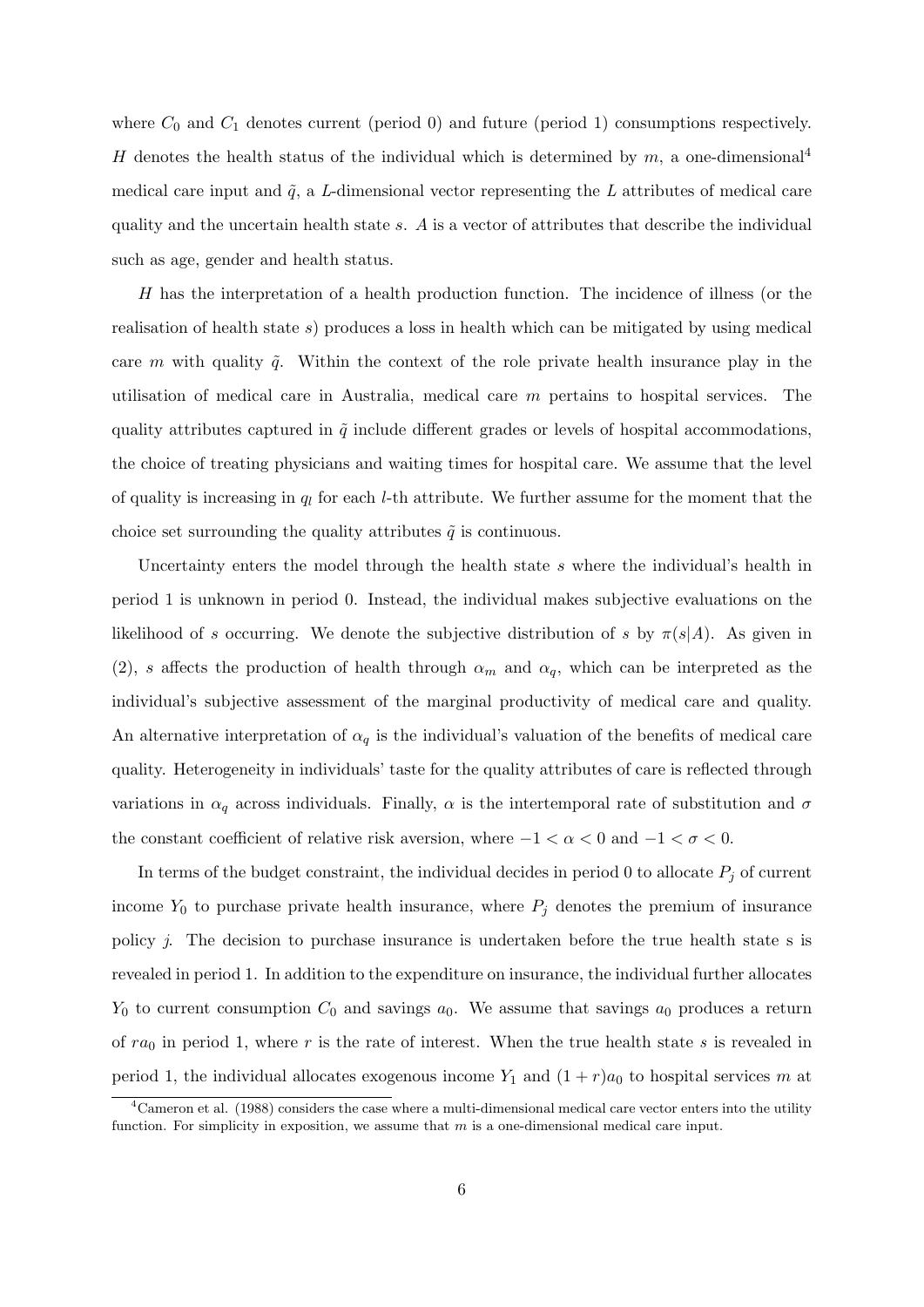price  $p_j^m$ , quality  $\tilde{q}$  at prices  $\tilde{p}_j^q$  $_j^q$  and the consumption  $C_1$ . The prices  $p_j^m$  and  $\tilde{p}_j^q$  $j^q$  are the net prices that the individual faces if insurance policy  $j$  is purchased in period 0. Conditional on policy  $j$ , the net prices are the full prices of medical care and care quality less insurance reimbursement<sup>5</sup> and coverage under Medicare<sup>6</sup>.

To solve the intertemporal allocation problem, the consumer chooses  $C_0, C_1, m, \tilde{q}$  and  $a_0$  to maximise expected utility for each insurance policy  $j$ :

$$
\max_{\{j, C_0, C_1, m, \tilde{q}, a\}} EU_j = \int_s C_0 C_1^{\alpha+1} H^{\sigma+1} d\pi(s|A)
$$
\n(3)

subjected to the constraints

$$
Y_{0j} + P_j = Y_0
$$
  
\n
$$
C_0 + a = Y_{0j}
$$
  
\n
$$
C_1 + p_j^m m + \tilde{p}_j^q \tilde{q} = Y_1 + (1+r)a_0
$$
\n(4)

where  $H$  is given in  $(2)$ . The solutions to the consumer's optimisation problem can be derived by taking the logarithms of the utility function in (1) to obtain

$$
lnU = lnC_0 + (\alpha + 1)lnC_1 + (\sigma + 1)\alpha_m lnm + (\sigma + 1)\sum_{l=1}^{L} \alpha_{ql} lnq_l
$$
\n(5)

and substituting the constraints in (4) into (2.2) and differentiating the maximisation problem with respect to  $C_0$  m and  $\tilde{q}$ , conditional on the realisation of each health state s. The first order conditions for the values of m and  $\tilde{q}$  that maximises the individual's expected utility, conditional on policy  $j$  in health state  $s$  are

$$
\frac{p_j^m}{Y_1 + (1+r)a_0 + p_j^m m + \tilde{p}_j^q \tilde{q}} = \frac{\alpha_m(\sigma + 1)}{m}
$$
 (6)

<sup>&</sup>lt;sup>5</sup>The effective prices of medical care and care quality faced by individuals is dependent on the attributes of insurance policies (e.g. cost sharing arrangements such as copayments, limits and deductibles) individuals purchase, as well as the choice of medical care providers. For the latter, health insurers in Australia maintain contracts with a network of medical practitioners and private hospitals. Insured individuals typically receive higher benefits and lower out-of-pocket costs when they utilise a health care provider that is within a particular insurers' network.

 ${}^{6}$ For individuals admitted as private patients in public and private hospitals, Medicare covers 75% of the MBS fees for approved in-hospital services which includes physician services and medical procedures. Private health insurers are required to cover the remaining 25% of the MBS if patients have private health insurance. The difference between the actual amount charged to patients and the MBS fee is referred to as the gap. Individual may purchase additional private insurance cover to eliminate or reduce the gap expenses.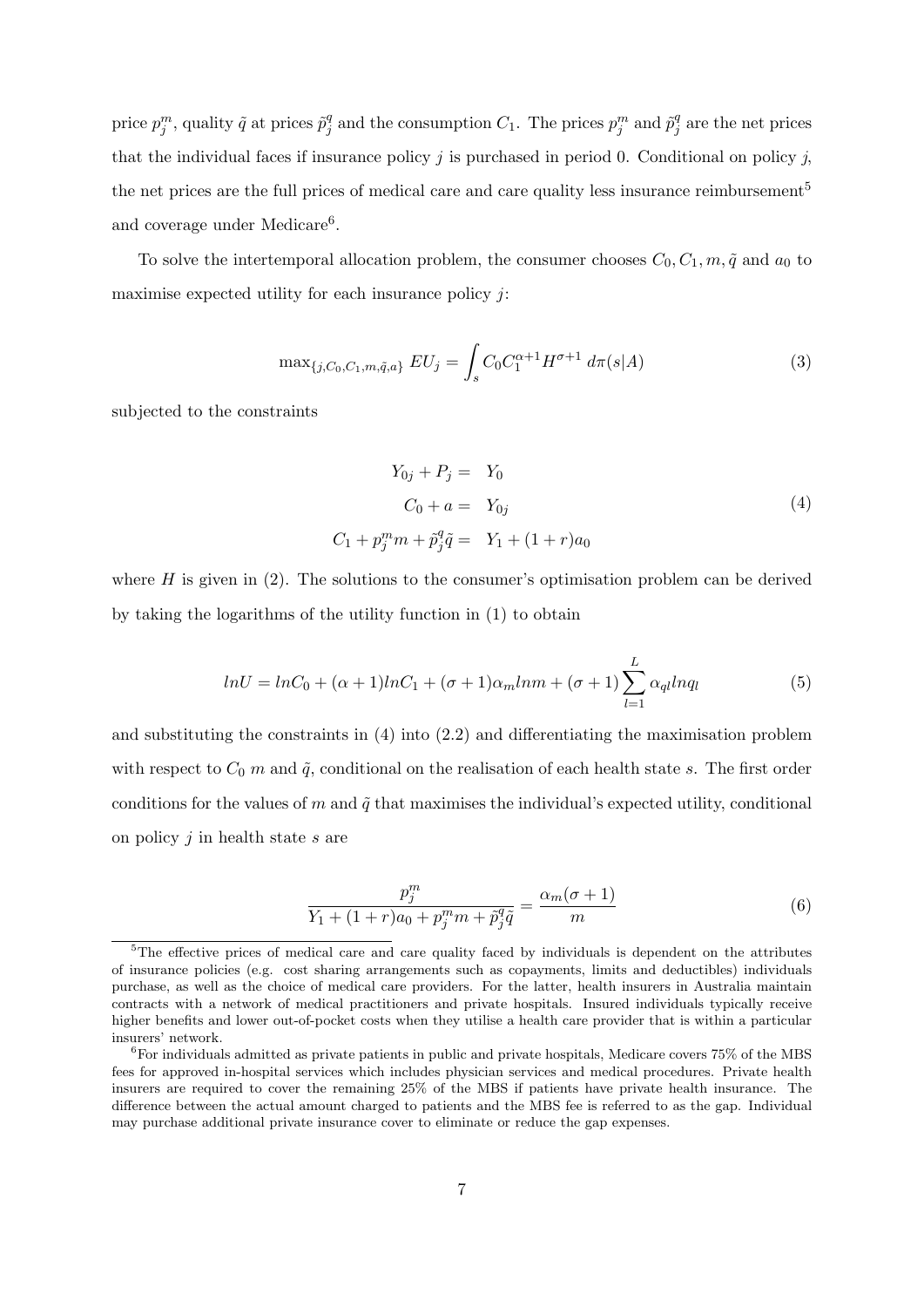$$
\frac{p_{jl}}{Y_1 + (1+r)a_0 + p_j^m m + \tilde{p}_j^q \tilde{q}} = \frac{\alpha_{ql}(\sigma + 1)}{q_l} \tag{7}
$$

where  $p_j^m$  is the net price of medical care and  $p_{jl}^q$  the net price of the *l*-th quality attribute, given insurance policy  $j$ . The first order conditions are interpreted as follows. Equation  $(6)$ states that at the optimal medical care m, the loss in utility from the decrease in consumption by increasing  $m$  by an additional unit equals the utility gain from health. Equation (7) states that at the optimal  $q_l$ , an additional unit of *l*-th quality attribute produces a loss in utility from the decrease in consumption that equals the utility gain from health through higher quality.

We can observe the effects of moral hazard on medical care use from equation (6). Differentiating the LHS of equation (6) with respect to  $p_j^m$ , we obtain

$$
\frac{1}{A} \left[ 1 - \frac{p_j^m}{A} \right] \tag{8}
$$

where  $A = Y_1 + (1+r)a_0 + p_j^m m + \tilde{p}_j^q$  $g_j^q\tilde{q}$ . Given that (8) is always positive, a decrease in  $p_j^m$ will always result in an decrease in the LHS of  $(6)$ . For the equality condition in  $(6)$  to hold, the level of medical care m must increase. Hence, a decrease in the net price of medical care increases the utilisation of medical care.

### 2.2 Medical Quality as a Discrete Choice

Let us now consider the scenario where the choice of quality attributes is characterised as a discrete choice from W alternatives comprising of different combinations or 'bundles' of  $q_l$  where  $l = 1, \ldots, L$ . The solutions to the optimisation problem can be easily obtained through simultaneously solving for the choice variables via the application of the intuition that underlines the dynamic programming approach applied to the case where the choice sets are both continuous and discrete (Pakes 1994). The individual's optimisation problem may be solved as follows. As in (2.2) above, the logarithm of the individual's utility function is

$$
lnU = lnC_0 + (\alpha + 1)lnC_1 + (\sigma + 1)\alpha_m lnm + (\sigma + 1)\sum_{l=1}^{L} \alpha_{ql} lnq_l
$$

and the constraints as outlined in (4) are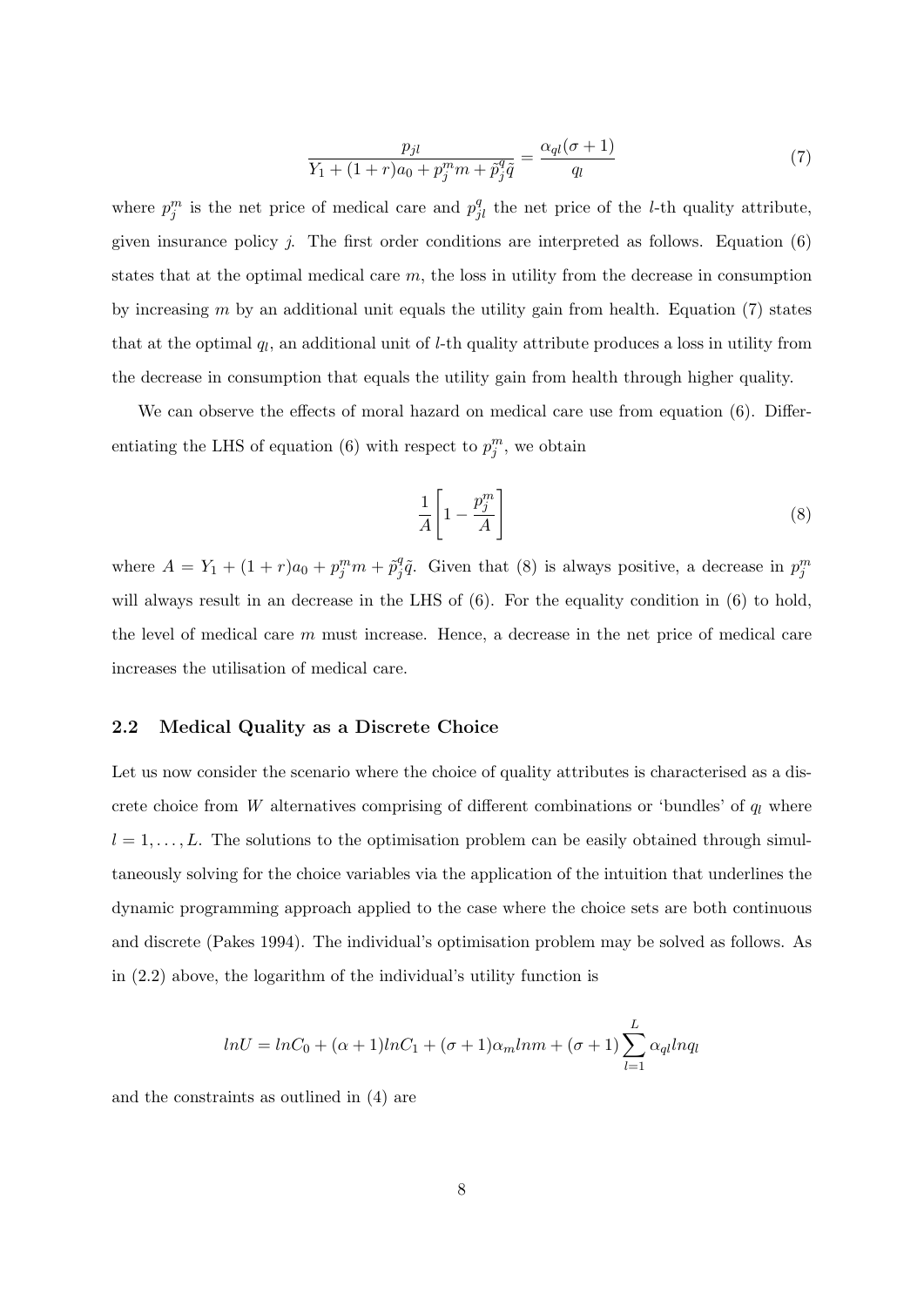$$
Y_{0j} + P_j = Y_0
$$
  
\n
$$
C_0 + a = Y_{0j}
$$
  
\n
$$
C_1 + p_j^m m + \tilde{p}_j^q \tilde{q} = Y_1 + (1+r)a_0
$$

Suppose the individual chooses from  $W$  alternatives comprising of different combinations or 'bundles' of  $q_l$  where  $l = 1, ..., L$ . We denote these bundles by  $\tilde{q}_w$ , where  $w = 1, ..., W$ . We further denote using  $q_{wl}$  the *l*-th quality attribute within the w-th bundle. The first step towards obtaining a solution to the optimisation problem involves deriving the optimal values of  $C_0$ ,  $C_1$   $a_0$  and m for each policy choice j and quality choice w, conditional on health state s. The optimal values are

$$
C_{0jw}^*(s) = \frac{Y_1 + (1+r)Y_{0j} - \tilde{p}_j^q \tilde{q}_w}{(1+r)[(2+\alpha) + \alpha_m(1+\sigma)]}
$$
(9)

$$
a_{jw}^*(s) = Y_{0j} - \frac{Y_1 + (1+r)Y_{0j} - \tilde{p}_j^q \tilde{q}_w}{(1+r)[(2+\alpha) + \alpha_m(1+\sigma)]}
$$
(10)

$$
C_{1jw}^*(s) = \frac{(1+\sigma)[Y_1 + (1+r)Y_{0j} - \tilde{p}_j^q \tilde{q}_w]}{[(2+\alpha) + \alpha_m(1+\sigma)]}
$$
(11)

$$
m_{jw}^{*}(s) = \frac{\alpha_m (1+\sigma)[Y_1 + (1+r)Y_{0j} - \tilde{p}_j^q \tilde{q}_w]}{p_j^m [(2+\alpha) + \alpha_m (1+\sigma)]}
$$
(12)

Note that solutions in (9) to (12) contains the term  $\tilde{p}_i^q$  $j^q \tilde{q}_w$ , which is the total expenditure on quality bundle  $w$ . Given health state  $s$ , the indirect utility function of the individual when policy j and quality bundle w is chosen can be obtained by substituting (9) to (12) into (2.2). We denote the indirect utility function by  $V_{jw}$  which is generally expressed as

$$
V_{jw}(s) = V_j [(1+r)(Y_0 - P_j), Y_1, p_j^m, \tilde{p}_j^q, \tilde{q}_w, \varphi, A] \qquad w = 1, ..., W \qquad (13)
$$

where  $\varphi = (\alpha, \alpha_m, \alpha_q, \sigma)$  the vector of parameters in the utility function. The decision rule on the optimal quality bundle across W alternatives can be expressed as follows: for every insurance policy j and health state s, the individual will choose quality bundle w<sup>\*</sup> where  $V_{jw^*} \ge V_{jw}$  for all  $w \neq w^*$ . The individual quality attributes with the quality vector  $\tilde{q}_j^*$  that corresponds to the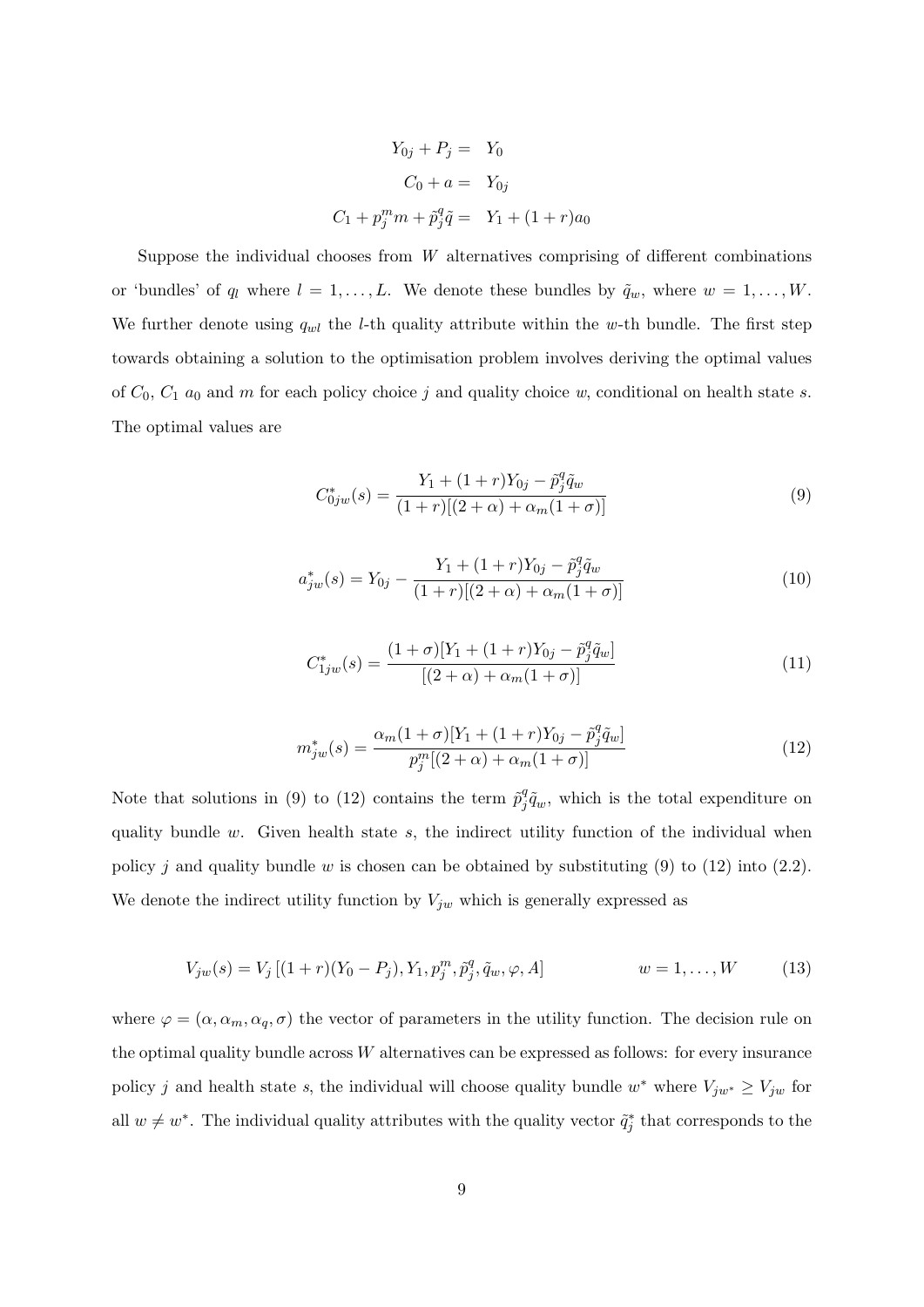optimal bundle  $w^*$  for each j and s can be substituted into the solutions (9) to (12) to obtain

$$
C_{0j}^*(s) = \frac{Y_1 + (1+r)Y_{0j} - \tilde{p}_j^q \tilde{q}^*}{(1+r)[(2+\alpha) + \alpha_m(1+\sigma)]}
$$
(14)

$$
a_j^*(s) = Y_{0j} - \frac{Y_1 + (1+r)Y_{0j} - \tilde{p}_j^q \tilde{q}^*}{(1+r)[(2+\alpha) + \alpha_m(1+\sigma)]}
$$
(15)

$$
C_{1j}^*(s) = \frac{(1+\sigma)[Y_1 + (1+r)Y_{0j} - \tilde{p}_j^q \tilde{q}^*]}{[(2+\alpha) + \alpha_m(1+\sigma)]}
$$
(16)

$$
m_j^*(s) = \frac{\alpha_m (1+\sigma)[Y_1 + (1+r)Y_{0j} - \tilde{p}_j^q \tilde{q}^*]}{p_j^m [(2+\alpha) + \alpha_m (1+\sigma)]}
$$
(17)

where the optimal consumption paths, savings and intensity of medical care is now conditional on policy j and health state s. Given that the decision on the choice of insurance is made prior to the realisation of health state s, the individual in period 0 chooses the insurance policy  $j$ which maximises his expected utility. Using the solutions from  $(14)$  to  $(17)$ , we can derive the expected indirect utility function as given in (3) as

$$
EV_j = \int_s U[C_{0j}^*(s), C_{1j}^*(s), m_j^*(s), q_j^*(s)] d\pi(s|A)
$$
  
= 
$$
EV[(1+r)(Y_0 - P_j), Y_1, p_j^m, \tilde{p}_j^q, \tilde{q}_j^*, \varphi, A] \qquad j = 1, ..., J
$$
 (18)

where  $\varphi$  is a vector of parameters in the utility function. Using (18), the decision rule on the choice of insurance policy  $j$  can now be described. The individual will choose insurance policy  $j^*$  such that  $EV_{j^*} \geq EV_j$  for all  $j \neq j^*$ .

### 2.3 Discussions

The solutions to the optimal level of consumptions, savings and medical care utilisation are presented in equations (14) to (17), while the decision rules surrounding the quality and insurance choices are described in equations (13) and (18) respectively. Using these solutions, we can examine how the demand for medical care and choices across quality and insurance alternatives varies with the parameters in the model. First and foremost, we observe from equation (17) a tradeoff between the optimal intensity of medical care and expenditure on quality. Individuals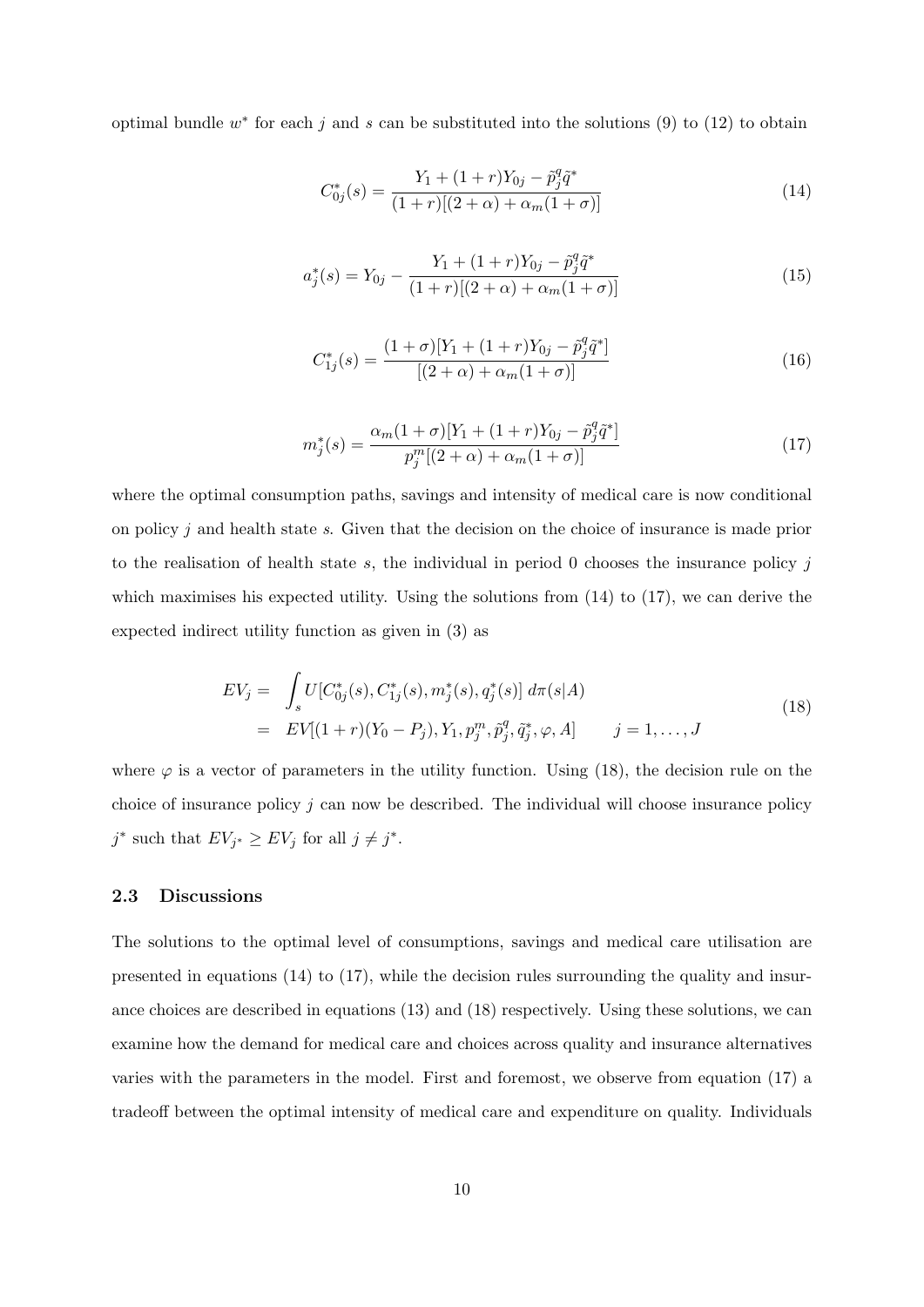with illness conditions requiring more intensive medical care would allocate a lower share of the budget on the expenditure on care quality. Correspondingly, we can expect that individuals with serious medical conditions are be more likely to opt for free public hospital care.

Similarly from equation (17), we can observe that the intensity of demand for medical care increases as the price of care  $p^m$  decreases. This is the moral hazard effect briefly discussed in Section 2.1. It should be noted that the discussion of moral hazard in the utilisation of hospital care in Australia is relevant only to patients who choose to be admitted as private patients in public or private hospitals. This is because individuals who are admitted as a public or Medicare patient face zero prices for public hospital care. Individuals who purchase private health insurance is expected to utilise private hospital care services at a higher intensity than individuals without private health insurance because the former faces a lower net price for medical care. In addition to price of medical care, the price of medical quality affects the total expenditure on medical quality. Hence, we can expect that the intensity of medical care use decreases as prices of quality attributes increase. We can further observe from (17) that the demand for medical care is increasing in income of both periods and the market interest rate.

An increase in the marginal productivity of medical care  $\alpha_m$  increases the demand for care for any given level of illness severity. This result can be easily verified by differentiating equation (17) with respect to  $\alpha_m$  where we can observe that the sign of  $\delta m/\delta \alpha_m$  is  $> 0$ . Alternatively, we can interpret  $\alpha_m$  as the individual's subjective valuation on the benefits from medical care. Individuals who value medical care highly can be expected to utilise a greater intensity of care. We would expect that individuals' valuations depend on positively on illness severity. Hence, variations in medical care use across individuals can arise from heterogeneity in how individuals value the benefits of medical care and the types and severity of the prevailing medical conditions that individuals are seeking treatment for.

Individuals' taste for quality influence the quality choices through the parameter  $\alpha_q$ . An example of a quality attribute associated with public hospital care in Australia is waiting times for publicly financed elective medical and surgical treatment. Consider the simple case where the quality vector is one-dimensional quality indicator  $q$ , and that waiting times for medical care is the sole dimension of care quality. Suppose the individual chooses between medical care as a public patient where the waiting times is a positive number  $t$ , or alternatively seek private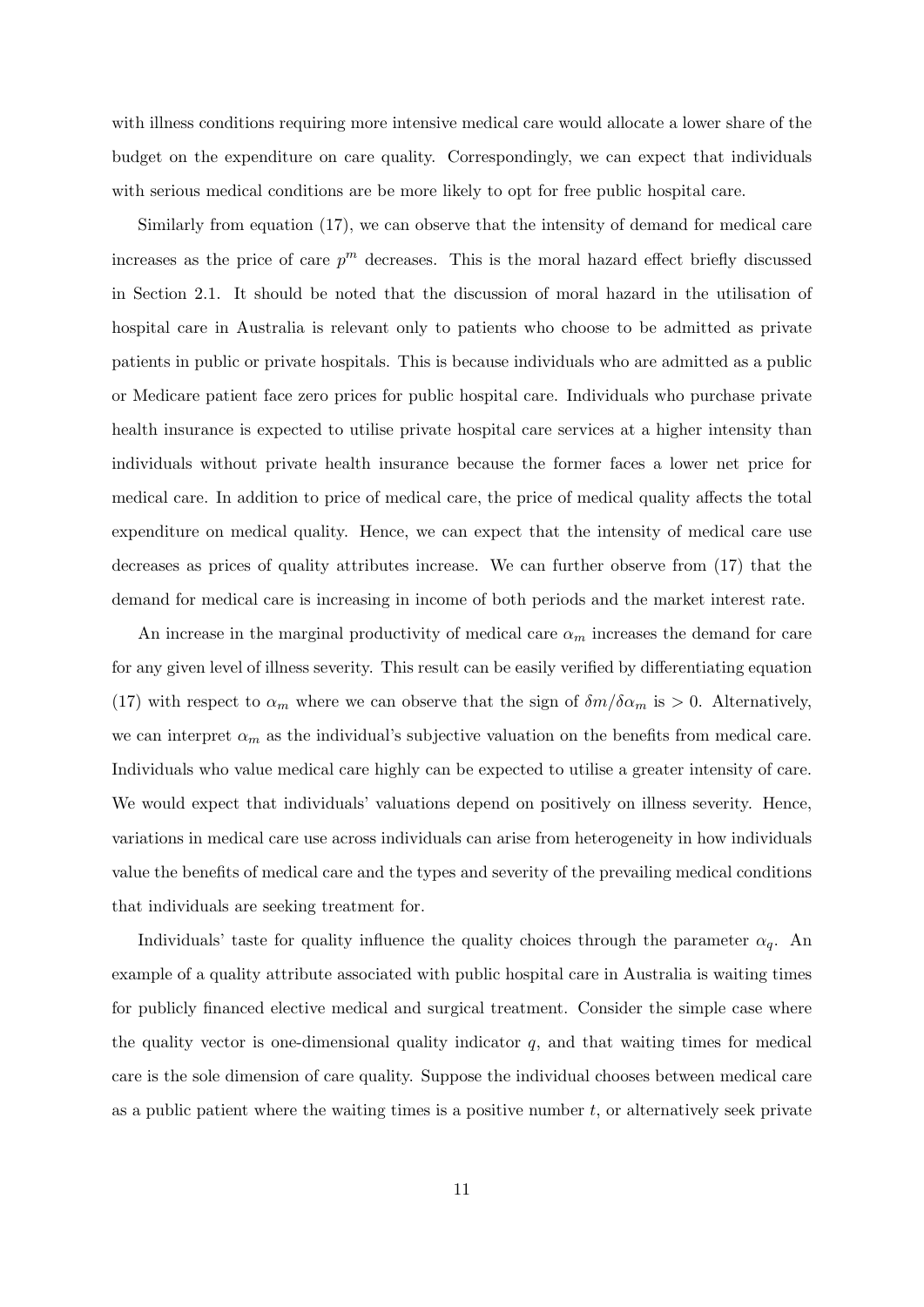medical care without having to wait, that is  $t = 0.7$  We further assume that q is equal to  $e^{-t}$ . From the assumptions, the benefits from medical care can be expressed as  $m^{\alpha_m}$  if the individual chooses private care. If instead, the individual chooses to wait for medical care in the public sector, the benefits from medical care is  $m^{\alpha_m}e^{-\alpha_q t}$ . For any positive  $t, m^{\alpha_m} > m^{\alpha_m}e^{-\alpha_q t}$ . The benefits from public medical care is lower than that of private care because public care is delivered with a delay of time t. The parameter  $\alpha_q$  may be interpreted as the decay factor that determines the extent benefits from medical care diminishes with the duration of the delay, where  $\alpha_q$  can capture the pain, suffering and reduced quality of life associated waiting for care (Lindsay and Feigenbaum 1984). The parameter may also be perceived as the individual's valuation of time which is expected to depend on the individual's income and employment status (Propper 1990a). We can expect individuals' taste to be influenced by income, education and political attitudes. For example, Propper (2000) found that individuals with strong beliefs on the role of the state in the provision of health care are more likely to seek public care when required rather than private care.

Lastly, an increase in the degree of risk aversion  $|\sigma|$  which leads to a decrease in  $(1 + \sigma)$ , increases first period consumption and reduces second period consumption and intensity of medical care use. We can verify these results by differentiating (14) to (17) with respect to  $(1+\sigma)$  where we can observe that  $\delta C_0/\delta(1+\sigma) < 0$ , whereas  $\delta C_1/\delta(1+\sigma)$  and  $\delta m/\delta(1+\sigma)$  are > 0. The intuition underlying these results is as follows: due to the uncertainty surrounding the occurrence of ill health in the second period, individuals who are more risk averse discount to a larger degree the second period utility arising from health and consumption. Correspondingly, these individuals allocate a greater share of their budget to the first period relative to the second period<sup>8</sup>.

The results from the theoretical model will form the basis of the structural econometric model to empirically examine the determinants of the demand for insurance, the choice of public or private care and the intensity of care. Before proceeding to the empirical strategy which will be discussed in Section 4, I will first provide a description of the data.

<sup>&</sup>lt;sup>7</sup>For this scenario, the number of quality attributes L is equal to 1 and the number of quality alternatives W is 2.

<sup>8</sup>The equilibrium condition for an individual's intertemporal resource allocation problem is such that the marginal utility of consumption from each period is equal. As the second period is discounted to a larger degree given the uncertainty, the individual chooses to consume more in the first period relative to the second for the equality condition to hold.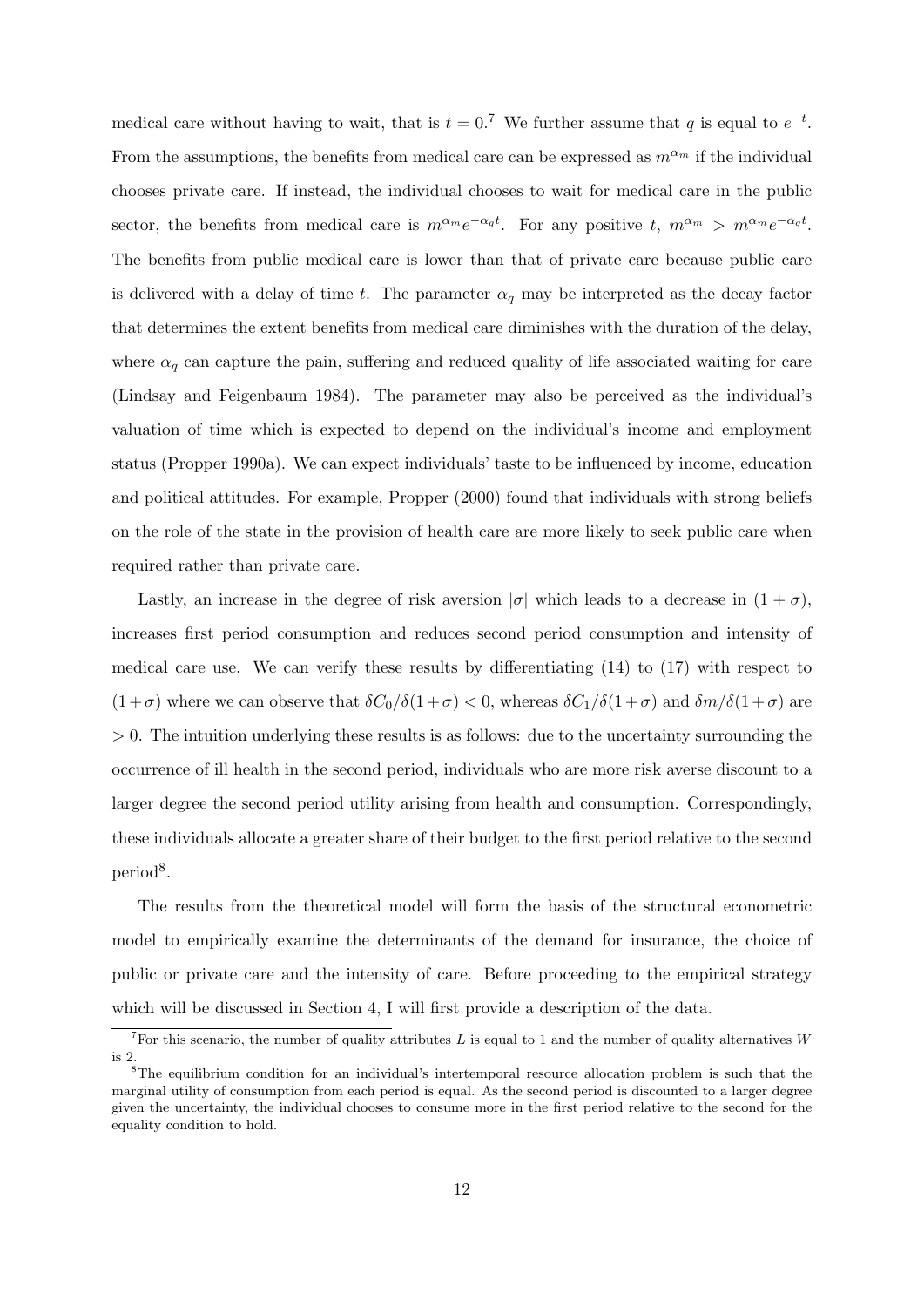# 3 Data

The empirical section for this paper uses microdata<sup>9</sup> from the National Health Survey (NHS) 2004-05 conducted by the Australian Bureau of Statistics (ABS) between August 2004 to July 2005. The survey collected information on 25,906 adults (age 18 years and over) and children (age 0 to 17) from 19,501 private dwellings randomly selected from across all states and territories in Australia. The data contains individual-level and household information such as demographic and socio-economic characteristics (age, gender, education attainment, employment, income); health status (self assessed health, chronic and long term conditions, mental wellbeing); health risk factors (immunisation, alcohol consumption, smoking behaviour, exercise); health related actions and services use (visits to medical institutions, consultations with doctors, private health insurance); household information (geography, family composition, household income).

Given that the primary focus of this study is to examine the determinants in the demand for health care and health insurance, we exclude from our sample 9,696 individuals who are under the age of 30 years at the time of the NHS was conducted. By doing so, we eliminate the possibility of the inclusion in our sample dependents covered under their parents' policy<sup>10</sup>. In addition, we further exclude 921 individuals from multiple family households, including only respondents from one family households consisting of either single persons or couple households with or without dependent children<sup>11</sup>. Observations with incomplete or ambiguous responses on key outcome measures and explanatory variables (e.g. choice of hospital admission as a public or private patient and types of private health insurance policies purchase) are dropped. Ambiguous or missing responses in all remaining variables will be imputed randomly wherever necessary<sup>12</sup>.

 $9$ The microdata of the 2004-05 NHS is available in two formats: A *Basic* Confidentalised Unit Records Files (CURF) is available on both CD-ROM and through the Remote Access Data Laboratory (RADL) accessible via the internet. A more detailed version of the microdata is the *Expanded* CURF which is accessible only through RADL. This study uses the Basic CURFs.

 $10A$  dependent child may remain in his or her parent(s) policy if the child is unmarried and under the age of 21; or 25 years if the dependent child is undertaking full-time study.

 $11$ The exclusion of multiple family households is motivated by two main reasons. Firstly, eliminating multiple family households from the study would restrict the sample to family structures similar to the type of insurance policies available. Secondly, given that the only measure of household income available in the basic version of the data is the total equivalised household income, dropping multiple family household structures will avoid complications arising from the possibility of multiple income units residing within a given dwelling.

<sup>&</sup>lt;sup>12</sup>The random assignment involves a two-stage procedure. At the first stage, observations containing missing or ambiguous responses are assigned an identifier constructed using a random number between 0 and 1 multiplied by the total number of observations in the remaining response categories. The random number is created using the random number generator command uniform in-built in Stata version 9.2. At the second stage, the observations are assigned by matching the identifiers with the lower and upper frequency cut-offs of each remaining category.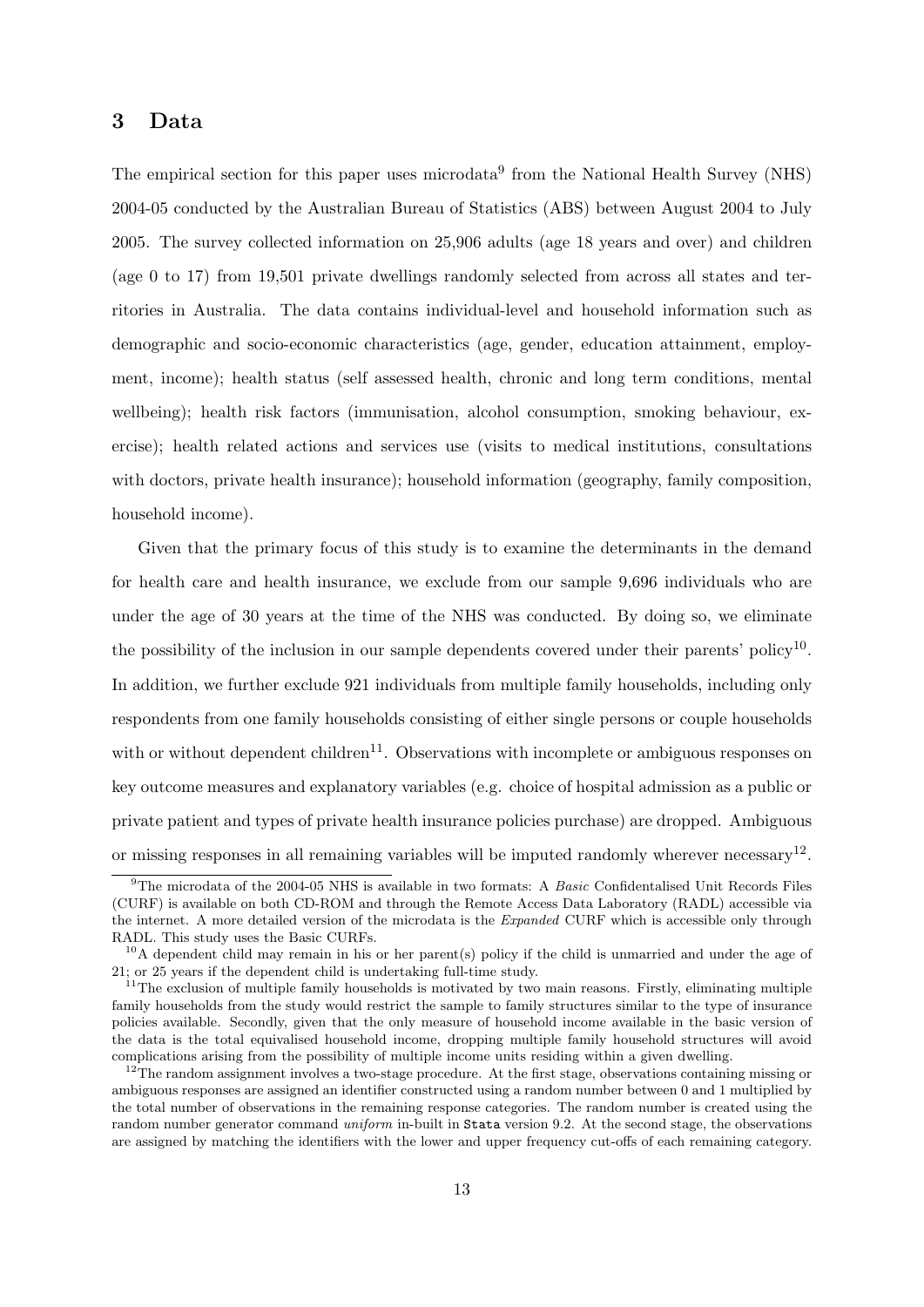| No private health insurance<br>With private health insurance |                           |                   |                 |                      | $1,093$ (49.73\%)<br>1,105(50.27%) |
|--------------------------------------------------------------|---------------------------|-------------------|-----------------|----------------------|------------------------------------|
|                                                              |                           | Coverage Type     |                 |                      |                                    |
|                                                              | Hosp<br>$& \text{Anci}^a$ | Hosp<br>only      | Anci<br>only    | Total                |                                    |
| Purchased PHI before Aug 1999                                | 731<br>$(79.0\%)^b$       | 139<br>$(15.0\%)$ | 55<br>$(6.0\%)$ | 925<br>$(100.0\%)$   |                                    |
| Purchased PHI after Aug 1999                                 | 133<br>$(73.9\%)$         | 39<br>$(21.6\%)$  | 8<br>$(4.5\%)$  | 180<br>$(100.0\%)$   |                                    |
| Total                                                        | 864<br>$(78.2\%)$         | 178<br>$(16.1\%)$ | 63<br>$(5.7\%)$ | 1,105<br>$(100.0\%)$ |                                    |
| Total Sample                                                 |                           |                   |                 |                      | $2,198$ (100.0%)                   |

Table 1: Private health insurance status and coverage type: Sub-Sample

 $a<sup>a</sup> Hosp$  and Anci refers to Hospital and Ancillary coverage respectively<br><sup>b</sup>Percentages in parenthesis sums horizontally to 100%

After taking into account the dropped responses from the sample as described above, the size of the working sample is 12,990. From this working sample, the sub-sample consist of 2,198 observations for which the respondents had indicated that they have been hospitalised at least once in the last twelve months.

### 3.1 Private Health Insurance Coverage and Medical Care Use

The NHS captures information on whether individuals have private health insurance, and if applicable, insurance policy types (hospital, ancillary or both) and the duration<sup>13</sup> for which individuals have been insured. From the responses to questions on the duration of insurance coverage, we can identify if individuals purchased insurance prior to or after the series of private health insurance policies were introduced from 1997 to  $2001^{14}$ . We describe in Table 1 the distribution of individuals who reported having been hospitalised at least once in the past 12 months by insurance status, type and duration of coverage. In the sample of 2,198 individuals, 1,093 (49.7%) individuals do not have private health insurance. Of the 1,105 (50.3%) individuals with private health insurance, 925 (83.7%) individuals purchased coverage prior to August 1999 while 180 (16.3%) purchased insurance after August 1999. The distribution of coverage types

<sup>&</sup>lt;sup>13</sup>There are 5 response categories on the question on the duration of PHI cover: (i) Not applicable (No private health insurance); (ii) less than 1 year; (iii) 1 year to less than 2 years; (iv) 2 years to less than 5 years and (v) 5 years or more.

<sup>&</sup>lt;sup>14</sup>Given that the survey was conducted between August 2004 to July 2005, individuals who have had private health insurance coverage for less than 5 years at the time of the survey would have purchased the insurance coverage after August 1999. Individuals who have had insurance coverage for 5 years or more would have purchased cover before August 1999.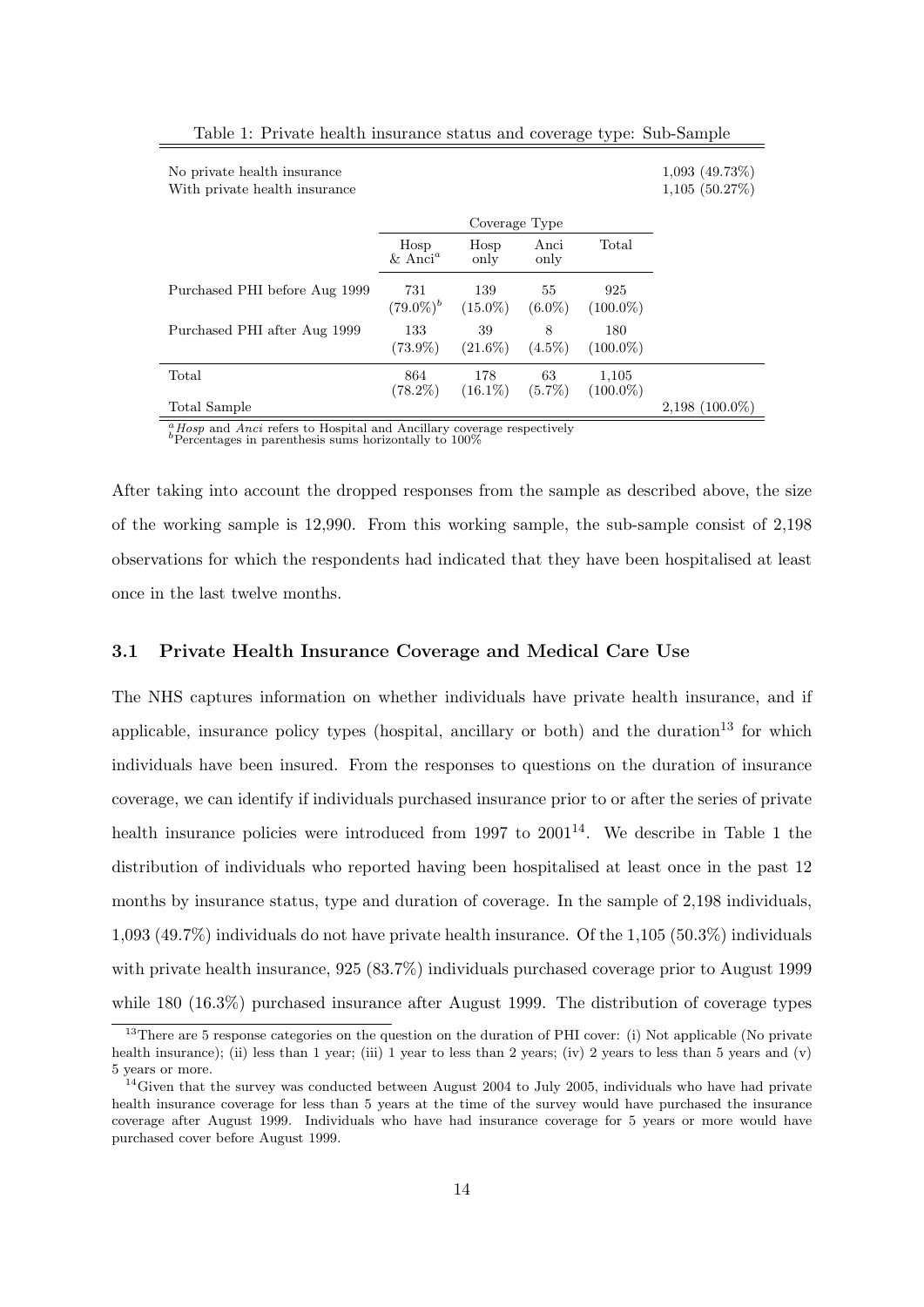is generally similar to the full sample. 78.2% of individuals owned both hospital and ancillary coverage while 16.1% and 5.7% of individuals have hospital only and ancillary only. As our study focuses on how private health insurance influences the decisions on the choice of public or private hospital care and the intensity of hospital care, we define insurance coverage as whether individuals have or do not have private hospital insurance.

On medical care use, we are primarily interested in two hospital care utilisation measures among individuals who reported to have been admitted to hospital at least once in the last one year. These measures are (a) whether individuals chose to be hospitalised as a public or private patient and (b) the number of nights in hospital<sup>15</sup>. As we will elaborate in the next section, because our econometric model requires that the length of hospital stay be of integer values, we replace interval values by their lower bound wherever appropriate. The frequencies in the choice of public or private hospitalisation and average length of hospital stay across individuals with and without private hospital insurance are illustrated by means of a decision tree in Figure 1. As seen in the decision tree, the utilisation of private hospital care is significantly higher among individuals with private hospital insurance. Of the 1,042 individuals with private hospital insurance, 82.5% (N=860) chose to be hospitalised as private patients while  $17.5\%$  (N=182) were hospitalised as private patients. Conversely, only  $7.9\%$  (N=91) of uninsured individuals chose private care, with overwhelming majority of  $92.1\%$  of individuals (N=1,065) opting to be admitted as Medicare patients. On length of hospital stay, uninsured individuals who were hospitalised as Medicare patients spent an average of 2.24 nights in hospital. In contrast, the average length of stay by publicly admitted individuals with private hospital insurance is 2 nights. Of those who chose private hospital care, individuals with hospital insurance spent an average 1.93 nights, as compared to 1.49 nights for the uninsured. For all 2,198 individuals in the sample, the mean length of hospital stay is 2.07 nights with a variance of 6.58.

The remaining explanatory variables are defined in Table 4. These variables can be classified into the following four categories: demographics, socioeconomic characteristics, health status and risk factors. We present in Table 5 the summary statistics describing these variables. Both tables are located at the end of this paper.

<sup>&</sup>lt;sup>15</sup>Both the patient type and hospital length of stay questions refer to the last hospital admission. Responses on the length of hospital stay are recorded in the NHS as 0 (no nights), 1 to 2, 3 to 4, 5 to 7, 8 or more.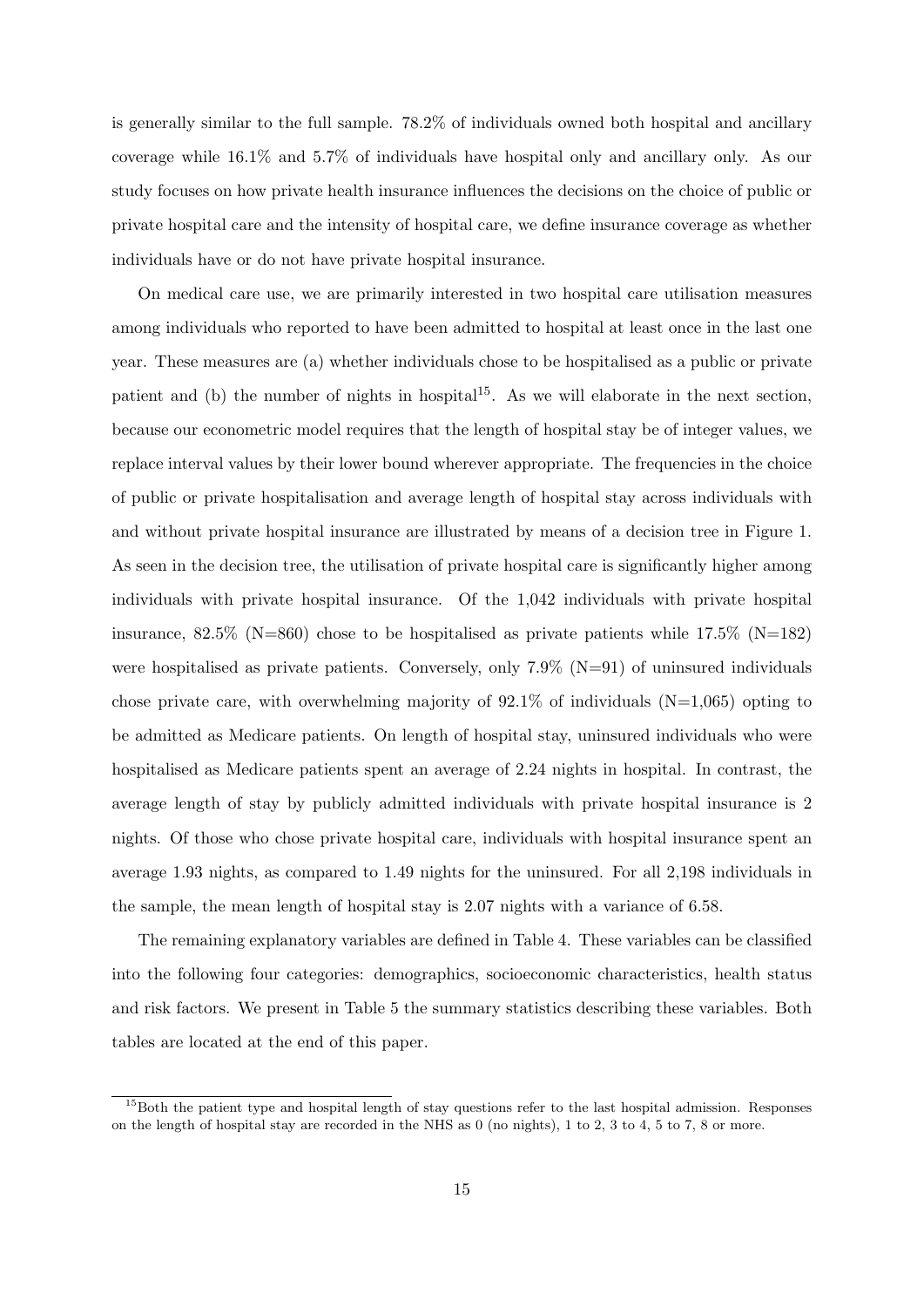# 4 An Econometric Model of Demand for Medical Care, Quality and Private Health Insurance

Let the dependent variable  $m_i$  be the observed medical care use of individual  $i$   $(i = 1, ..., N)$ . We assume that conditional on the exogenous covariates  $X_i$ , the endogenous variables  $q_i$  and  $d_i$ ,  $m_i$  follows a Poisson distribution with probability density function

$$
f(m_i | X_i, q_i, d_i) = \frac{\exp^{-\mu_i} \mu_i^{m_i}}{m_i!}
$$
\n(19)

where the conditional mean parameter  $\mu_i$  is

$$
\mu_i = \exp(X_i \theta + \lambda_1 d_i + \lambda_2 q_i) \tag{20}
$$

We introduce into the conditional mean equation  $\mu_i$  a heterogeneity term which is a normally distributed random variable with mean 0 and variance  $\sigma^2$ . The heterogeneity term is standardised by the standard deviation  $\sigma$  and  $\xi_i$ , where  $\xi_i$  is distributed standard normal, that is  $\xi_i \sim$  $N[0, 1]$ . The conditional mean equation is rewritten as

$$
\mu_i = \exp(X_i \theta + \lambda_1 d_i + \lambda_2 q_i + \sigma \xi_i)
$$
  
= 
$$
\exp(X_i \theta + \lambda_1 d_i + \lambda_2 q_i) \exp(\sigma \xi_i)
$$
 (21)

Accordingly as in equation (19),  $m_i$  conditional on  $q_i$ ,  $d_i$  and  $\xi_i$  is distributed Poisson. The decision rule surrounding the binary variable representing quality choice is given by  $q_i^*$  where

$$
q_i^* = Z_i \alpha + \beta_1 d_i + v_i \tag{22}
$$

where  $v_i \sim N[0, 1]$ . Empirically,  $q_i^*$  is unobservable. Instead, we observe the indicator variable  $q_i$  where

$$
q_i = 1 \left[ q_i^* > 0 \right] \tag{23}
$$

The decision rule surrounding the choice of insurance is given by  $d_i^*$  where

$$
d_i^* = W_i \gamma + \eta_i \tag{24}
$$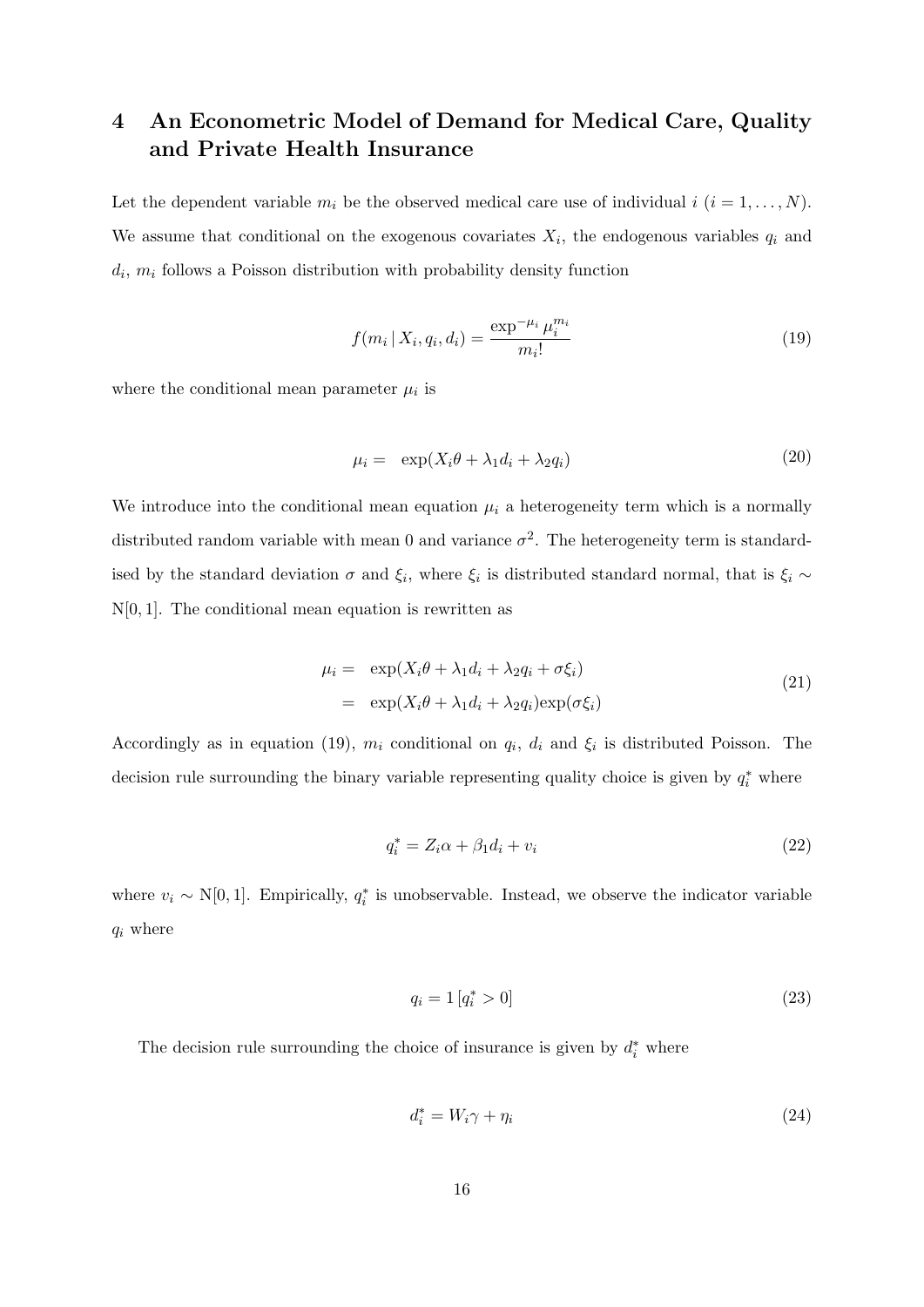where  $\eta_i \sim N[0,1]$ . Again,  $d_i^*$  is not observable. Instead, we observe the indicator variable  $d_i$ where

$$
d_i = 1 \left[ d_i^* > 0 \right] \tag{25}
$$

We allow the quality and insurance binary variables in equations  $(21)$  in  $(22)$  to be potentially endogenous assuming that  $\xi_i$ ,  $v_i$  and  $\eta_i$  are correlated. More specifically, we assume that  $\xi_i$ ,  $v_i$ and  $\eta_i$  are distributed bivariate normal where

$$
[\xi_i, v_i] \sim N_2[(0,0), (1,1), \rho_{12}] \tag{26}
$$

$$
[\xi_i, \eta_i] \sim N_2[(0,0), (1,1), \rho_{13}] \tag{27}
$$

$$
[v_i, \eta_i] \sim N_2[(0,0), (1,1), \rho_{23}] \tag{28}
$$

We use the notation  $N_2[(\mu_1, \mu_2), (\sigma_1^2, \sigma_2^2), \rho]$ , where  $\mu$  denotes the mean,  $\sigma^2$  the variance and the correlation parameter  $\rho$ . An equivalent expression for (26) to (28) is to specify that  $\xi$ , v and  $\eta$ are distributed multivariate normal (MVN) with mean vector zero and covariance  $\Sigma$  where

$$
\Sigma = \begin{bmatrix} 1 & \rho_{12} & \rho_{13} \\ \rho_{12} & 1 & \rho_{23} \\ \rho_{13} & \rho_{23} & 1 \end{bmatrix}
$$
 (29)

and let  $g(\xi_i, v_i, \eta_i \mid \Omega_i)$  denote the conditional MVN density

$$
g(\xi_i, v_i, \eta_i \mid \Omega_i) = 2\pi^{-3/2} |\Sigma|^{-1/2} e^{[-1/2(\varepsilon_i')(\Sigma^{-1})(\varepsilon_i)]}
$$

where  $\Omega_i = (X_i, Z_i, W_i, q_i, d_i)$  and  $\varepsilon_i = (\xi_i \ v_i \ \eta_i)$ . Following Terza (1998), the joint conditional density for the observed data  $f(m_i, q_i, d_i | \Omega_i)$  for individual i is expressed as

$$
\int_{-\infty}^{\infty} \left[ (1 - q_i)(1 - d_i) \int_{-\infty}^{-Z_i \alpha} \int_{-\infty}^{-W_i \gamma} f(m_i \mid X_i, q_i = 0, d_i = 0, \xi_i) g(\xi_i, v_i, \eta_i \mid \Omega_i) d\eta_i d\nu_i \right] +
$$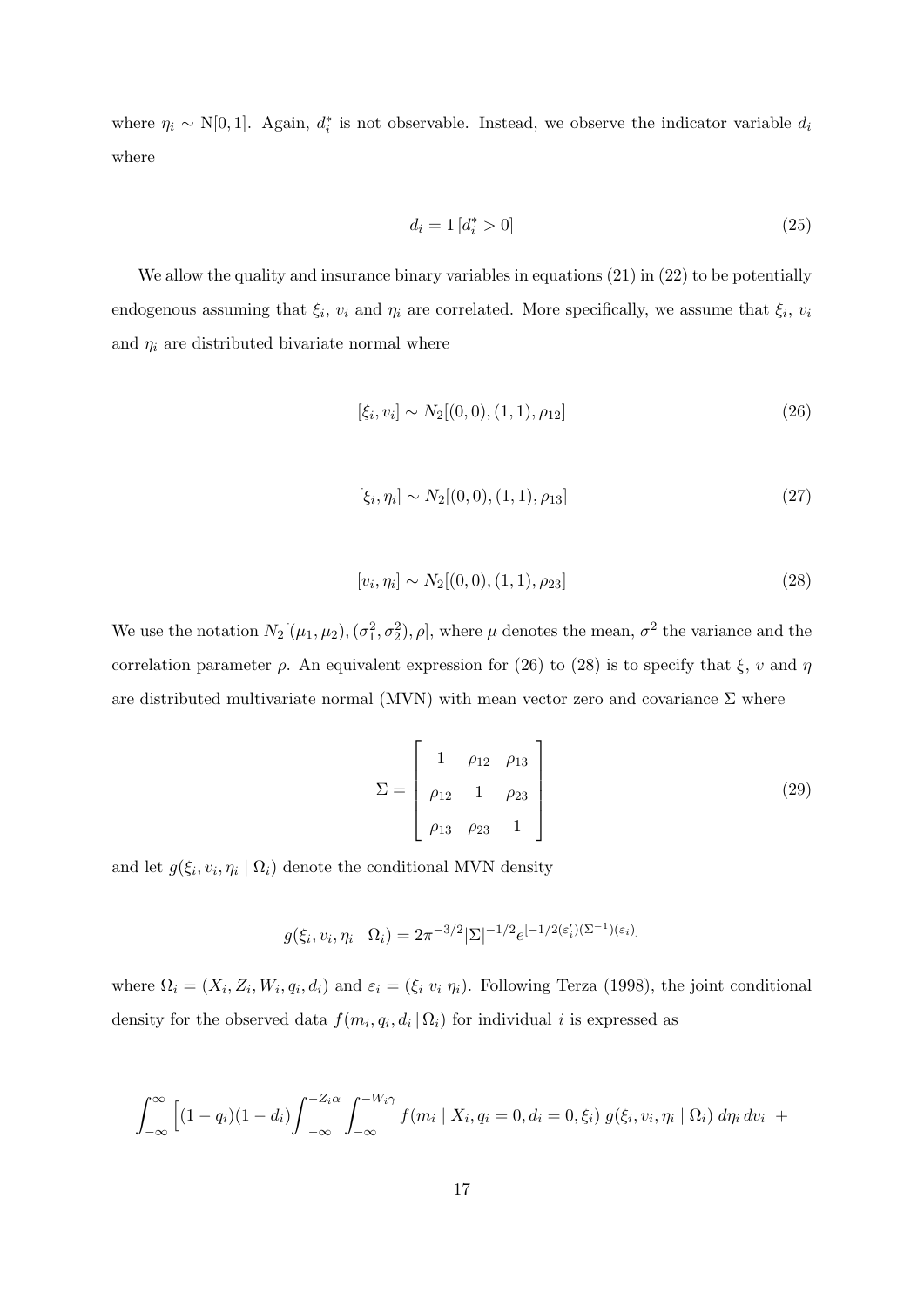$$
(q_i)(1-d_i)\int_{-Z_i\alpha}^{\infty}\int_{-\infty}^{-W_i\gamma}f(m_i\mid X_i,q_i=1,d_i=0,\xi_i) g(\xi_i,v_i,\eta_i\mid\Omega_i) d\eta_i dv_i +
$$

$$
(1 - q_i)(d_i) \int_{-\infty}^{-Z_i \alpha} \int_{-W_i \gamma}^{\infty} f(m_i \mid X_i, q_i = 0, d_i = 1, \xi_i) g(\xi_i, v_i, \eta_i \mid \Omega_i) d\eta_i dv_i +
$$

$$
(q_i)(d_i)\int_{-Z_i\alpha}^{\infty}\int_{-W_i\gamma}^{\infty} f(m_i \mid X_i, q_i = 1, d_i = 1, \xi_i) g(\xi_i, v_i, \eta_i \mid \Omega_i) d\eta_i dv_i\bigg] d\xi_i \tag{30}
$$

where  $f(m | X, q, d, \xi)$  is the conditional pdf of  $m_i$  as defined in (19). An approach to estimate the model is to construct the overall log-likelihood function for the model by summating (30) for all  $i = 1, \ldots, N$ . An alternative approach is to decompose the trivariate normal density function into a series of conditional bivariate normal pdfs. This method is more tractable as it reduces the number of integrals that we are required to evaluate to compute the likelihood function. We will describe this approach in the following<sup>16</sup>. Let the joint density for the observed data  $f(m_i, q_i, d_i | \Omega_i)$  be expressed as

$$
f(m_i, q_i, d_i | \Omega_i) = \int_{-\infty}^{+\infty} f(m_i, q_i, d_i | \Omega_i, \xi_i) \phi(\xi_i) d\xi_i
$$
 (31)

where  $\phi(\xi_i)$  is the standard normal density. We specified in (26) to (28) that  $m_i$ ,  $q_i$  and  $d_i$  are related through the correlations between  $\xi_i$ ,  $v_i$  and  $\eta_i$ . Conditioned on  $\xi_i$ ,  $m_i$  is independent of  $q_i$  and  $d_i$ . Hence we can express

$$
f(m_i, q_i, d_i | \Omega_i, \xi_i) = f(m_i | X_i, q_i, d_i, \xi_i) \cdot g(q_i, d_i | Z_i, W_i, \xi_i)
$$
\n(32)

where  $f(m_i | X_i, q_i, d_i, \xi_i)$  is the conditional Poisson density function in (19) and  $g(q_i, d_i | Z_i, W_i, \xi_i)$ is conditional density function of  $q_i$  and  $d_i$  given  $Z_i$ ,  $W_i$  and  $\xi_i$ . By the assumption of joint

<sup>&</sup>lt;sup>16</sup>See Section 3.1, pages 14-18 of Greene (2007) for an application of this approach to count data models with sample selection.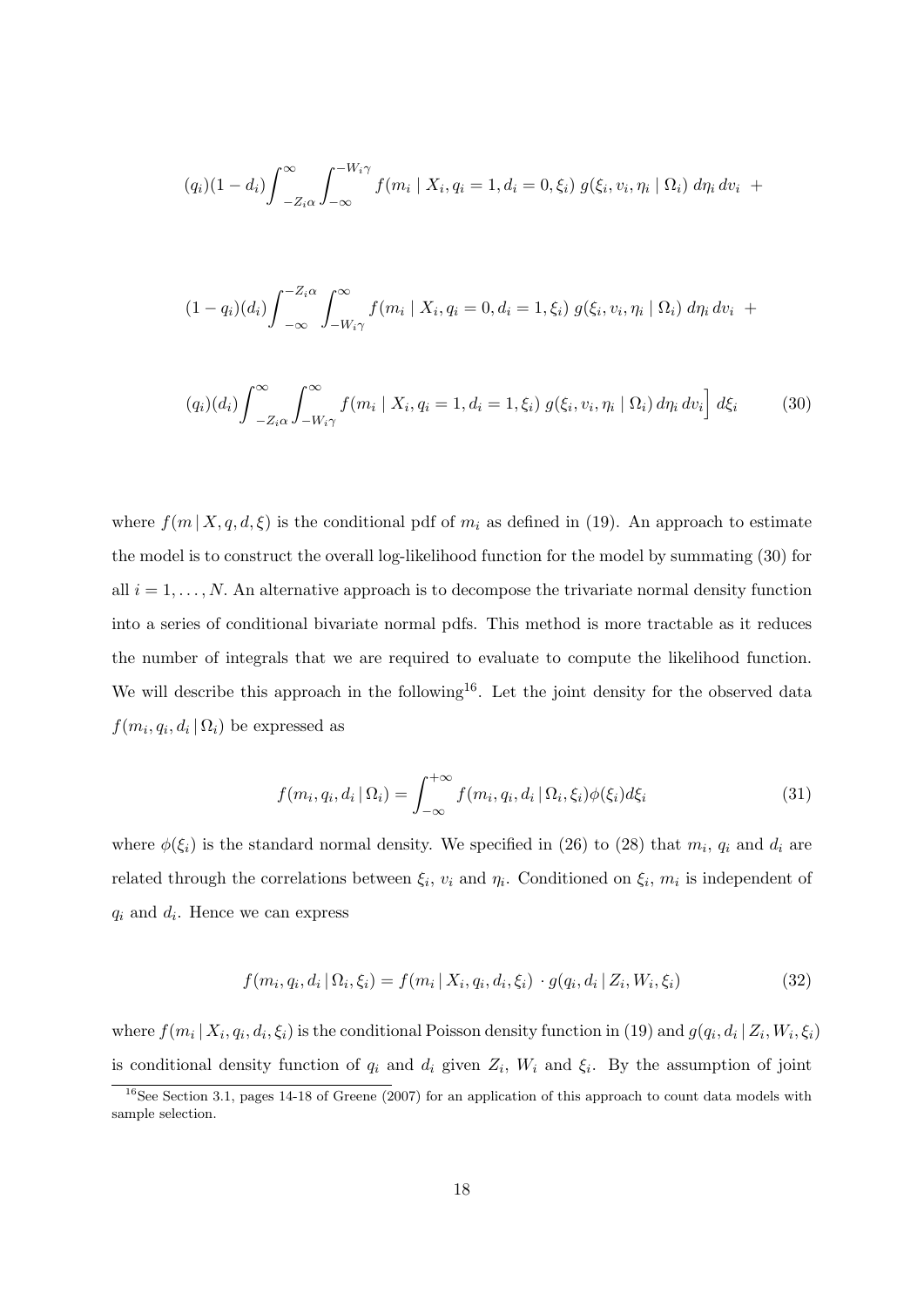normality<sup>17</sup> in (26) and (27),  $(v_i | \xi_i)$  and  $(\eta_i | \xi_i)$  is distributed bivariate normal

$$
\begin{pmatrix} v_i \, | \, \xi_i \\ \eta_i \, | \, \xi_i \end{pmatrix} \sim N_2 \left[ \begin{pmatrix} \rho_{12} \xi_i \\ \rho_{13} \xi_i \end{pmatrix}, \begin{pmatrix} 1 - \rho_{12} & \rho_{23} - \rho_{12} \rho_{13} \\ \rho_{23} - \rho_{12} \rho_{13} & 1 - \rho_{13} \end{pmatrix} \right] \tag{33}
$$

and

$$
v_i | \xi_i = \rho_{12} \xi_i + \epsilon_{1i} (1 - \rho_{12}^2)^{1/2}, \quad \epsilon_{1i} \sim N[0, 1]
$$
 (34)

$$
\eta_i \, |\, \xi_i = \rho_{13} \xi_i + \epsilon_{2i} (1 - \rho_{13}^2)^{1/2}, \quad \epsilon_{2i} \sim N[0, 1] \tag{35}
$$

By substituting  $(34)$  into  $(22)$  and using the decision rule for  $q_i$ , we obtain

$$
P(q_i = 1) = P\left(\epsilon_{1i} > -\frac{Z_i \alpha + \beta_1 d_i + \rho_{12} \xi_i}{(1 - \rho_{12}^2)^{1/2}}\right)
$$
  

$$
= P\left(\epsilon_{1i} < \frac{Z_i \alpha + \beta_1 d_i + \rho_{12} \xi_i}{(1 - \rho_{12}^2)^{1/2}}\right)
$$
(36)

where the second line follows given the symmetry of the normal distribution. The probability of observing  $q_i = 0$  is

$$
P(q_i = 0) = P\left(\epsilon_{1i} > \frac{Z_i \alpha + \beta_1 d_i + \rho_{12} \xi_i}{(1 - \rho_{12}^2)^{1/2}}\right)
$$
\n(37)

Similarly, by substituting (35) into (24), the probability of observing  $d_i = 0, 1$  are

$$
P(d_i = 1) = P\left(\epsilon_{2i} < \frac{W_i\gamma + \rho_{13}\xi_i}{(1 - \rho_{13}^2)^{1/2}}\right)
$$
\n
$$
P(d_i = 0) = P\left(\epsilon_{2i} > \frac{W_i\gamma + \rho_{13}\xi_i}{(1 - \rho_{13}^2)^{1/2}}\right)
$$

Given our assumption in (33) that  $(v_i | \xi_i)$  and  $(\eta_i | \xi_i)$  are distributed bivariate normal, we can write the joint conditional density for  $q_i$  and  $d_i$ . Let  $y_{1i} = 2q_i - 1$  and  $y_{2i} = 2d_i - 1$ . Hence,

 $17$ See Section 3.10.1 in page 87 of Greene (2000)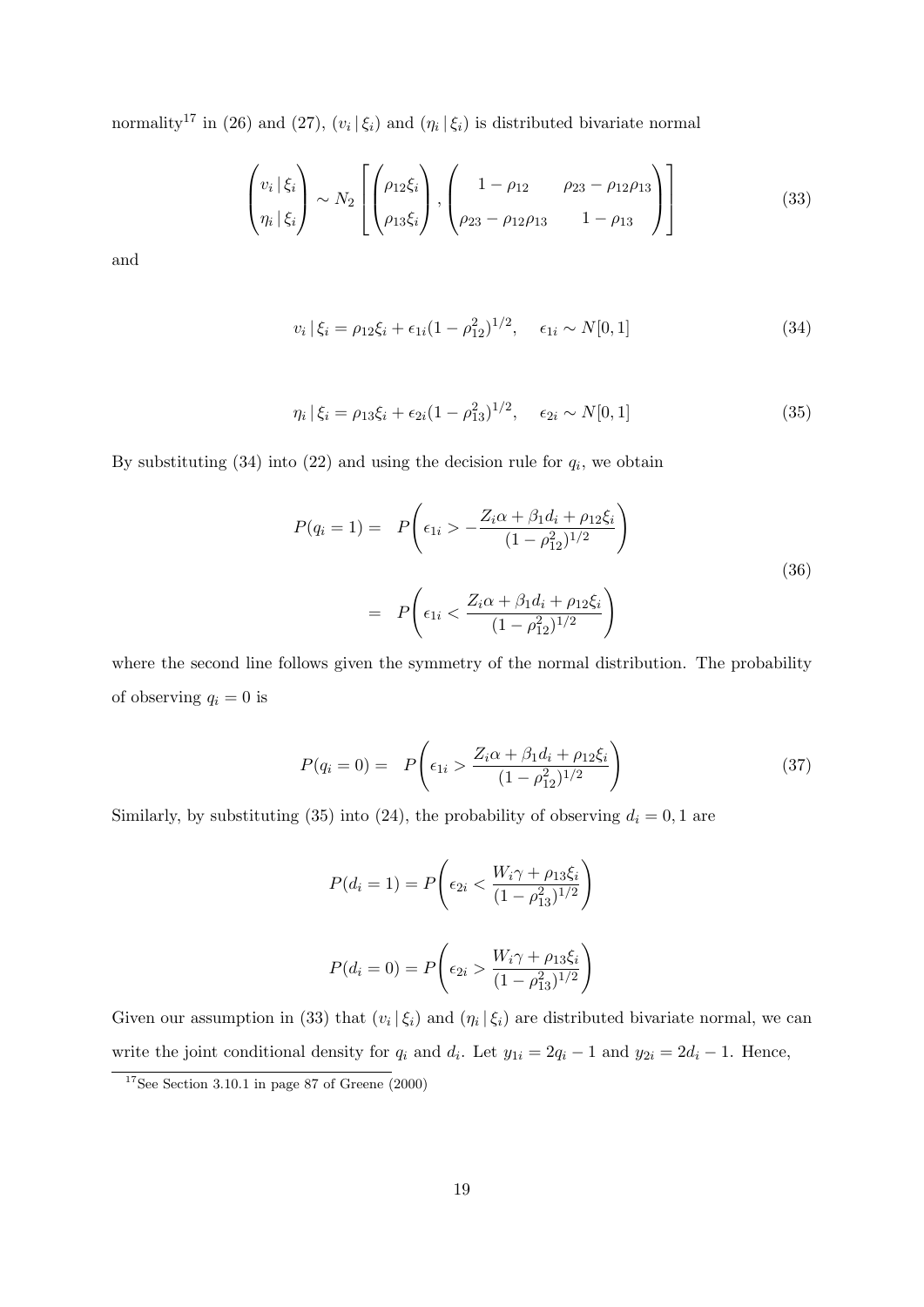$$
g(q_i, d_i | Z_i, W_i, \xi_i) = \Phi_2[y_{1i}\Theta_1, y_{2i}\Theta_2, \rho^*]
$$
\n(38)

where

$$
\Theta_1 = \frac{Z_i \alpha + \beta_1 d_i + \rho_{12} \xi_i}{(1 - \rho_{12}^2)^{1/2}}
$$

$$
\Theta_2 = \frac{W_i \gamma + \rho_{13} \xi_i}{(1 - \rho_{13}^2)^{1/2}}
$$

$$
\rho^* = y_{1i} \cdot y_{2i} \cdot (\rho_{23} - \rho_{12}\rho_{13})
$$

and  $\Phi_2$  denote the bivariate normal cumulative density function. Finally, we obtain the joint density function for the data by substituting (38) and (32) into (31) to obtain

$$
f(m_i, q_i, d_i \mid \Omega_i) = \int_{-\infty}^{+\infty} f(m_i \mid \Omega_i, \xi_i) \cdot \Phi_2[y_{1i}\Theta_1, y_{2i}\Theta_2, \rho^*] \phi(\xi_i) d\xi_i
$$
 (39)

Equation (39) will be used to construct the log-likelihood function which we will use to estimate the model. We will devote the next section to the discussion of our estimation strategy.

#### 4.0.1 Estimation Strategy

A solution to the joint conditional density function in (39) requires the evaluation of an integral. Given that (39) does not have a closed-form expression, we approximate the integral using simulation methods (Gouriéroux and Trognon 1996). As in  $(39)$ , the joint conditional density function for the i-th observation in our sample is

$$
f(m_i, q_i, d_i | \Omega_i) = \int_{-\infty}^{+\infty} f(m_i | \Omega_i, \xi_i) \cdot \Phi_2[y_{1i}\Theta_1, y_{2i}\Theta_2, \rho^*] \phi(\xi_i) d\xi_i
$$

Let  $\xi_i^s$  denote the s-th draw of  $\xi$  from the standard normal density  $\phi(\xi_i)$ . The simulated joint conditional density function for the i-th observation is

$$
\widehat{f}(m_i, q_i, d_i | \Omega_i) = \frac{1}{S} \sum_{1}^{S} f(m_i | \Omega_i, \xi_i^s) \cdot \Phi_2[y_{1i} \Theta_1(\xi_i^s), y_{2i} \Theta_2(\xi_i^s), \rho^*]
$$

Correspondingly, the simulated likelihood and log-simulated likelihood functions are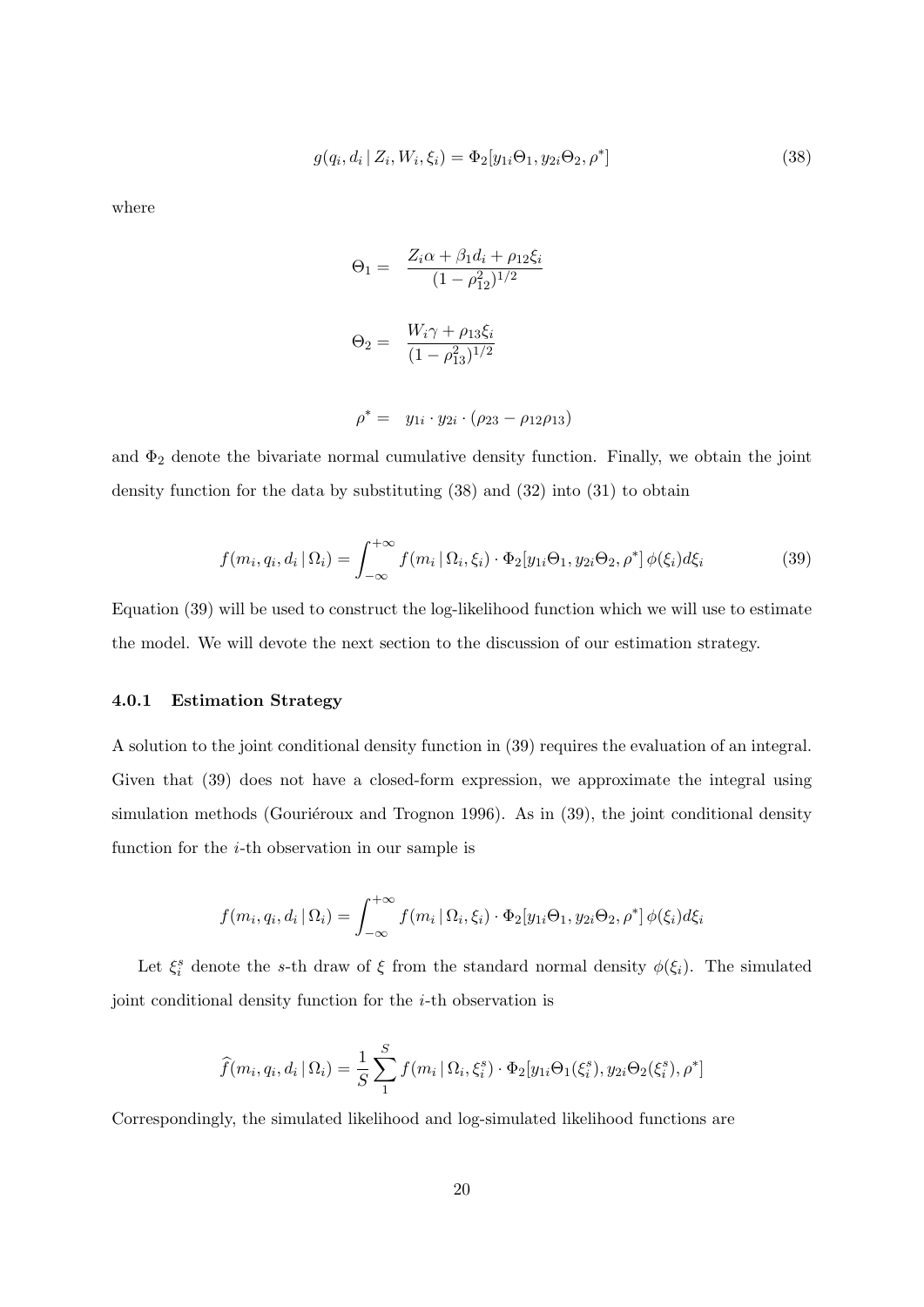$$
\widehat{\mathcal{L}}(\Theta) = \prod_{i=1}^{N} \frac{1}{S} \sum_{1}^{S} f(m_i \, | \, \Omega_i, \xi_i^s) \cdot \Phi_2[y_{1i}\Theta_1(\xi_i^s), y_{2i}\Theta_2(\xi_i^s), \rho^*]
$$
\n(40)

$$
\ln \widehat{L}(\Theta) = \sum_{i=1}^{N} \frac{1}{S} \sum_{1}^{S} f(m_i | \Omega_i, \xi_i^s) \cdot \Phi_2[y_{1i} \Theta_1(\xi_i^s), y_{2i} \Theta_2(\xi_i^s), \rho^*]
$$
(41)

Estimation is implemented in Stata using numerical derivatives.

### 5 Results

In the following section, I discuss the findings from the simultaneous equation regression model of demand for private hospital insurance, the choice of hospital admission as a public or private patient and the intensity of hospital care utilisation. The discussion is organised as follows: Section 5.1 reports on the findings on the determinants of the demand for private hospital insurance. Section 5.2 discusses how private hospital insurance influences the choice of public or private hospital care. The section examines how the intensity of hospital care, vis-à-vis the length of hospital stay, varies by patient type and insurance status. Finally, Sections 5.3 and 5.4 elaborate on how socioeconomic, demographic and health factors affect the choice of patient type and the intensity of care. The paper concludes with a discussion in Section 6.

### 5.1 Demand for Hospital Insurance

Table 2 presents the coefficients, marginal effects and their respective standard errors<sup>18</sup> in the regression analysis on the demand for private hospital insurance. Given the nonlinear nature of the probit model, the regression coefficients cannot be interpreted directly as it is with linear regression models. Hence, our discussion focuses on the marginal effects, which is interpreted as the increase in the probability of being insured given a change in the explanatory variable  $19$ .

As reported in Table 2, married individuals or those who are in a defacto relationship have a higher probability of purchasing private hospital insurance. More specifically, these individuals are 12% more likely to be privately insured relative to their single counterparts. We do not observe any statistically significant differences in the propensity to insure between households

<sup>&</sup>lt;sup>18</sup>The standard errors of the marginal effect coefficients are computed via the delta method using the -predictnlcommand in Stata.

<sup>&</sup>lt;sup>19</sup>For binary explanatory variables,  $dF/dX$  denote the change in  $P(Insured | X)$  when the explanatory variable X changes from 0 to 1. For continuous variables,  $dF/dX_k$  is computed as  $\phi(X\hat{\beta}) \cdot \delta(X\hat{\beta})/\delta X_k$ .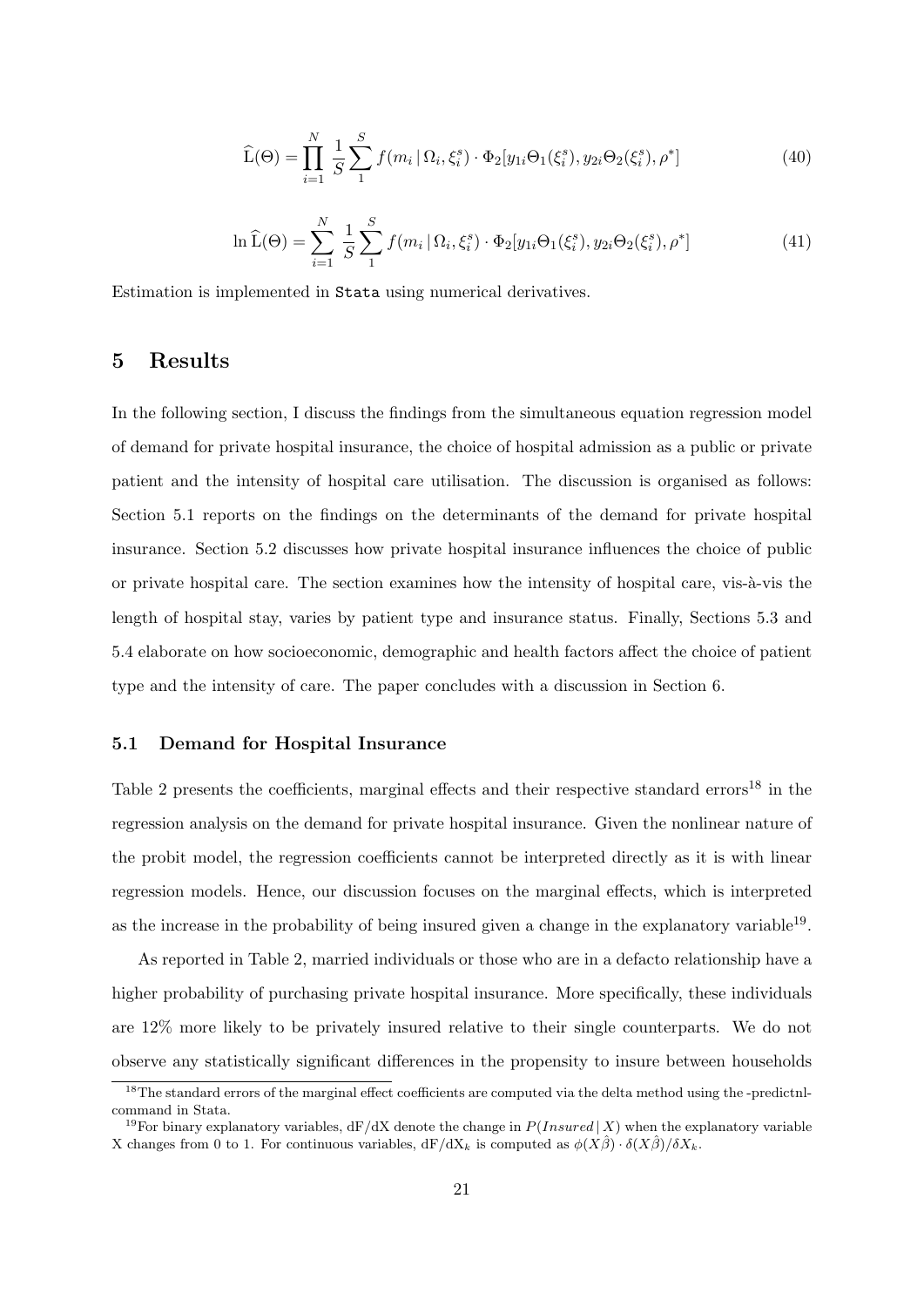| <b>Explanatory Variables</b> | Coeff           | S.E         | dF/dX              | S.E         |
|------------------------------|-----------------|-------------|--------------------|-------------|
|                              |                 |             |                    |             |
| Maristat                     | $0.309***$      | 0.072       | $0.122***$         | 0.035       |
| Depchild                     | $-0.007$        | 0.103       | $-0.003$           | 0.041       |
| Female                       | $0.227***$      | 0.076       | $0.090***$         | $\,0.003\,$ |
| $Age^b$                      | $1.350^{***}\;$ | 0.370       | $0.009***$         | 0.000       |
| Age-squared                  | $-0.987***$     | 0.340       |                    |             |
| Childbearing                 | $-0.124$        | $0.154\,$   | $-0.049$           | 0.060       |
| Country of Birth:            |                 |             |                    |             |
| Main English                 | $-0.342***$     | 0.094       | $-0.133***$        | 0.035       |
| Others                       | $-0.182*$       | 0.100       | $-0.071*$          | 0.038       |
| Education                    |                 |             |                    |             |
| Vocational                   | 0.114           | 0.083       | 0.045              | 0.033       |
| Diploma                      | $0.368***$      | 0.110       | $0.146***$         | 0.043       |
| Degree                       | $0.507***$      | 0.118       | $0.199***$         | 0.044       |
| Health Card                  | $-0.429***$     | 0.104       | $-0.170***$        | 0.041       |
| Household Inc                | $0.634***$      | 0.161       | $0.052^{***},^a\,$ | 0.006       |
| Household Inc-Sq             | $-0.193$        | $0.154\,$   |                    |             |
| Occupation:                  |                 |             |                    |             |
| Manager/Admin                | $0.417**$       | 0.173       | $0.165**$          | 0.066       |
| Professional                 | 0.187           | 0.152       | 0.075              | 0.061       |
| Asc Professional             | $0.277*$        | 0.147       | $0.110*$           | 0.058       |
| Tradesperson                 | $-0.054$        | 0.187       | 0.022              | 0.075       |
| Adv Clerical/Service         | 0.372           | 0.269       | 0.147              | 0.103       |
| Int Clerical/Service         | 0.109           | 0.147       | 0.043              | 0.058       |
| Production/Transport         | $-0.174$        | 0.201       | $-0.068$           | 0.078       |
| Ele Clerical/Service         | $-0.070***$     | $\,0.024\,$ | $-0.028***$        | 0.010       |
| Labourer                     | $-0.420**$      | 0.197       | $-0.160**$         | 0.070       |
| Alcohol 3-day Risk           | $-0.141$        | 0.107       | $-0.056$           | $\,0.042\,$ |
| Smoker Regular               | $-0.516***$     | 0.099       | $-0.197***$        | $\,0.035\,$ |
| Walk                         | $0.121*$        | 0.068       | $0.048*$           | 0.027       |
| Overweigh                    | $-0.012$        | 0.078       | $-0.026$           | 0.031       |
| Regions:                     |                 |             |                    |             |
| <b>VIC</b>                   | $0.181*$        | 0.110       | $0.072*$           | 0.044       |
| QLD                          | $0.380***$      | 0.107       | $0.151***$         | $\,0.042\,$ |
| SA                           | $0.345***$      | 0.108       | $0.137***$         | 0.042       |
| <b>WA</b>                    | $0.421***$      | 0.113       | $0.166***$         | 0.043       |
| <b>TAS</b>                   | $0.536***$      | 0.132       | $0.201***$         | 0.049       |
| NT                           | $-0.091$        | 1.415       | 0.036              | 0.564       |
| $\mathbf{ACT}$               | $-0.108$        | 0.160       | $-0.043$           | 0.062       |
| Remoteness:                  |                 |             |                    |             |
| Inner Australia              | $-0.212**$      | 0.088       | $-0.083**$         | 0.034       |
| Others                       | $-0.330***$     | $0.100\,$   | $-0.128***$        | 0.038       |
| Constant                     | $-3.723***$     | 0.682       |                    |             |
|                              |                 |             |                    |             |
| Number of observations:      | 2198            |             |                    |             |
| LogL value:                  | $-6037.4676$    |             |                    |             |

Table 2: Demand for Private Health Insurance: Hospital Table

\*\*\*, \*\*, \* denote significance at  $1\%$ , 5% and  $10\%$  respectively.

Note: ICD10-AM diagnostic categories for long-term chronic conditions are not reported.

a. The change in probability of insurance given a \$100 increase in weekly household income.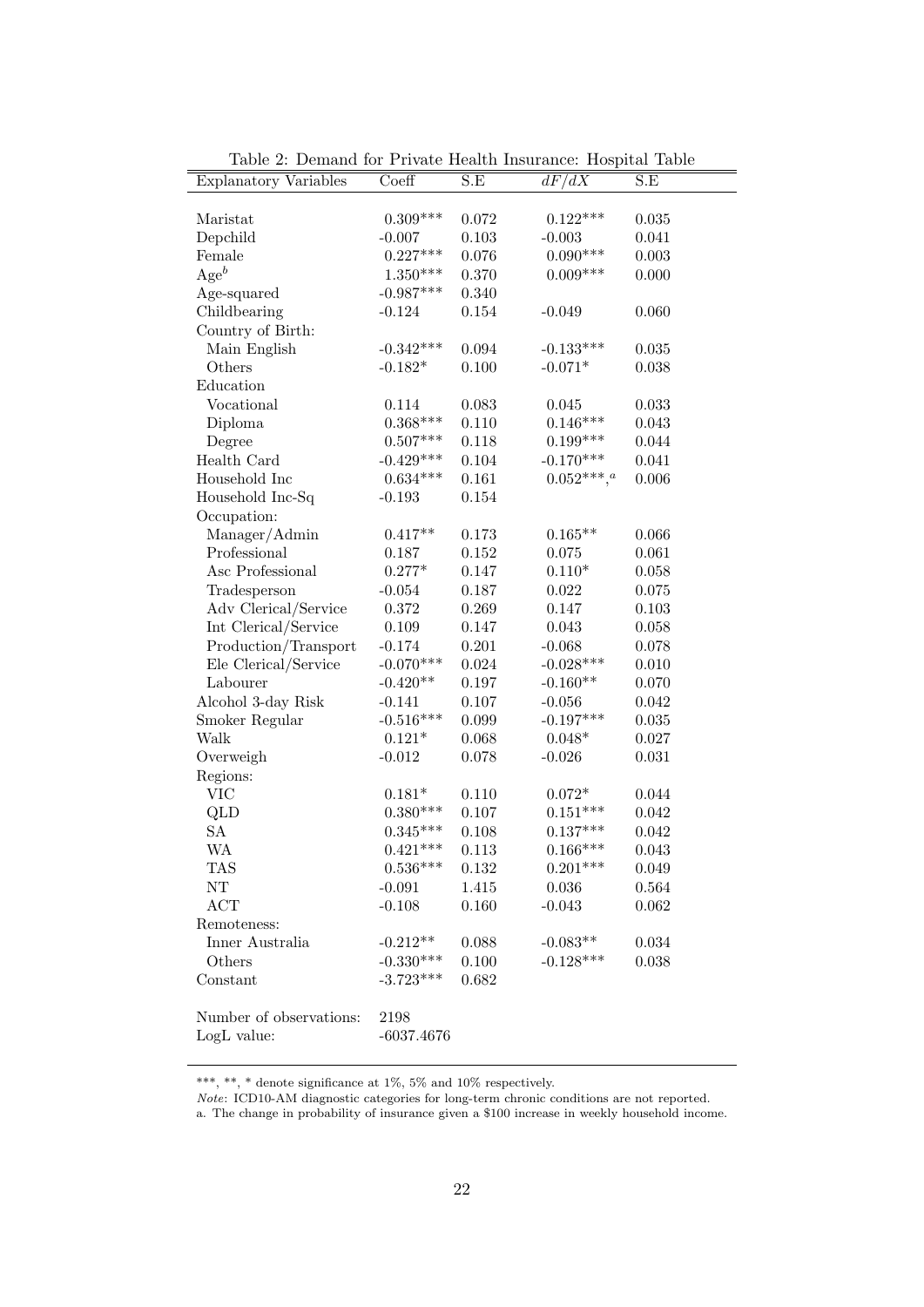with or without dependent children although the price of insurance is comparatively lower for families relative to non-families due to community rating regulations on private health insurance premiums in Australia<sup>20</sup>.

The purchase of hospital insurance is positively associated with age. An increase in the individual's age by one year increases the probability of purchasing insurance by 0.9%. We observed that the coefficient on regressor age-squared has a negative sign. This result is consistent with what would be observed if one were to examine how private hospital insurance status varies across age groups, which showed that while the proportion of individuals with private hospital insurance increases with age, this relationship is reversed beyond the 50-59 years age group. The propensity to insure differs across genders, as females are approximately 9% more likely to have hospital insurance as compared to males. This is not unexpected given that females generally consumes more medical care than their male counterparts, particularly during the childbearing  $years<sup>21</sup>$ . We include a binary variable to examine the impact of childbearing on the purchase of hospital insurance but the effect is not statistically significant. Individuals' country of birth have a significant effect on the likelihood to purchasing insurance, with individuals not born in Australia being less likely to have purchased private health insurance than those born in Australia.

Post-school education is positively associated with hospital insurance purchase. Compared to individuals with no post-school education qualifications, individuals with diplomas are 14.6% more likely to have private hospital insurance while those with a bachelor degrees and above are 20% more likely to be privately insured. These results may be due to individuals who are more educated having a better understanding of the purpose of private hospital insurance. The level of household income has a strong positive effect on the probability of purchasing private hospital insurance. An increase of \$100 in the weekly equivalised cash household income increases the probability of insurance purchase by 5.2%. The result is expected given that high income individuals have the incentive to purchase private health insurance to avoid paying the

<sup>&</sup>lt;sup>20</sup>Community rating regulations on private health insurance premiums in Australia requires that family policies (single or couple insurees with dependent children) are charged the same premium as that of non-family policies. Butler (1999) argues that as a result of the community rating requirement, cross-subsidisation in favour of families with children may occur. The author showed that the estimated price of insurance, which is calculated as a ratio of the premium to the expected benefits, is lower for family as compared to singles policies for all ages up to age 50-54 years.

 $^{21}$ Butler (1999) showed that the estimated hospital insurance benefits received by females is significantly higher than that for males for age groups between 20 to 54 years.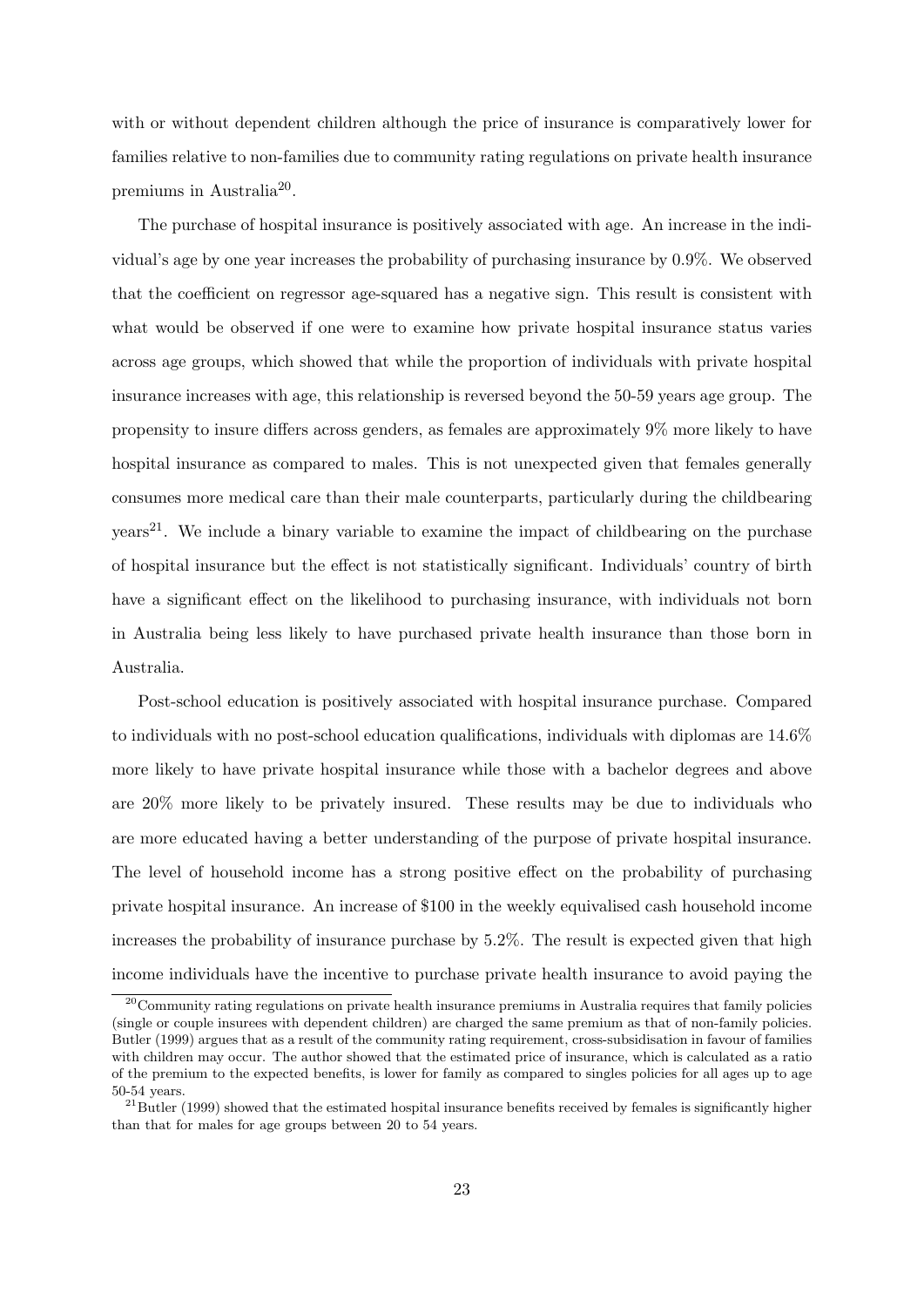Medicare Levy Surcharge. Individuals holding government health concession cards are less likely to purchase private health insurance. Cardholders have a lower incentive to purchase private insurance as they generally face a lower net price for medical care<sup>22</sup>. To examine if individuals' occupation has an impact on the propensity to insure, we include in the regression a set of occupational dummy variables. In comparison with unemployed individuals and those who are not in the labour force, individuals in professional and related occupations such as managers and administrators are more likely to purchase private health insurance. In contrast, individuals who are in the elementary workers and labourers occupation group are less likely to purchase private health insurance<sup>23</sup>.

A key insight from the results of the theoretical model described in Section 2 is that the decision to insure depends on the expected net expenditure on medical care and quality, which in turn depends on individuals' expectations on his or her health states in the future. We included a set of dummy variables representing the sixteen ICD10-AM disease categories<sup>24</sup> of long-term chronic conditions reported by survey respondents to further capture individual heterogeneity in current and expected health status. We obtained significant coefficient estimates for three of the sixteen disease categories. Mental and behavioral problems and diseases of the circulatory system as negatively associated with insurance purchase. We observe a negative association between medical conditions of the circulatory system and private hospital insurance purchase. This result is particularly surprising given that this disease category includes conditions such as ischaemic heart diseases, haemorrhoids and varicose veins which are medical conditions that require hospital treatments associated with high volumes and long waiting lists in public hospitals. Having a chronic medical condition of the genito-urinary system is positively associated with insurance purchase. We experimented with two other health proxy measures but none of

<sup>&</sup>lt;sup>22</sup>Types of government health concession cards include the Pensioner Concession Card, Health Care Card, Commonwealth Senior Health Card and the Department of Veterans' Affairs Card. Cardholders are generally eligible for a range of health care related concessions from cheaper prescription medicines, bulk-billed General Practitioner appointments and higher benefits under the Medicare Safety Net.

 $^{23}$ An alternative variable that may be used to examine the effect of occupation or employment on insurance purchase is the individuals' employment status. We found no difference in the propensity to purchase insurance among individuals who are in either full-time or part-time employment as compared with the individuals who are unemployed or not in the labour force.

<sup>&</sup>lt;sup>24</sup>The sixteen categories are infectious and parasitic diseases; diseases of the neoplasm; disease of blood and blood forming organs; endocrine, nutritional and metabolic diseases; mental and behavioural problems, diseases of the nervous system; diseases of the eye and adnexa; diseases of the ear and mastoid; diseases of the circulatory system; diseases of the respiratory system; diseases of the digestive system; diseases of the skin and subcutaneous system; diseases of the musculoskeletal system and connective tissue; diseases of the genito-urinary system; congenital malformations, deformations and chromosomal abnormalities; symptoms, signs and conditions not elsewhere classified.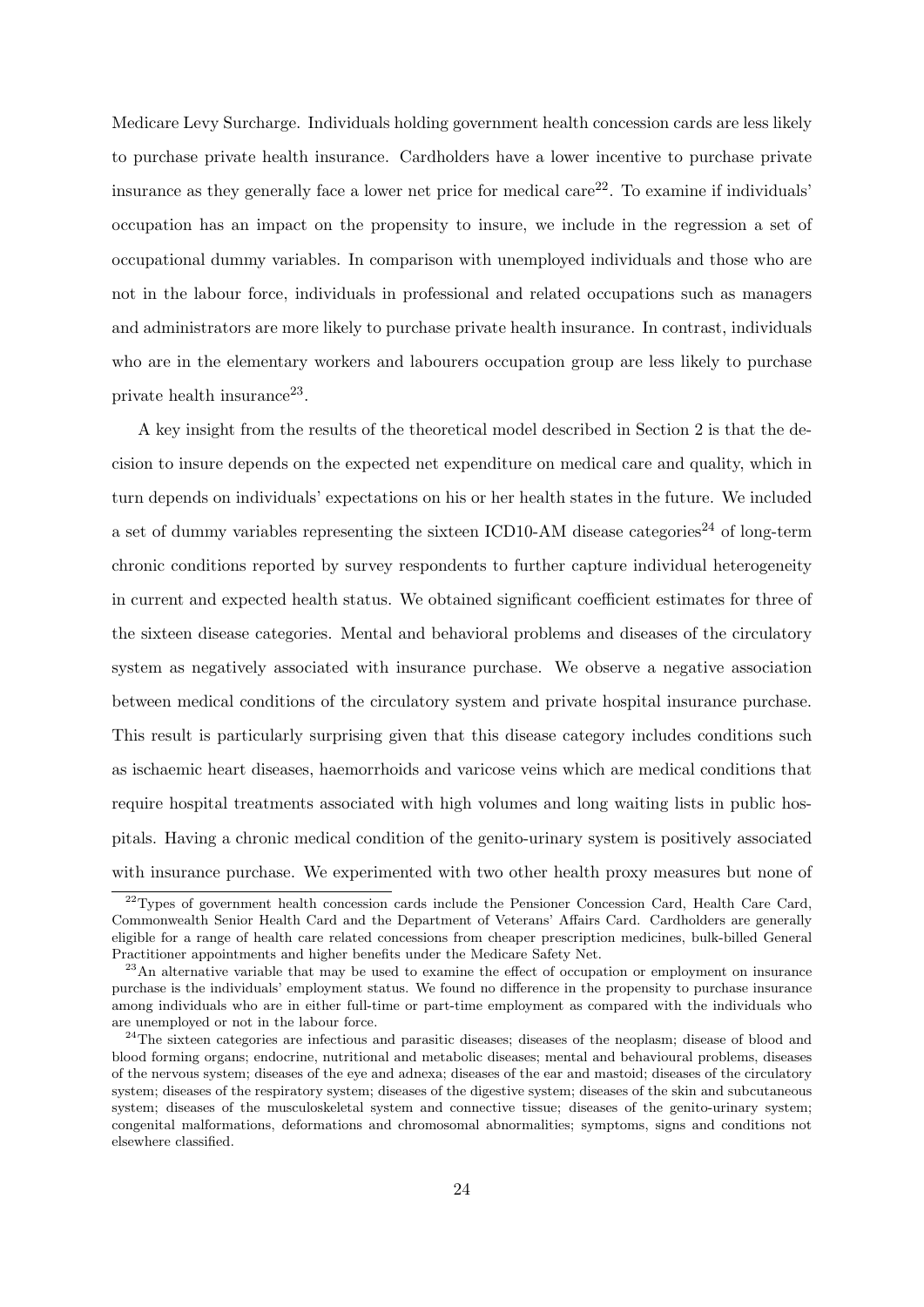which produces significant results. The first health measure is a binary variable that indicates if the individual has at least one chronic condition requiring medical procedures that are associated with high volume and hence long waiting lists in public hospitals<sup>25</sup>. We expect that the presence of medical conditions for which treatment is associated with long waiting times in public hospitals to be positively associated with private hospital insurance purchase. The second health measure is a count variable denoting the number of long-term chronic conditions reported by individuals. This measure reflects the health status of individuals, where a higher number of chronic conditions implies a lower health status. Contrary to expectations, we found the coefficient on the number of long term conditions to be negative and statistically insignificant.

Health risk factors such as alcohol risk and regular smoking generally decrease the propensity to purchase private hospital insurance<sup>26</sup>. Regular smokers are  $20\%$  less likely be privately insured compared to non-smokers, non-regular smokers and ex-smokers. Exercise habits such as walking for sports, recreation and fitness is positively associated with private insurance purchase. These variables behave as proxies for individuals' health status, risk aversion and attitudes towards good health. Finally, we included regional dummies to capture the geographical effects on the propensity to purchase insurance. Individuals living in Victoria, Queensland, South Australia and Western Australia have a higher probability of purchasing private hospital insurance relative to those living in New South Wales. This result is in contrast with previous studies by Cameron and Trivedi (1991) and Savage and Wright (2003), which both found that living in Queensland has a negative effect on insurance purchase. The observed differences may be due to differences in the versions of National Health Survey data used in this study compared to the other two studies. Individuals residing in more remote parts of Australia are less likely than their counterparts living in major cities to purchase private hospital insurance.

<sup>&</sup>lt;sup>25</sup>These conditions are referred to as *indicator procedures* (AIHW 2003): cataract extraction, cholecystectomy, coronary artery bypass graft, cystoscopy, haemorrhoidectomy, hysterectomy, inguinal herniorrhaphy, myringoplasty, myringotomy, prostatectomy, septoplasty, tonsillectomy, total hip replacement, total knee replacement and varicose veins stripping and ligation.

 $^{26}$ Cutler et al. 2008 showed that risk tolerance affects the propensity to insure in addition to risk type. The authors examined the purchase of five types of insurance: life insurance; acute private health insurance; annuities; long-term care insurance and supplementary Medigap plans in the United States. The results showed that individuals who undertake risky activities (smoking, have a drinking problem, possess a risky job) or do not engage in risk reducing behaviour (usage of preventive health care and seat belts) are less likely to purchase these insurance. The effects of risk preference heterogeneity varies across the five insurance markets.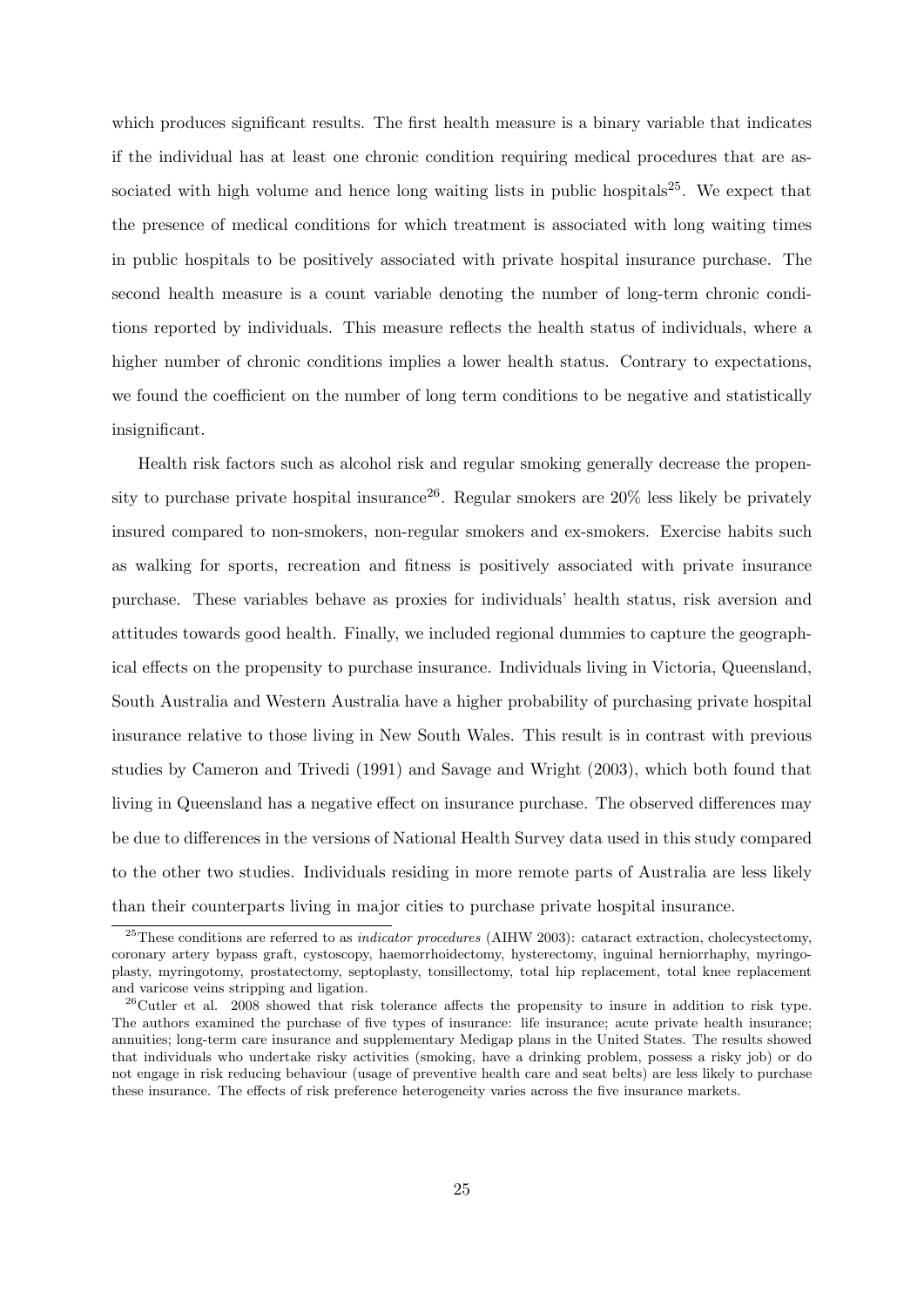|                                                       |             |       | Endogenous  |       |                         |       | Exogenous <sup>a</sup> |       |
|-------------------------------------------------------|-------------|-------|-------------|-------|-------------------------|-------|------------------------|-------|
|                                                       | Coeff       | S.E   | dF/dX       | S.E   | Coeff                   | S.E   | dF/dX                  | S.E   |
|                                                       |             |       |             |       |                         |       |                        |       |
|                                                       |             |       |             |       | Public/Private Patient  |       |                        |       |
| Insurance                                             | $2.223***$  | 0.559 | $0.713***$  | 0.124 | $2.227***$              | 0.083 | $0.714***$             | 0.018 |
|                                                       |             |       |             |       | Hospital Length of Stay |       |                        |       |
| Patient-Type                                          | $-1.430***$ | 0.485 | $-1.616***$ | 0.587 | $-0.469***$             | 0.090 | $-0.877***$            | 0.166 |
| Insurance                                             | 0.294       | 0.507 | 0.340       | 0.596 | 0.020                   | 0.058 | 0.039                  | 0.112 |
| Insurance*P <sub>-Type</sub>                          | $0.523**$   | 0.218 | $0.641**$   | 0.287 | $0.430***$              | 0.107 | 0.867                  | 0.229 |
| Moral Hazard Effect <sup>d</sup>                      |             |       | $0.455**$   | 0.226 |                         |       | $0.697***$             | 0.118 |
| Insurance on Pub <sub>-Pat</sub> <sup>c</sup>         |             |       | 0.514       | 0.989 |                         |       | 0.040                  | 0.116 |
|                                                       |             |       |             |       | Correlation Parameters  |       |                        |       |
|                                                       |             |       | $\rho$      |       | S.E                     |       |                        |       |
| $Corr_{(LOS, PAT)}$                                   |             |       | $0.453***$  |       | 0.218                   |       |                        |       |
| $Corr_{\alpha \circ \alpha \cdot \mathbf{M}(\alpha)}$ |             |       | 0.179       |       | 0.168                   |       |                        |       |

Table 3: Key coefficients and marginal effects under endogenous and exogenous assumptions

\*\*\*, \*\*, \* denote significance at 1%, 5% and 10% respectively.

 $Corr<sub>(PAT,INS)</sub>$ 

a. Regression models under the exogenous assumptions are the Poisson and Probit models.

 $Corr_{(LOS,INS)}$  0.179 0.168<br>  $Corr_{(DAT,INS)}$  0.179 0.168

b. P(Private Patient | Insured, $\bar{X})$  - P(Private Patient | Non-Insured,  $\bar{X})$ 

c. E(LOS | Insured, Public,  $\bar{X}$ ) - E(LOS | Non-Insured, Public,  $\bar{X}$ )

d. E(LOS | Insured, Private,  $\overline{X}$ ) - E(LOS | Non-Insured, Private,  $\overline{X}$ )

### 5.2 Insurance and Patient Type Effects

Table 3 presents the coefficients and standard errors of the insurance and patient-type binary variables in the public/private choice and hospital length-of-stay equations. Two sets of coefficients are presented, each obtained under the endogeneity and exogeneity assumptions respectively. The results presented under the endogeneity assumption are those obtained from the structural econometric model. Under the exogeneity assumption, we apply the reduced form Probit and Poisson regression models to estimate the patient choice and hospital length-of-stay equations respectively. Estimates of the correlation parameters from the structural model are presented at the bottom of Table 5.2. These estimates reflect the degree of correlation between the unobservables in the insurance, patient choice and hospital care intensity equations which provide evidence on the presence of endogeneity of the insurance and patient-type binary variables. The following discussion focuses on the estimates from the structural model and where appropriate contrasts these results with that obtained under the exogeneity assumption.

In the patient choice equation, the coefficient on the insurance binary variable is positive and statistically significant. From the estimates of the marginal effects, individuals with private hospital insurance are 71% more likely to admit into hospital as a private patient relative to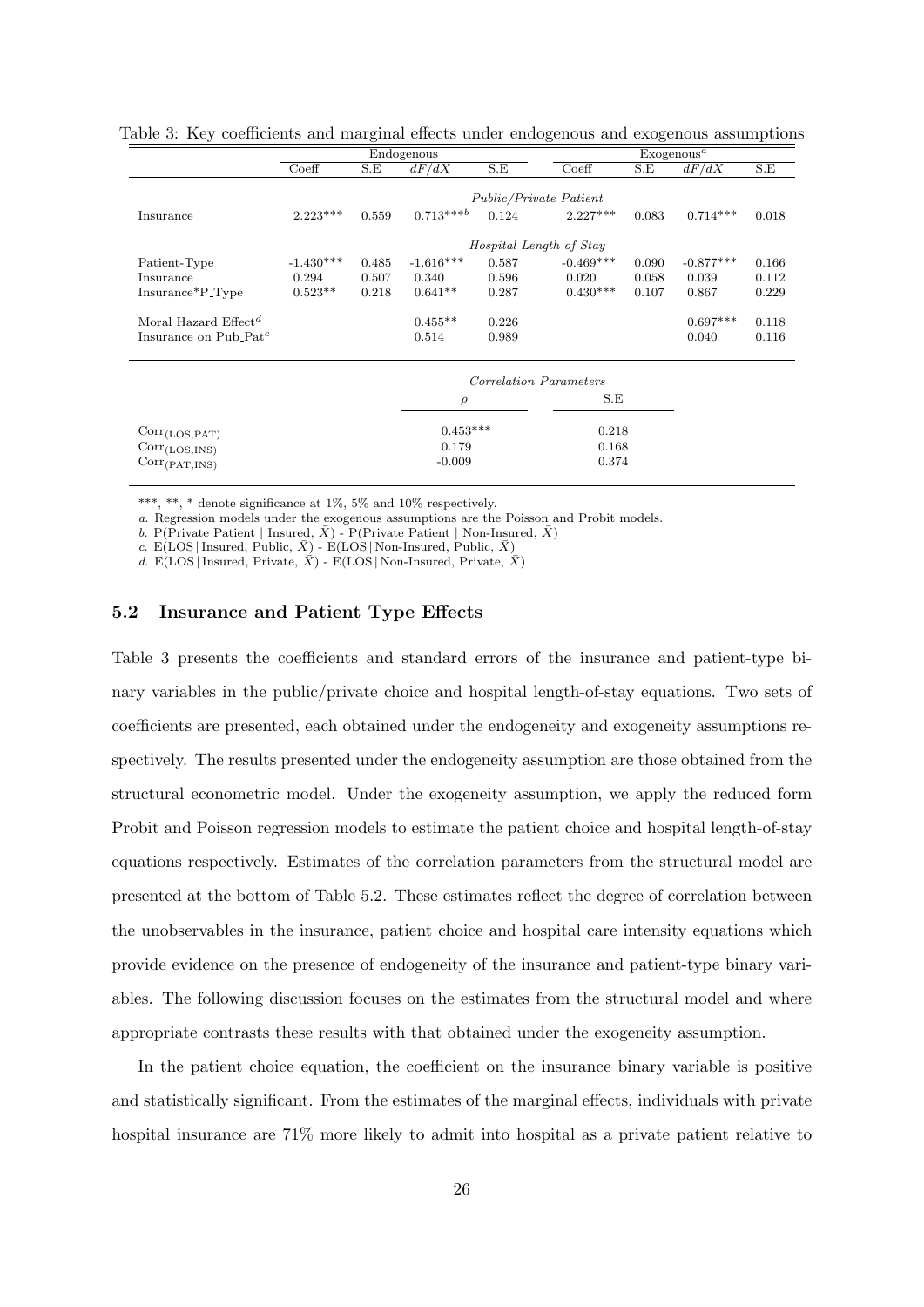a public patient. This result is logical and consistent with the predictions from the theoretical model given that individuals with private hospital insurance face lower net prices for private hospital care relative to individuals who are not privately insured. We may hypothesise that unobserved heterogeneity such as individuals' taste for private care influence both the propensity to purchase private health insurance and the choice of private hospital care. In this case, the insurance variable in the patient type equation is endogenous and the marginal effect of insurance on the propensity to seek private hospital care will be biased upwards. However, the results do not support this hypothesis given that that the estimate of the correlation parameter  $Corr<sub>(PAT, INS)</sub>$  between the unobservables in the patient choice and the insurance equations is not statistically significant. Correspondingly, we can observe that the coefficients and marginal effects on the insurance variable under the endogeneity and exogeneity assumptions do not differ by much.

Moving on to the hospital length-of-stay equation, the coefficient on the patient-type variable is -1.43. The marginal effect on the expected length of stay when the patient-type binary variable changes from 0 to 1 is -1.62. Both of these estimates are highly statistically significant. The marginal effects of a change in the patient-type variable can be interpreted as follows: controlling for other explanatory variables that influence the intensity of hospital care, the average length of hospital stay by individuals who chose to be admitted as a private patient is shorter by 1.62 nights compared to publicly admitted (Medicare) patients. There is strong evidence that the patient-type variable is endogenous, given that the estimate of the correlation parameter  $Corr<sub>(LOS, PAT)</sub>$  is 0.453 and statistically significant. It is likely that the endogeneity arises unobserved heterogeneity in individuals' medical conditions for which hospital care was obtained and the nature of the hospital treatments. These information are not available in the data. Patients who opt for private hospital care generally seek medical and surgical treatment for conditions that are elective in nature. Admissions for elective surgery typically involved shorter hospital stays where many are performed on a day-admission basis<sup>27</sup>. From an omitted variable perspective, if individuals seek private hospital care for treatments that generally involve shorter length of hospital stays, the omission of information on the type of hospital care leads to a

 $27$ Sundararajan et al. (2004) found that the increase in private hospital activity between 1998-99 and 2002-03 is driven largely by hospital admissions for surgical and elective procedures. This increase followed the expansion in the proportion of the Victorian population with private health insurance from 1997 to 2001. Hopkins and Frech (2001) examined the utilisation of public and private hospitals between 2000 and 2001 and found that the number of same-day separations from private hospitals increased significantly more than that of public hospitals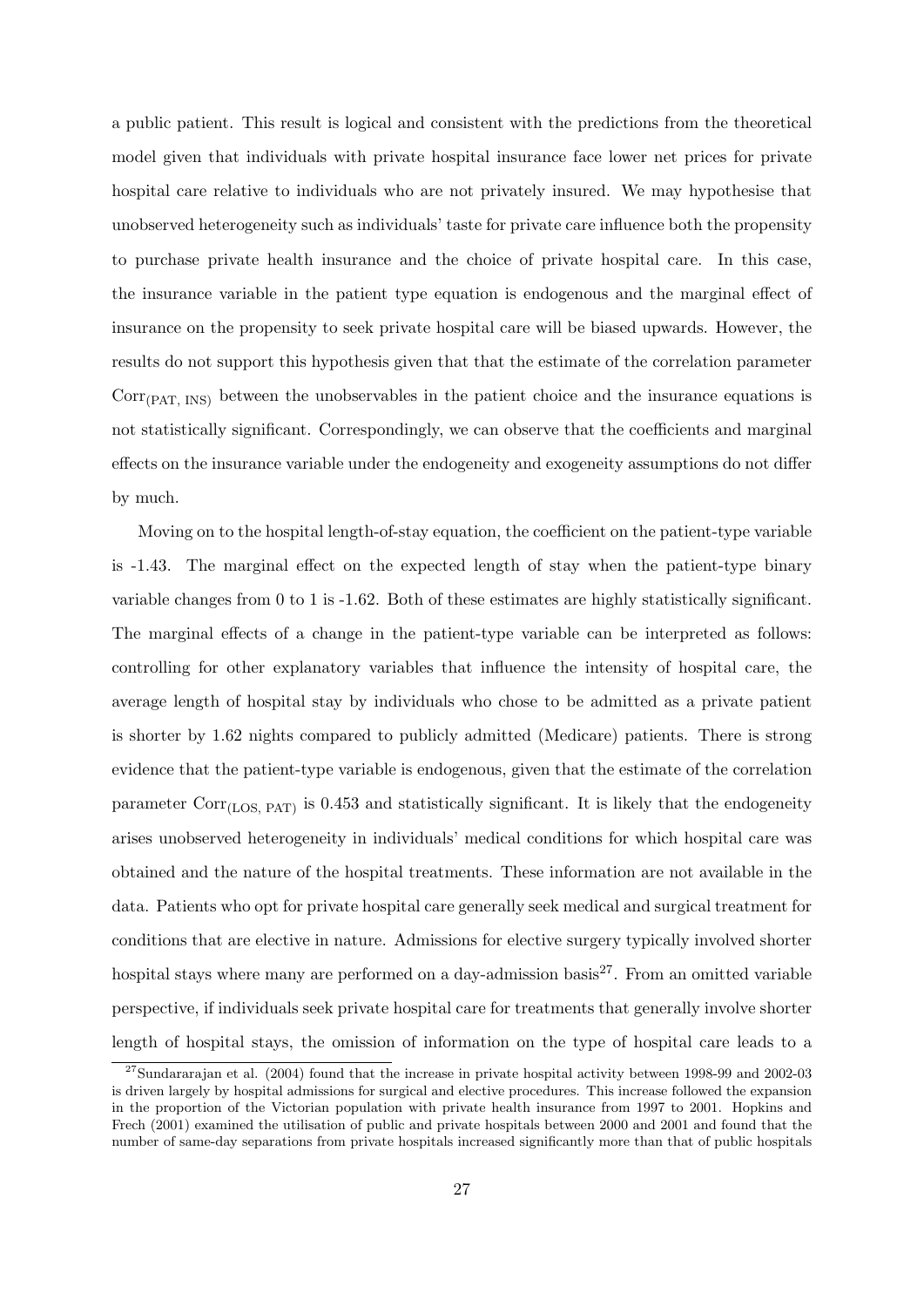bias towards zero in the estimate of the coefficient on the patient type variable  $^{28}$ . We can observe that under exogeneity assumption, the estimate of the marginal effect of the patient type binary variable is -0.88, which is roughly half the value of the estimate obtained in the structural model. This result supports the hypothesis that individuals sought private hospital care for elective treatment that are associated with shorter length of stay.

We included in the length of stay equation a binary variable indicating insurance status and an interaction term combining insurance status and patient-type to examine the insurance effects on hospital care intensity for private and public patients separately. Here, we will not discuss the coefficients and marginal effects of these variables individually as they do not have meaningful interpretations<sup>29</sup>. Instead, we examine the marginal effects of a 0 to 1 change in the insurance binary variable on the expected length of stay among individuals who were admitted as private patients (termed as *moral hazard effects*<sup>30</sup>) and public patients (*insurance on public*  $patients^{31}$ ). The estimate of the moral hazard effect is 0.46 and highly statistically significant from zero. Amongst individuals who obtained private hospital care, those with private hospital insurance stay on average 0.46 nights longer than uninsured individuals. The estimate of the insurance effect on individuals hospitalised as public patients is not statistically significant from zero. This result is logical given that private hospital insurance does not apply to public hospital care. Overall, the results do not suggest that the insurance variable in the length-ofstay equation is endogenous. This follows from the statistically insignificant estimate of the correlation parameter Corr<sub>(LOS, INS)</sub>.

<sup>&</sup>lt;sup>28</sup>This result follows the consequences of ignoring omitted variables in estimation via ordinary least squares (OLS). The probability limits of the OLS estimator when omitted variable is ignored can be expressed as: plim  $\hat{\beta}_k = \beta_k + \gamma[\text{Cov}(x_k, q)/\text{Var}(x_k)]$ . See Page 62 of Wooldridge (2002). In our case,  $\hat{\beta}_k$  is the coefficient on patienttype variable, q is the elective care variable that is omitted and  $\gamma$  is the partial effect of q on length of stay. Given that  $Cov(x_k, q)$  is positive and  $\gamma$  is negative, the estimate on patient-type is asymptotically biased downwards.

<sup>&</sup>lt;sup>29</sup>The estimates of the marginal effects for a  $0 \rightarrow 1$  change in the insurance or insurance-patient interaction term are each calculated with all other explanatory variables held at their mean value. As we will see elaborate further on, these computations are different from the marginal effects of insurance given a public or private hospital admission.

<sup>&</sup>lt;sup>30</sup>The conditional mean equation is  $E(LOS | \beta_0 + \beta_1$  patype +  $\beta_2$ insurance +  $\beta_3$ p\_type \* insurance +  $\beta X$ ). The moral hazard effect is calculated as  $E(LOS | insurance = 1, patype = 1, \bar{X}) - E(LOS | insurance = 0,$  $patype = 1, \overline{X}).$ 

<sup>&</sup>lt;sup>31</sup>The insurance on public patient effect is calculated as  $E(LOS|$  *insurance* = 1, patype = 0,  $\bar{X}$ ) - $E(LOS | insurance = 0, patype = 0, X).$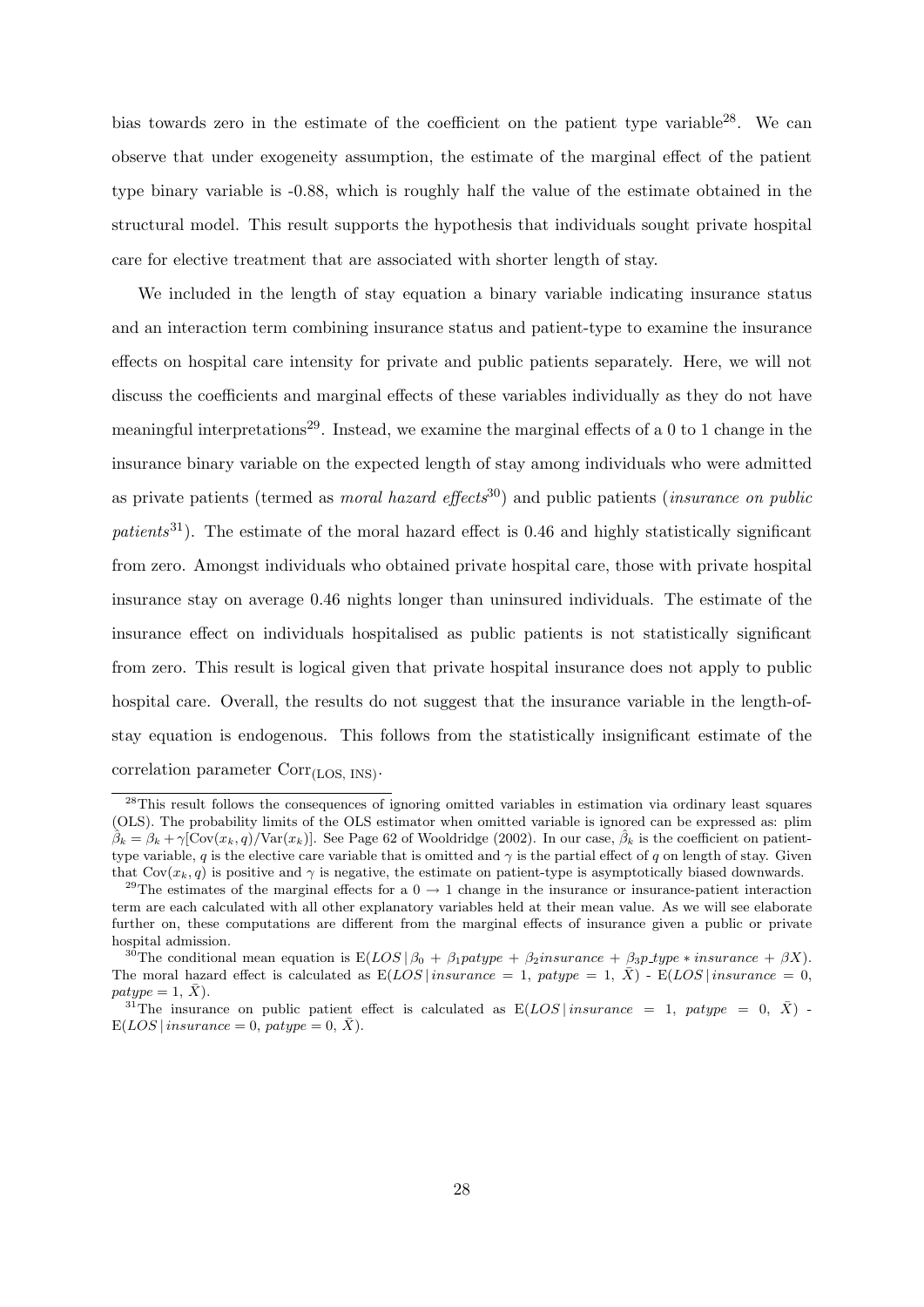### 5.3 The Choice of Public or Private Patient

The regression results on the choice of hospital admission as a public or private patient is presented in columns 2 to 5 of Table 6. Marital status has a significant positive effect on the choice of patient type, with married individuals being 8.2% more likely to be hospitalised as a private patient. The marginal effect on one year increase in the respondent age increases the probability of seeking private care by 0.7%. The propensity to obtain private hospital care does not differ between males and females and whether or not individuals have dependent children. In addition, we would expect that females in the childbearing ages of 25 to 40 years are more likely to seek private hospital care but found no strong statistical evidence to support this view. There is some evidence that individuals who were born in Australia are more likely to obtain private care relative to those not born in Australia.

Educational attainment appears to have a limited effect on patient type choice as only individuals with diplomas have a significantly higher probability of choosing hospital care as private patients as compared to individuals without post-school education. This result is similar to Propper (2000) who found that higher education does not have any significant effect on both public and private inpatient hospital stay for the case of the UK. Household income is positively associated with the choice of private care. A \$100 increase in the weekly equivalised cash household income increases the probability of being hospitalised as a private patient by 3.1%. This result is consistent with previous studies that examines waiting on lists in the UK National Health Service which found that the monetary valuation of time is larger for individuals with higher household income and individuals engaging in full or part-time employment (Propper 1990b, 1995). In contrast with these results, we observed no significant evidence that the choice of patient type is associated with employment status. Also, whether or not individuals have health care concession cards does not affect the propensity to seek private care.

One of the key factors that influences individuals' choice of hospital admission as a public or private patient is the health condition for which hospital care was obtained. For example, we would expect that individuals are more likely to seek private care for elective treatments that are associated with long waiting times in the public sector. Unfortunately, information on types of medical conditions are not available in data set that we use in this study. As proxies for individuals' health status, we experimented with two sets of health status indicators. The first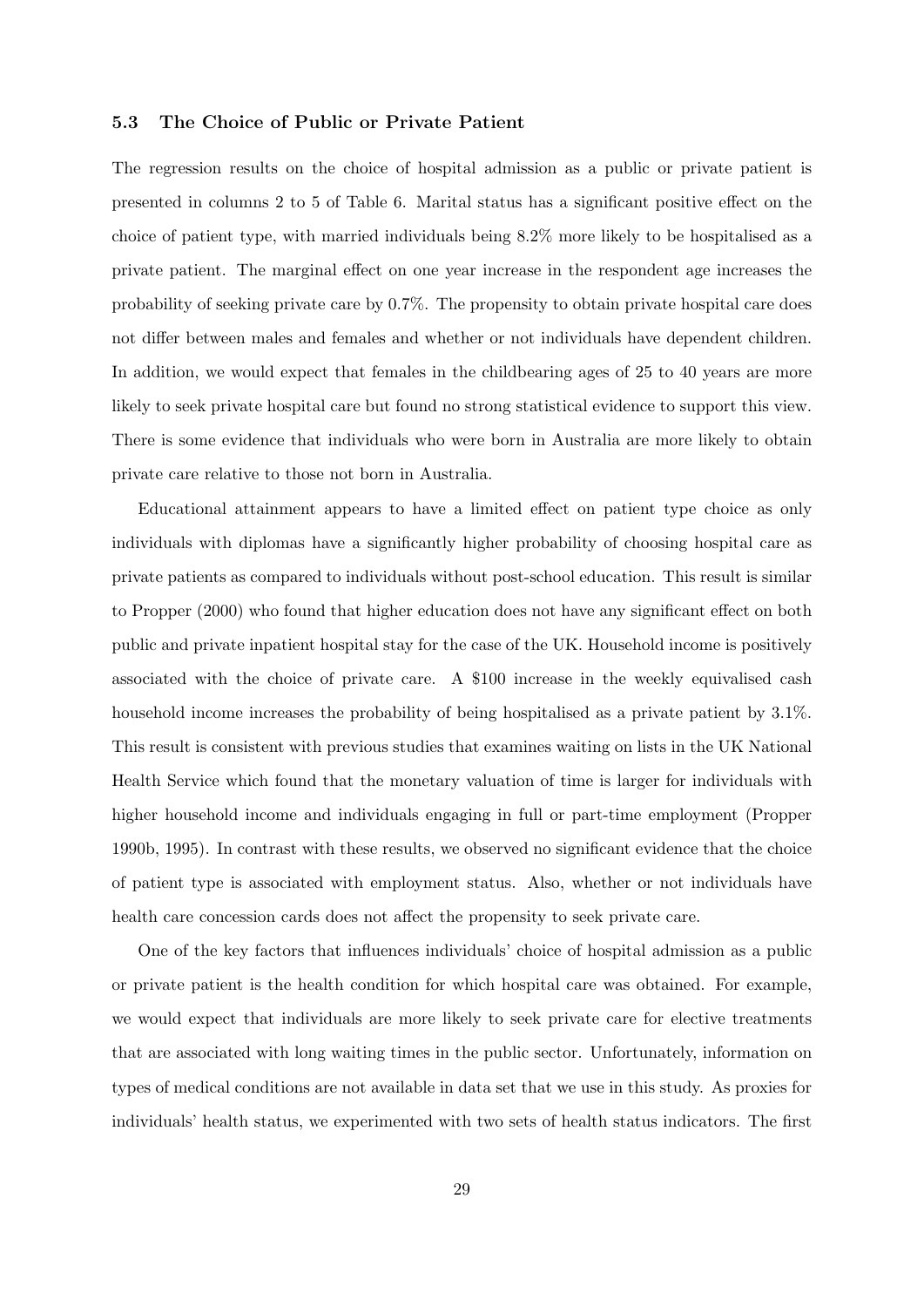indicator, which is reported in Table 6, is a set of binary variables which indicates whether or not the respondent has long-term and chronic medical conditions by the ICD10 categories. Having diseases of the endocrine or nervous system decreases the propensity to seek private hospital care. On the other hand, individuals suffering from diseases of the musculoskeletal system are more likely to have obtained private care. The second indicator is a count variable describing the number of long-term chronic conditions individuals' suffer from. This indicator reflects the degree of ill-health, with a higher count connoting poorer health. With this measure of health status, we not find any evidence to suggest that individuals' health status affects the choice of patient type. We included information on whether the respondent is a regular smoker or whether the individual is overweigh to capture the effects of health risk and attitudes on health on the choice of public and private care. The results showed that individuals who reported having undertaken some exercise through walking are more likely to have obtained private care. There is no evidence that the health risk measures have a significant impact on hospitalisation choice.

Finally, we found evidence of a geographical effect on the patient type choice on hospital admission. Comparative to respondents from New South Wales, individuals from Queensland and Tasmania are more likely to seek hospital care as a private patient. There is however no evidence to suggest that hospitalisation choices are influenced by the remoteness of individuals' residences.

### 5.4 Length of Inpatient Stay

We present in columns 6 to 9 of Table 6 the regression results for patients' length of stay in hospital. First and foremost, the positive and statistically significant estimate on the standard deviation  $(\sigma)$  of the heterogeneity term in the conditional mean strongly suggest the presence of overdispersion<sup>32</sup> in the data, which indicates the inappropriateness of the Poisson regression model.

Moving on to the explanatory variables, age and marital status has a small positive and statistically significant effect on patients' length of stay. There is strong evidence linking a higher intensity of inpatient stay for childbirth given that women in the childbearing years stay in

<sup>&</sup>lt;sup>32</sup>For Poisson lognormal model, the conditional variance  $V[m_i | X_i]$  is given by  $E[m_i | X_i, \xi_i]$  {1+ $\tau E[m_i | X_i, \xi_i]$ } where  $\tau = [\exp(\sigma^2 - 1)]$  (See equations 2.2-23 and 2.2-26 in Greene (2007)). Overdispersion is present in the data if  $V[m_i | X_i] > E[m_i | X_i, \xi_i]$  which occurs if  $\sigma > 0$ .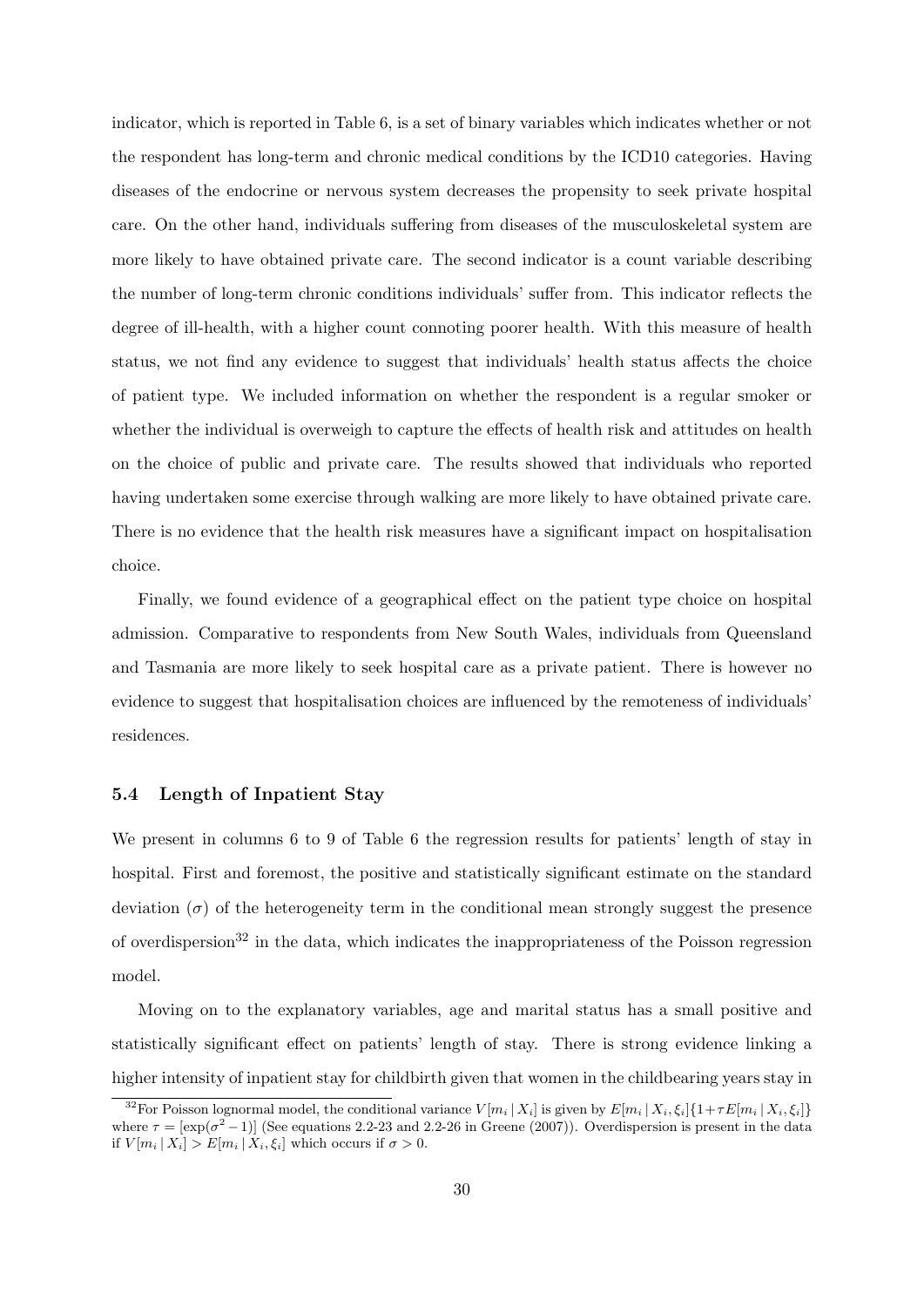hospital for an average 0.86 days more. Individuals' educational attainment, household income and whether or not individuals have a government health care card do not have a significant influence on the duration of hospital stay. Individuals engaging in full-time employment spend an expected 0.24 days shorter in hospital as compared to those who are unemployed. This result may be attributable to employed individuals being unable to take significant amount of time away from work. We observe some variations in the length of stay across geographical regions that may be indicative of differences in medical norms and practices surrounding the treatment of hospital patients.

As in the patient type equation, we experimented with two sets of variables that serves as proxies for individuals' health status. A priori, we expect that individuals with poorer health should on average require a greater intensity of care when hospitalised. Furthermore, we expect that the medical conditions for which hospital treatment was obtained differ for public and private patients. For example, if patients who seek private care generally do so for elective treatment which is associated with short stays in hospitals, the role of health status in explaining variations in private hospital days may be limited and different from that of public hospital care. As presented in Table 6, except for mental & behavioural conditions and diseases of the musculoskeletal system, the presence of long-term conditions is not associated with the length of hospital stay. The inclusion of a count variable representing the number of long-term chronic conditions individuals have as a measure of health does not produce any significant results. Using available information in the data as proxies for the health state of individuals, our results suggest that health status does not play a significant role in influencing either public/private hospitalisation choices or the length of hospital stay.

# 6 Discussion and Concluding Remarks

Individuals' decision-making on the utilisation of hospital services in the mixed public-private hospital system in Australia involves the decision on whether to purchase health insurance, to obtain public or private hospital care and the intensity of care. Previous Australia-based studies have examined only the demand for private health insurance and health care, while several UK-based studies have investigated the determinants that influence the choice of public or private health care. To our knowledge, this work is the first attempt to empirically examine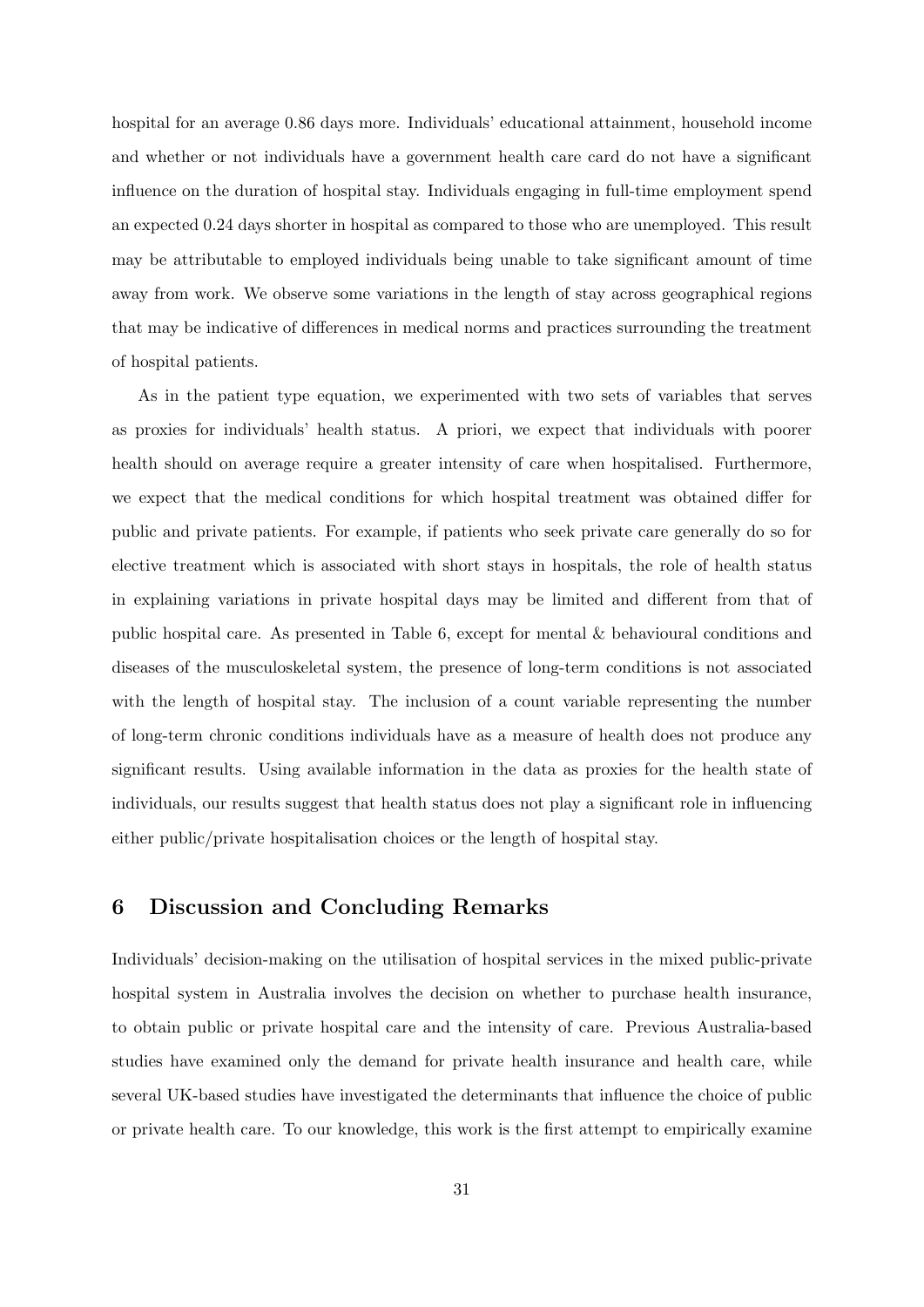the demand for health insurance, public or private choice and the intensity of health care in a simultaneous framework. This approach enables us to isolate and identify the intertwining factors that motivate the three decisions surrounding the use of hospital care. To achieve this, we developed a simultaneous equation regression model that accommodates the count data nature of hospital stay and binary outcomes in the decisions to insure and the choice of public or private care.

The results on the demand for private health insurance is largely consistent with similar studies by Cameron and Trivedi (1991) and Savage and Wright (2003). Demographic and socioeconomic factors such as age and gender, marital status, education attainment, household income and the availability of government concession cards have significant influence on the propensity to insure. Health status appears to have a more limited effect in the decision to purchase insurance but this result is not unexpected given that the purpose of private health insurance is to insured against medical expenditures in private hospitals. Individuals who are of significant health risk and expect to incur large expenditures on medical care have access to hospital care in the public system at zero monetary cost. On the decision of public or private hospital care, the results indicate that private health insurance is the most significant factor that influences the decision to seek private hospital care<sup>33</sup>. Age, marital status and household income are important determinants that influence the probability of obtaining private hospital care. Consistent with Cameron and Trivedi (1991) and Savage and Wright (2003), we found evidence on the presence of moral hazard in private hospital use.

The results also indicate that individuals seek private care for medical and surgical treatments that involve short hospital stays and day admissions. The length of hospital stay for privately admitted patients is on average 1.6 nights shorter than that for public (Medicare) patients. This finding is consistent with the evidence presented in Sundararajan, Brown, Henderson, and Hindle (2004) and Hopkins and Frech (2001) which suggest that while the increase in private health insurance coverage in the Australian population in 2001 is associated with higher use of private hospital care, the public hospital system has been burdened by patients with more severe medical conditions that require a higher intensity of treatment than that in

<sup>&</sup>lt;sup>33</sup>In a similar study for the case of Jamaica, Gertler and Strum (1997) found that private health insurance is associated with significant increases in the frequency of visits to private medical care providers and a reduction in visits to public providers for both curative and preventive care. Unlike curative care where insurance shifted demand from public to private care, insurance increases the total (public and private) demand for preventive services.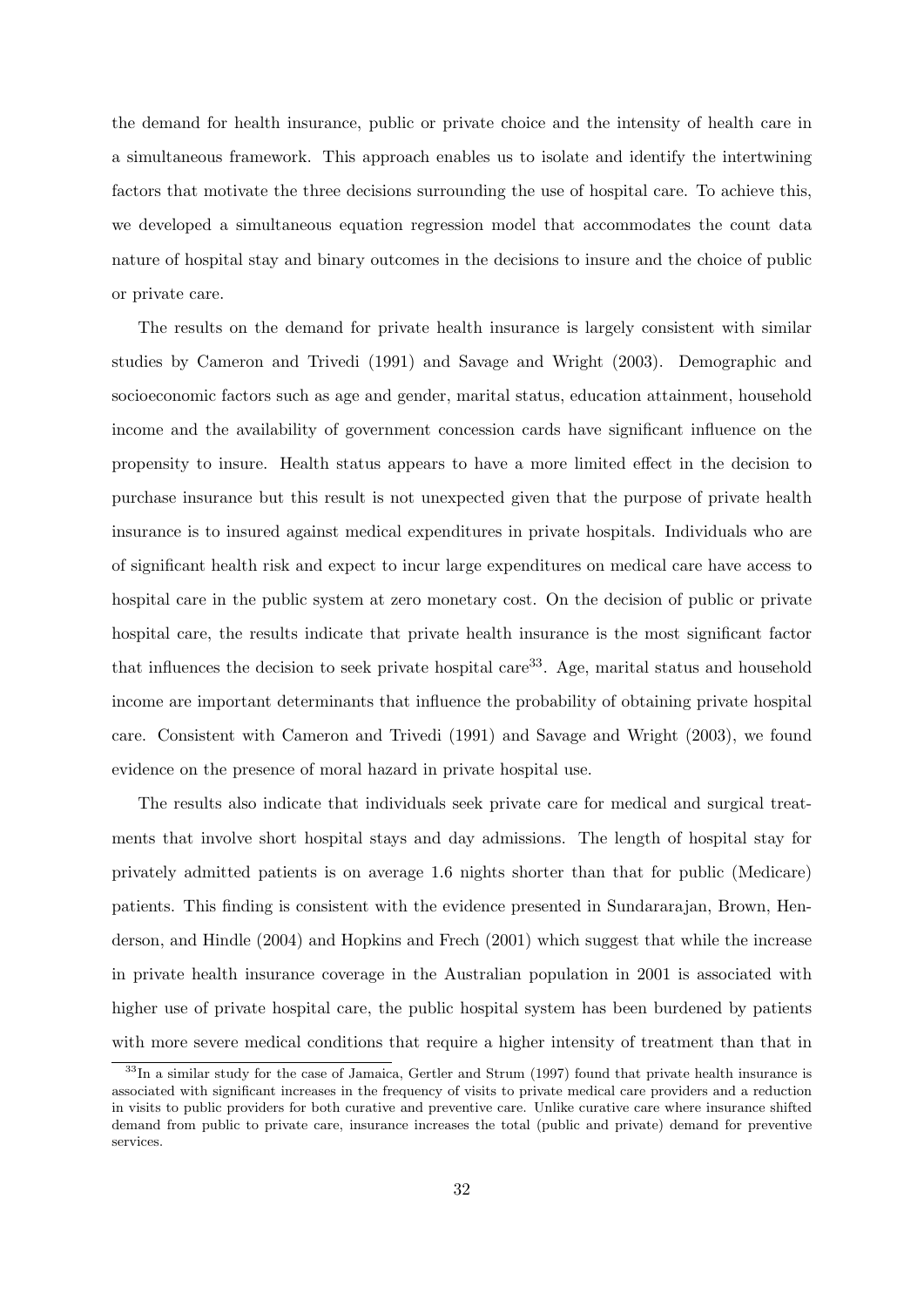private hospitals. This result has significant policy implications. In particular, it calls into question whether private health insurance is regarded as an effective tool to help alleviate the burden on the public hospital system. Clearly, the findings of this paper indicate that the effectiveness of private health insurance on this regard is limited.

## References

- AIHW (2003). Elective surgery waiting times National Minimum Data Set National Health Data Dictionary. Technical report, Australian Institute of Health and Welfare. AHIW Cat. No. HWI 54.
- AIHW (2007). Health expenditure Australia. Australian Institute of Health and Welfare, Cat. No. HWE 37.
- Butler, J. R. G. (1999). Estimating elasticities of demand for private health insurance in Australia. NCEPH Working Paper Number 43. National Centre for Epidemiology and Population Health.
- Butler, J. R. G. (2002). Policy change and private health insurance: did the cheapest policy do the trick? Australian Health Review 25 (6).
- Cameron, A. C., P. K. Trivedi, F. Milne, and J. Piggott (1988). A microeconometric model of the demand for health care and health insurance in Australia. Review of Economic Studies  $55(1)$ , 85-106.
- Cameron, C. A. and P. K. Trivedi (1991). The role of income and health risk in the choice of health insurance: evidence from Australia. Journal of Public Economics 45, 1–28.
- CDHAC (1999). Private health insurance. Commonwealth Department of Health and Aged Care, Report No. 2571.
- Colombo, F. and N. Tapay (2004). The OECD Health Project. Private Health Insurance in OECD Countries. OECD.
- Cutler, D. M., A. Finkelstein, and K. McGarry (2008). Preference heterogeneity and insurance markets: explaining a puzzle of insurance. Working Paper 13746, National Bureau of Economic Research. January 2008.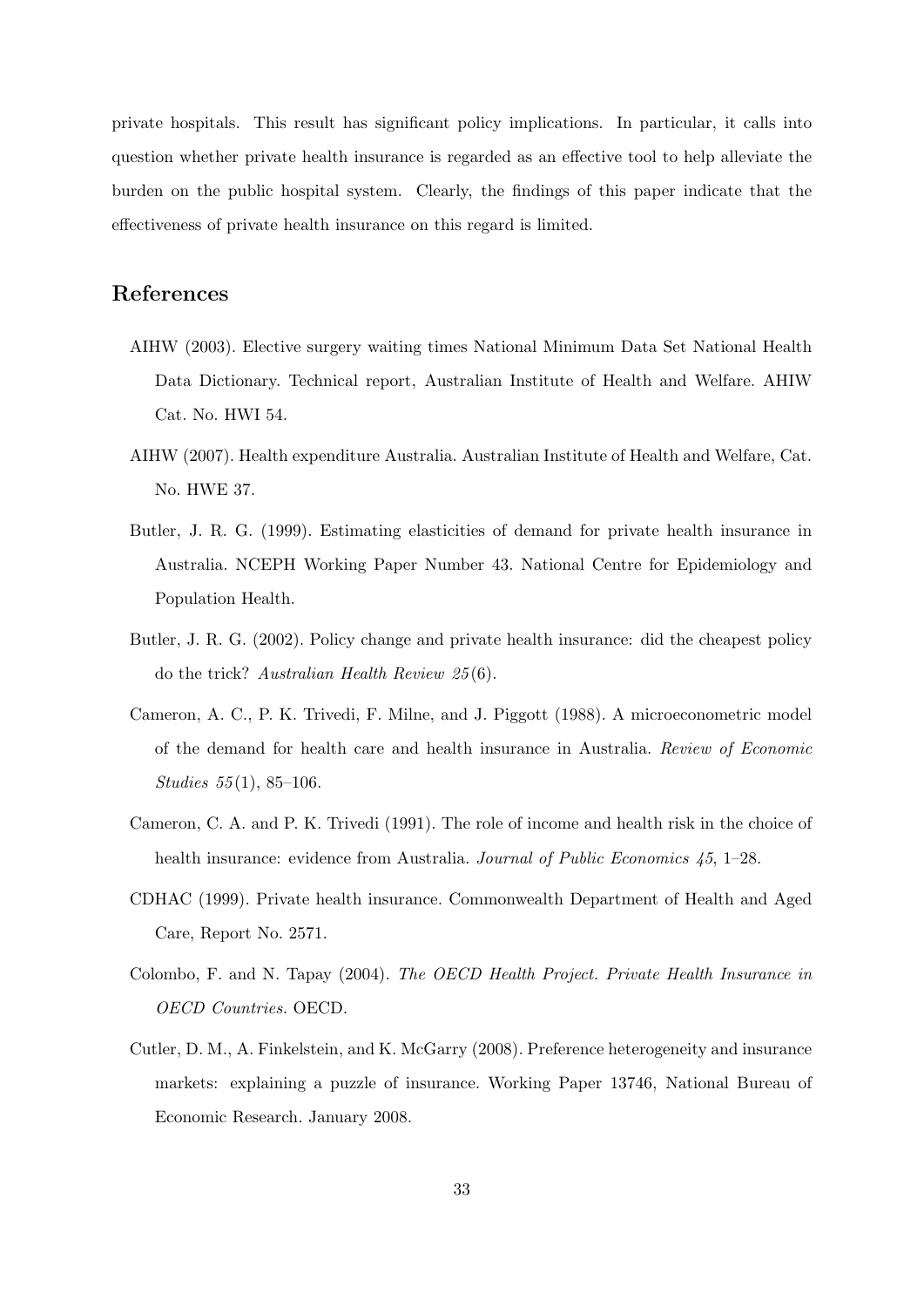- Gertler, P. and R. Strum (1997). Private health insurance and public expenditures in Jamaica. Journal of Econometrics 77, 237–257.
- Gouriéroux, M. C. A. and A. Trognon (1996). Simulation-based econometric methods. Oxford University Press.
- Greene, W. (2000). Econometric Analysis (Fourth ed.). Prentice-Hall.
- Greene, W. (2007). Functional form and heterogeneity in models for count data. Working Paper 07-10, Department of Economics, Stern School of Business, New York University.
- Hopkins, S. and H. Frech (2001). The rise of private health insurance in Australia: early effects on insurance and hospital markets. Economic and Labour Relations Review 12, 225–238.
- Lindsay, C. and B. Feigenbaum (1984). Rationing by waiting lists. American Economic Review 74, 404–417.
- OECD (2006). Projecting OECD health and long-term care expenditures: what are the main drivers? OECD Economics Department Working Papers, No. 477.
- Pakes, A. (1994). Dynamic structural models: problems and prospects Part II: Mixed continuous discrete controls and market interaction. In C. Sims and J. Laffont (Eds.), Advances in Econometrics: Sixth World Congress. Cambridge UK: Cambridge University Press.
- Propper, C. (1990a). Contingent valuation of time spent on NHS waiting lists. Economic Journal 100, 193–199.
- Propper, C. (1990b). Contingent valuation of time spent on NHS waiting lists. Economic Journal 100, 193–199.
- Propper, C. (1995). The disutility of time spent on the United Kingdom's National Health Service waiting lists. The Journal of Human Resource  $30(4)$ , 677–700.
- Propper, C. (2000). The demand for private health care in the U.K. Journal of Health Economics 19, 855–876.
- Savage, E. and D. Wright (2003). Moral hazard and adverse selection in Australian private hospitals: 1989-1990. Journal of Health Economics 22, 331-359.
- Sundararajan, V., K. Brown, T. Henderson, and D. Hindle (2004). Effects of increased private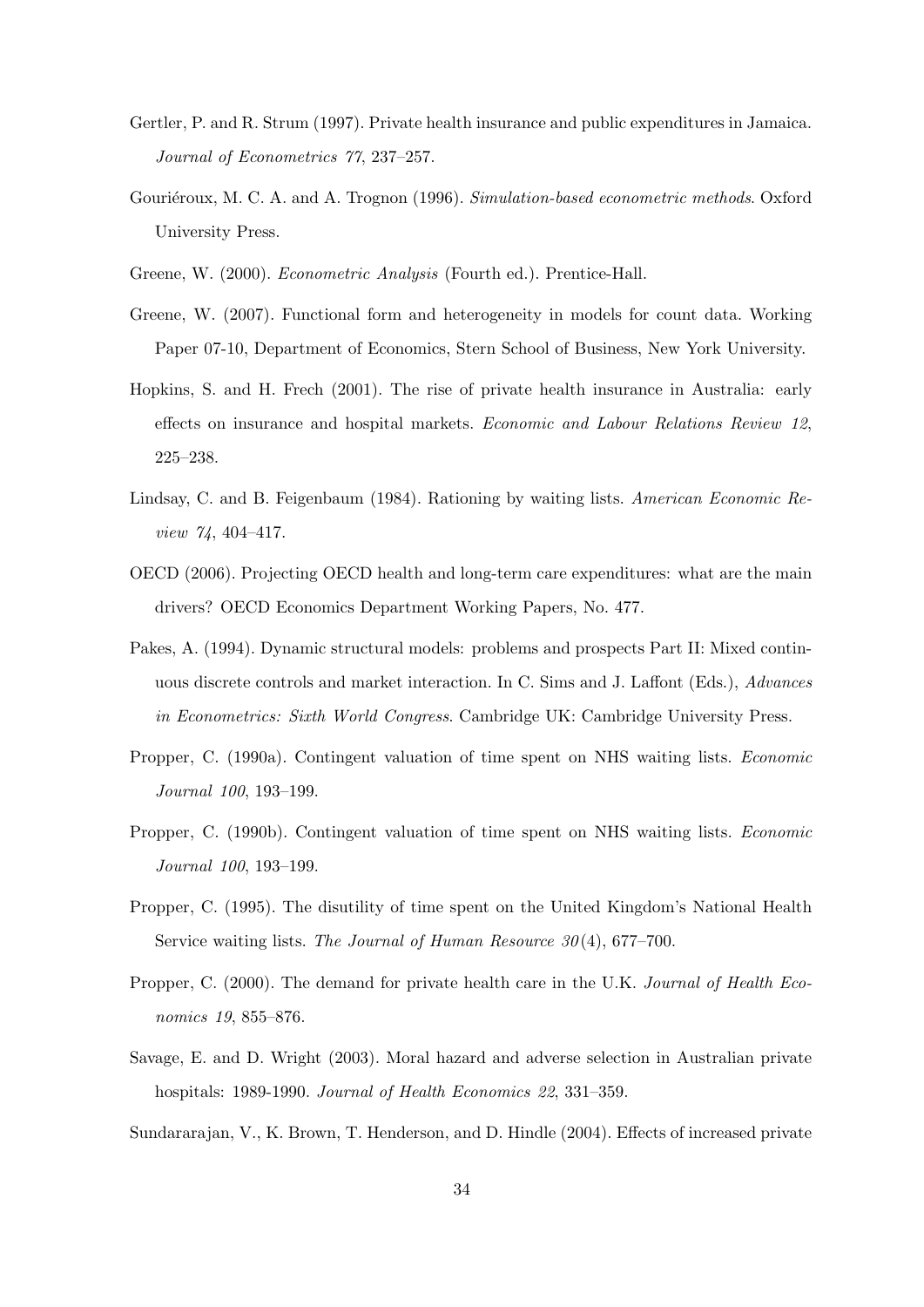health insurance on hospital utilisation in Victoria. Australian Health Review 28 (3), 320– 329.

Terza, J. V. (1998). Estimating count data models with endogenous switching: Sample selection and endogenous treatment effects. Journal of Econometrics 84, 129–154.

Wooldridge, J. (2002). Econometric analysis of cross section and panel data. MIT Press.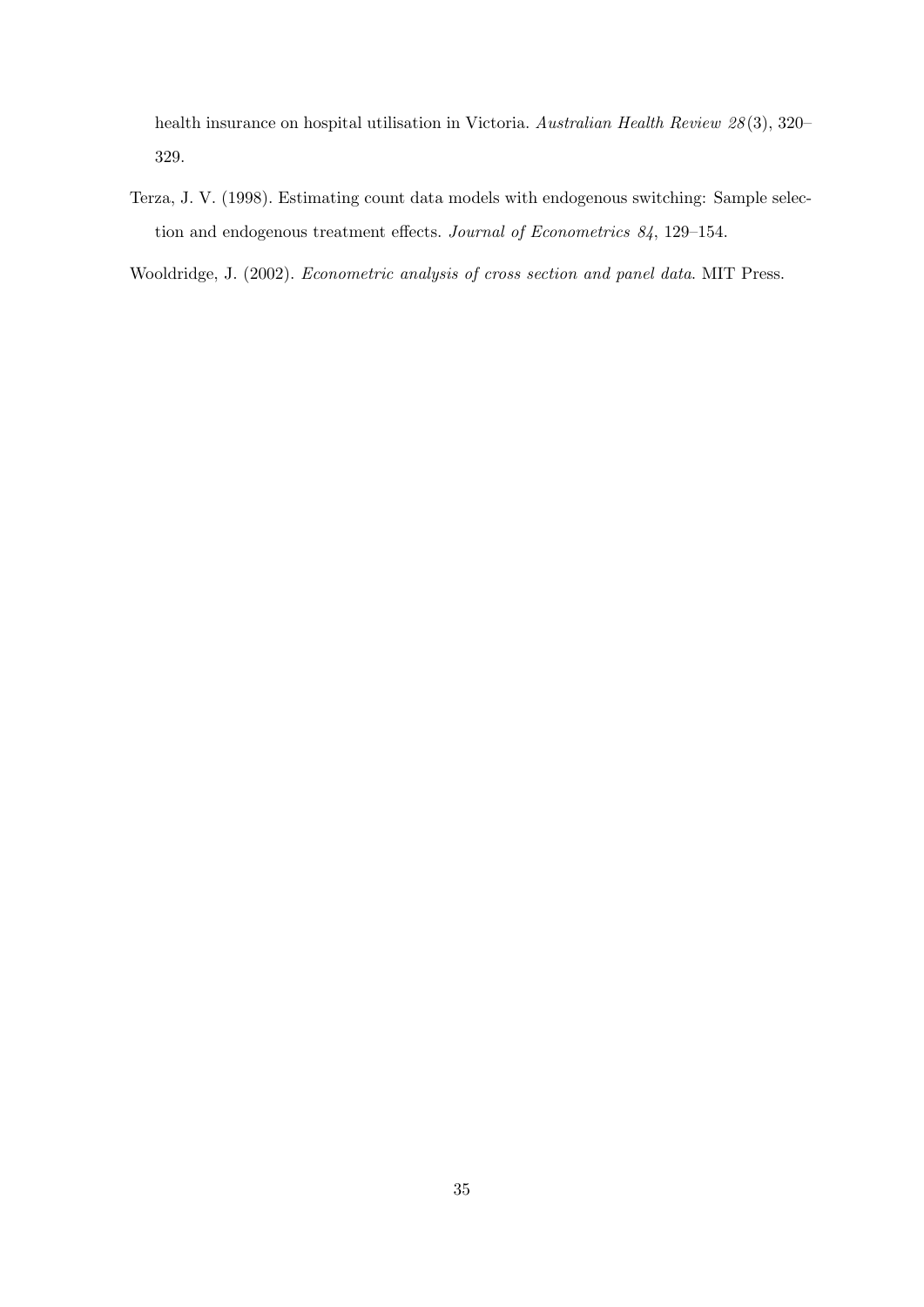

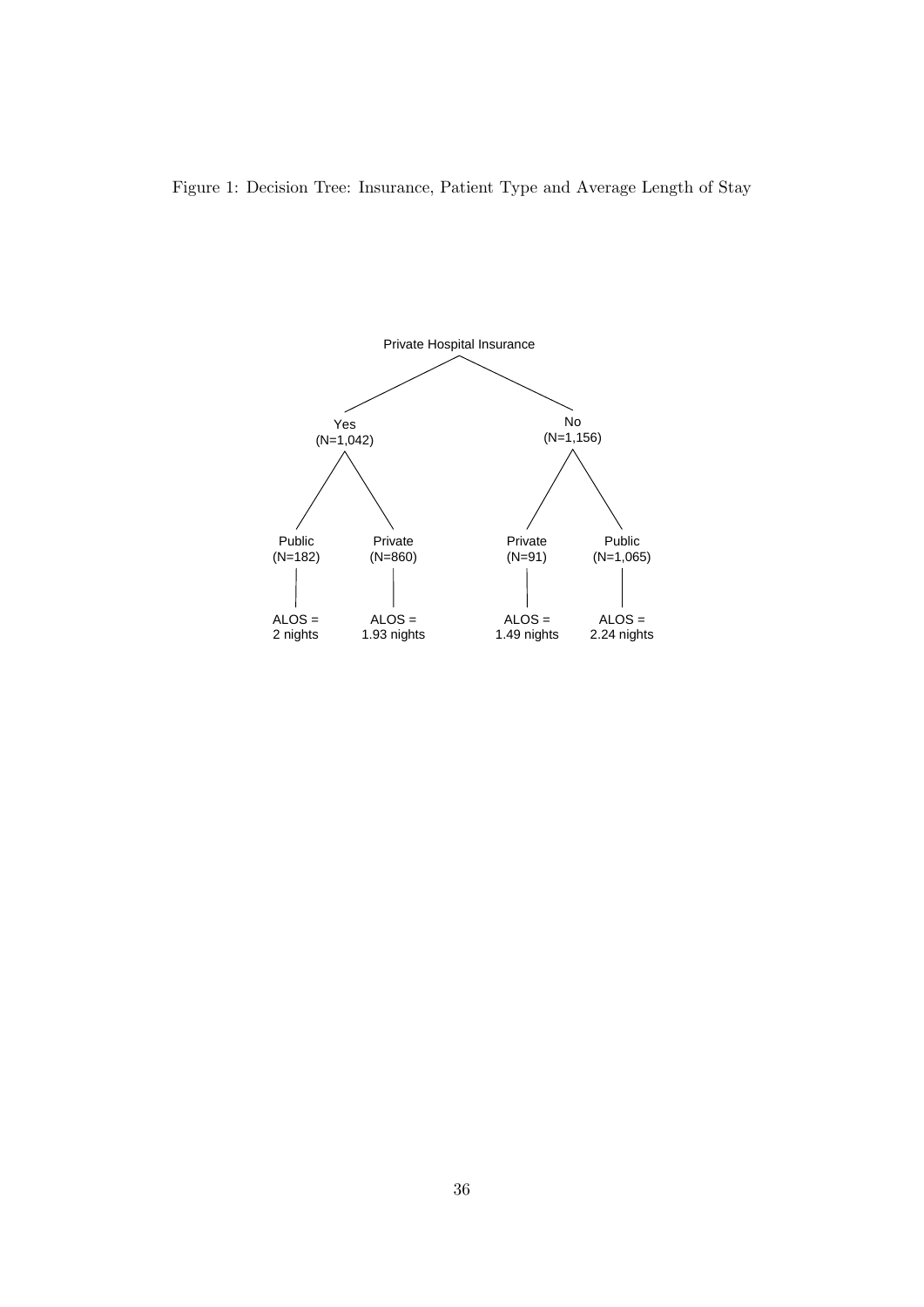| Variable               | Description                                                                  |
|------------------------|------------------------------------------------------------------------------|
|                        |                                                                              |
| Maristat               | $= 1$ if the respondent is married in a registered or defacto marriage       |
| Depchild               | $\,=\,1$ if the respondent has at least one dependent child                  |
| Female                 | $= 1$ if the respondent is female                                            |
| Age                    | $=$ The middle value in each age interval decile                             |
| Age-Sq                 | $=$ Squared age                                                              |
| Childbearing           | $= 1$ if the respondent is female and age between 30 to 39 years             |
| Country of Birth (COB) |                                                                              |
| Australia              | $= 1$ if the respondent is born in Australia.                                |
| Main English           | $= 1$ if the respondent is born in main English speaking countries           |
| Others                 | $= 1$ if the respondent is born in other countries                           |
| Education              |                                                                              |
| School                 | $= 1$ if the respondent has no post-school education                         |
| Vocation               | $= 1$ if the respondent has a basic or skilled vocational qualification      |
| Diploma                | $= 1$ if the respondent has a undergraduate or associate diploma             |
| Degree                 | $= 1$ if the respondent has a Bachelor degree or higher                      |
| Hconcard               | $= 1$ if the respondent has a Government health concession card              |
| Household Inc          | = Gross weekly equivalised cash income of household. Middle values of decile |
| Household Inc-Sq       | $=$ Square of Household Inc                                                  |
| Occupation             |                                                                              |
| Not Employed           | $= 1$ if the individual is not employed                                      |
| Manager/Admin          | $= 1$ occupation is in category "Managers and Administrators"                |
| Professional           | $= 1$ occupation is in category "Professionals"                              |
| Asc Professional       | $= 1$ occupation is in category "Associate Professionals"                    |
|                        | $= 1$ occupation is in category "Tradesperson/Related Workers"               |
| Tradesperson           |                                                                              |
| Adv Clerical/Service   | $= 1$ occupation is in category "Advanced Clerical/Service Workers"          |
| Int Clerical/Service   | $= 1$ occupation is in category "Intermediate Clerical/Service Workers"      |
| Production/Transport   | $=$ 1 occupation is in category "Intermediate Production/Transport Workers"  |
| Ele Clerical/Service   | $=$ 1 occupation is in category "Elementary Clerical/Sales/Service Workers"  |
| Labourer               | $= 1$ occupation is in category "Labourers and Related Workers"              |
| Employment             |                                                                              |
| Full-time              | $= 1$ if the respondent is engaging in full-time employment                  |
| Part-time              | $= 1$ if the respondent is engaging in part-time employment                  |
| Unemployed             | $= 1$ if the respondent is unemployed                                        |
| <b>NILF</b>            | $= 1$ if the respondent is not in the labour force                           |
| LT Chronic Cond        | $=$ The number of long term chronic conditions                               |
| <b>SAH</b>             |                                                                              |
| Poor                   | $= 1$ if the respondent self-assessed health is poor                         |
| Fair                   | $= 1$ if the respondent self-assessed health is fair                         |
| Good                   | $= 1$ if the respondent self-assessed health is good                         |
| Very Good              | $= 1$ if the respondent self-assessed health is very good                    |
| Excellent              | $= 1$ if the respondent self-assessed health is excellent                    |
| ICD <sub>10</sub>      |                                                                              |
| Infectious/Parasitic   | $=1$ Infectious & parasitic diseases                                         |
| Neoplasm               | $=1$ Neoplasm                                                                |
| <b>Blood</b>           | $=1$ Diseases of the blood/blood forming organs                              |
| Endocrine              | $=$ 1 Endocrine, nutritional & metabolic diseases                            |
| Mental/Behavioural     | $=1$ Mental & behavioural problems                                           |
| Nervous                | $=1$ Diseases of the nervous system                                          |
| Eye                    | $=1$ Diseases of the eye and adnexa                                          |
| Ear                    | $=1$ Diseases of the ear and mastoid                                         |
| Circulatory            | $=1$ Diseases of the circulatory system                                      |
| Respiratory            | $=1$ Diseases of the respiratory system                                      |
|                        |                                                                              |

Table 4: Variable names and description

þ

L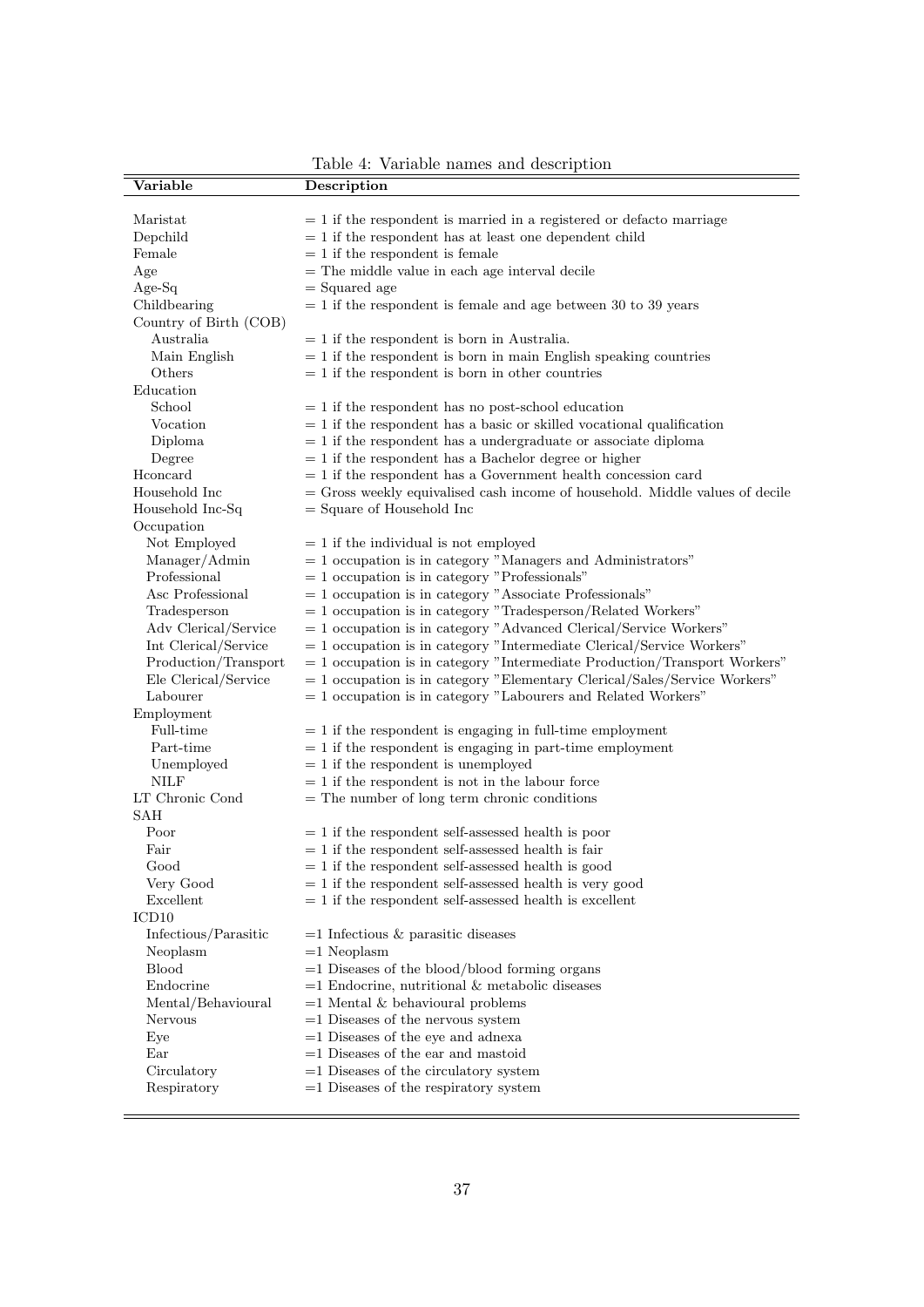Variable Description Digestive  $=1$  Diseases of the digestive system Skin  $=1$  Diseases of the skin  $\&$  subcutaneous tissue Muscular  $=1$  Diseases of the musculoskeletal system  $\&$  connective tissue Genitourinary  $=1$  Diseases of the genito-urinary system Congenital  $=1$  Congenital malformations, deformations & chromosomal abnormalities Others  $=1$  Symptoms, signs  $\&$  conditions not elsewhere classified Alcohol 3-day  $= 1$  if the respondent's alcohol 3-day risk level is high Smoker Regular  $= 1$  if the respondent currently smokes daily Walk  $= 1$  if the respondent walked for sport, recreation or fitness (last 2 weeks) Overweigh  $= 1$  if the respondent is Grade 2 or 3 overweigh  $NSW = 1$  if the respondent lives in New South Wales  $VIC = 1$  if the respondent lives in Victoria  $QLD = 1$  if the respondent lives in Queensland  $SA = 1$  if the respondent lives in South Australia  $WA = 1$  if the respondent lives in Western Australia  $TAS = 1$  if the respondent lives in Tasmania  $NT = 1$  if the respondent lives in Northern Territory  $ACT = 1$  if the respondent lives in Australian Capital Territory  $\text{ASGC}\_\text{Major}$  = 1 if the ASGC remoteness area category is "Major Cities"<br>ASGC\_Inner = 1 if the ASGC remoteness area category is "Inner Regional"  $= 1$  if the ASGC remoteness area category is "Inner Regional Australia"  $\text{ASGC\_Others}$  = 1 if the ASGC remoteness area category is "Others"

Table 4: Variable names and description: Cont.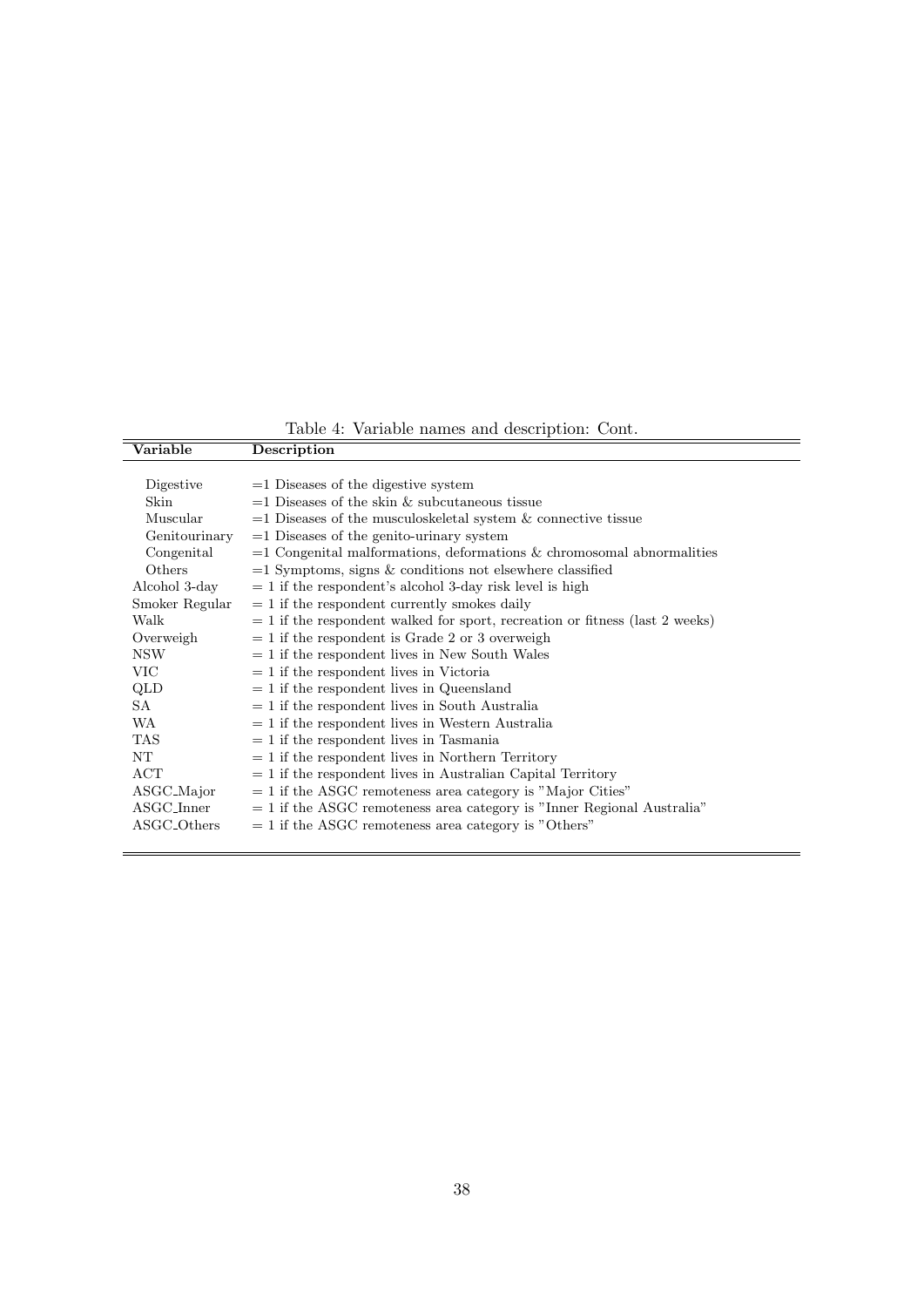### Sample Size N=2,198

Binary explanatory variables

| Variable                  | Mean  | Variable                   | Mean  |
|---------------------------|-------|----------------------------|-------|
|                           |       |                            |       |
| Female                    | 0.582 | SAH-Very Good              | 0.260 |
| Childbear                 | 0.148 | SAH-Excellent              | 0.107 |
| Maristat                  | 0.559 | ICD10-Infectious/Parasitic | 0.017 |
| Depchild                  | 0.282 | ICD10-Neoplasm             | 0.075 |
| IU-Couple                 | 0.355 | ICD10-Blood                | 0.032 |
| <b>IU-Couple_Dep</b>      | 0.227 | ICD10-Endocrine            | 0.274 |
| IU-One_Parent             | 0.055 | ICD10-Mental/Behavioural   | 0.158 |
| IU-One <sub>-Person</sub> | 0.364 | ICD10-Nervous              | 0.121 |
| COB-Aust                  | 0.737 | ICD10-Eve                  | 0.794 |
| COB-Main_Eng              | 0.136 | ICD10-Ear                  | 0.251 |
| COB-Others                | 0.128 | ICD10-Circulatory          | 0.431 |
| Edu-School                | 0.507 | ICD10-Respiratory          | 0.347 |
| Edu-Voc                   | 0.235 | ICD10-Digestive            | 0.188 |
| Edu-Dip                   | 0.103 | ICD10-Skin                 | 0.051 |
| Edu-Degree                | 0.155 | ICD10-Muscular             | 0.578 |
| Hconcard                  | 0.570 | ICD10-Genitourinary        | 0.091 |
| Occup-N_Emloy             | 0.565 | ICD10-Congenital           | 0.012 |
| $Occup-Mgmr/Adm$          | 0.052 | ICD10-Others               | 0.183 |
| Occup-Prof.               | 0.091 | Alcohol 3-day              | 0.124 |
| $Occup-A/Prof.$           | 0.068 | Smoker Reg                 | 0.183 |
| $Occup-TradesP$           | 0.042 | Walk                       | 0.494 |
| Occup-Adv Clr/Svc         | 0.012 | Overweigh                  | 0.234 |
| Occup-Int Clr/Svc         | 0.069 | <b>NSW</b>                 | 0.207 |
| Occup-Prod/Trans          | 0.034 | VIC                        | 0.165 |
| Occup-Ele Clr/Svc         | 0.244 | QLD                        | 0.155 |
| Occup-Labour              | 0.036 | <b>SA</b>                  | 0.172 |
| Employ-FT                 | 0.277 | <b>WA</b>                  | 0.129 |
| Employ-PT                 | 0.158 | <b>TAS</b>                 | 0.106 |
| Employ-Not                | 0.014 | NT                         | 0.003 |
| Employ-NILF               | 0.551 | <b>ACT</b>                 | 0.067 |
| SAH-Poor                  | 0.139 | ASGC-Major Cities          | 0.600 |
| SAH-Fair                  | 0.203 | <b>ASGC-Inner Region</b>   | 0.243 |
| SAH-Good                  | 0.291 | ASGC-Others                | 0.157 |

Continuous and Count explanatory variables

|                                      | Mean                    | Std. Dev. Min           |              | Max                |
|--------------------------------------|-------------------------|-------------------------|--------------|--------------------|
| $\rm{AGE}$<br>HHINC<br><b>LTCOND</b> | 55.91<br>533.11<br>3.66 | 16.21<br>372.55<br>1.57 | 32<br>119.00 | 85<br>1279.00<br>5 |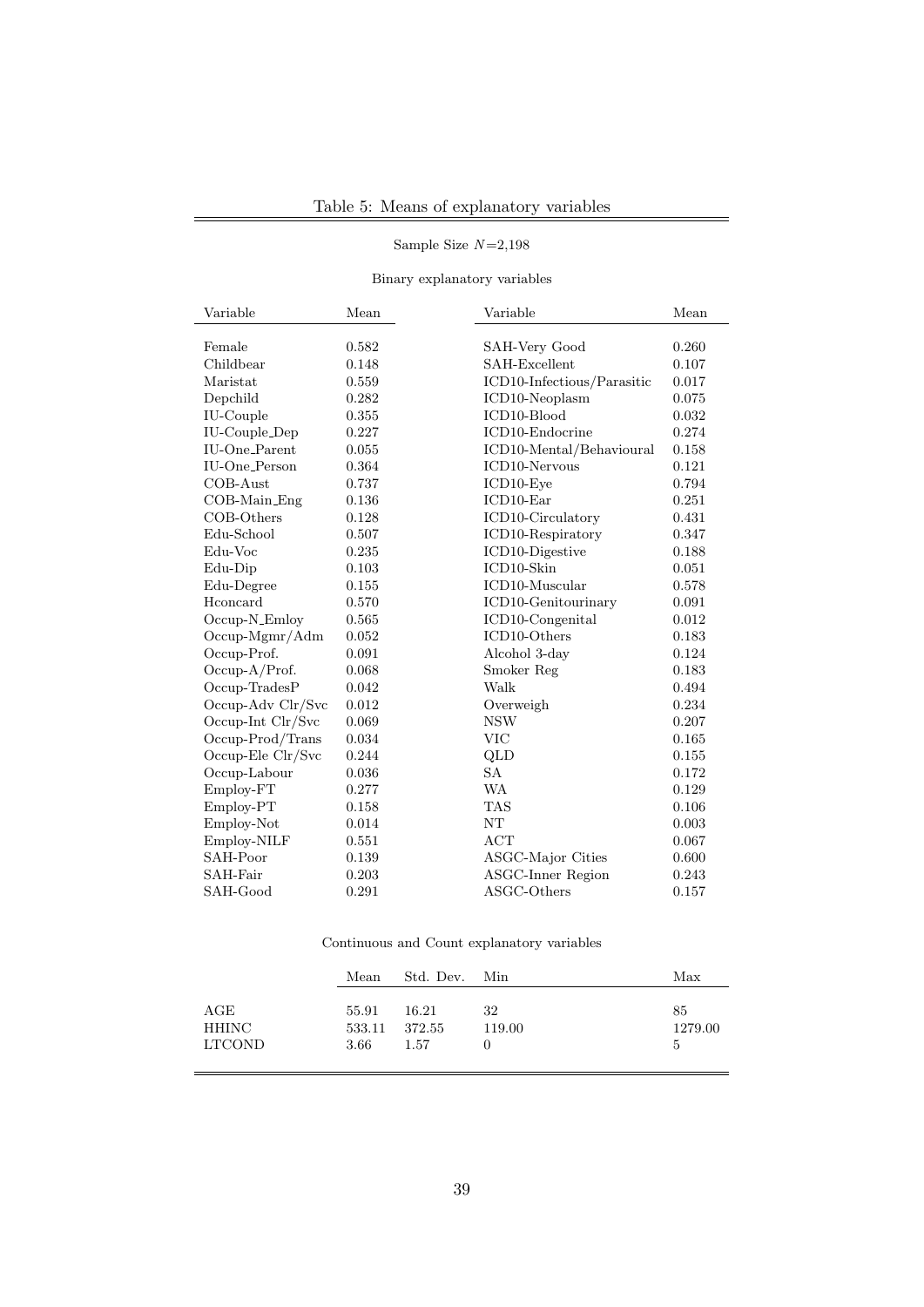| Table 6: Regression Results - Public/Private Choice and Hospital Length of Stay |                           |                                                        | Public Private Patient |                    |                                     |                                                                                   | Length of Hospital Stay                   |                                  |
|---------------------------------------------------------------------------------|---------------------------|--------------------------------------------------------|------------------------|--------------------|-------------------------------------|-----------------------------------------------------------------------------------|-------------------------------------------|----------------------------------|
|                                                                                 | $\overline{\text{Coeff}}$ | E)<br>Si                                               | dF/dX                  | S.E                | Coeff                               | Э.<br>Э                                                                           | dF/dX                                     | S.E                              |
| Heterogeneity $\sigma$                                                          |                           |                                                        |                        |                    | $1.104***$                          | 0.061                                                                             |                                           |                                  |
| Maristat                                                                        | $0.228**$                 |                                                        | $0.085***$             | 0.042              | $0.162**$                           | 0.078                                                                             | $0.184***$                                | 180.0                            |
| Depchild                                                                        | 0.134                     | $\begin{array}{c} 0.113 \\ 0.117 \\ 0.106 \end{array}$ | 1.051                  | 0.45               |                                     |                                                                                   |                                           |                                  |
| Female                                                                          | 0.155                     |                                                        | 0.058                  | 0.039              | 0.032                               | 0.079                                                                             | 0.037                                     | 0.089                            |
|                                                                                 | $-0.197$                  | 0.504                                                  | $0.007***$             | 0.003              | $-0.553$                            | 0.370                                                                             | $0.028***$                                | 0.005                            |
| $\frac{\rm Age}{\rm Age\mbox{-}squared}$                                        | 0.520                     | 0.451                                                  |                        |                    | $0.972***$                          | 0.342                                                                             |                                           |                                  |
| Childbearing                                                                    | 0.152                     | 0.182                                                  | 0.058                  | 0.070              | $0.599***$                          | 0.154                                                                             | $0.859***$                                | 0.275                            |
| Country of Birth                                                                |                           |                                                        |                        |                    |                                     |                                                                                   |                                           |                                  |
| Main English                                                                    | $-0.140$                  | 0.142                                                  | $-0.052$               | 0.051              |                                     |                                                                                   |                                           |                                  |
| Others                                                                          | $-0.268**$                | 0.136                                                  | $-0.096**$             | 0.047              |                                     |                                                                                   |                                           |                                  |
| Education:                                                                      |                           |                                                        |                        |                    |                                     |                                                                                   |                                           |                                  |
| Vocational                                                                      | 0.019                     | 0.104                                                  | 0.007                  | 0.039              | 0.045                               | 0.82                                                                              | 0.052                                     | 0.096                            |
| Diploma                                                                         | $0.294*$                  | $0.162$<br>$0.147$                                     | $0.114*$<br>$0.031$    | $0.064$<br>$0.056$ |                                     |                                                                                   |                                           |                                  |
| Degree                                                                          | 0.083                     |                                                        |                        |                    |                                     |                                                                                   |                                           |                                  |
| Health Card                                                                     | 0.104                     | 0.149<br>0.242                                         | $0.039$<br>$0.031***$  | 0.056<br>0.012     |                                     |                                                                                   | $-0.045$<br>$0.119$<br>$0.041$<br>$0.020$ | 0.138<br>0.143<br>0.134<br>0.020 |
| Household Inc <sup>a</sup>                                                      | $0.746***$                |                                                        |                        |                    | $-0.040$<br>0.101<br>0.036<br>0.065 | $\begin{array}{c} 0.082 \\ 0.117 \\ 0.117 \\ 0.117 \\ 0.177 \\ 0.154 \end{array}$ |                                           |                                  |
| Household Inc-Sq                                                                | $0.560***$                | 0.190                                                  |                        |                    | $-0.018$                            |                                                                                   |                                           |                                  |
| Employment:                                                                     |                           |                                                        |                        |                    |                                     |                                                                                   |                                           |                                  |
| Full-Time                                                                       | 0.205                     | 0.147                                                  | 0.078                  | 0.056              | $-0.116*$                           | $\,0.103\,$                                                                       | $-0.229**$                                | 0.122                            |
| Part-Time<br>CD <sub>10</sub> :                                                 | 0.134                     | 0.141                                                  | 0.051                  | 0.054              | $-0.110$                            | 0.099                                                                             | $-0.110$                                  | 0.117                            |
| Infectious/Parasitic                                                            | 0.289                     | 0.353                                                  | 0.112                  | 0.140<br>0.055     | $-0.071$                            |                                                                                   | $-0.078$                                  | $\frac{0.260}{0.130}$            |
| Neoplasm                                                                        | $-0.226$                  | 0.159                                                  | $-0.081$               |                    | $-0.071$                            | $0.243$<br>$0.121$                                                                | $-0.079$                                  |                                  |
| Blood                                                                           | $-0.150$                  | 0.225                                                  | $-0.055$               | 0.079              | 0.033                               | 0.174                                                                             | 0.038                                     | 0.205                            |
|                                                                                 |                           |                                                        |                        |                    |                                     |                                                                                   |                                           |                                  |